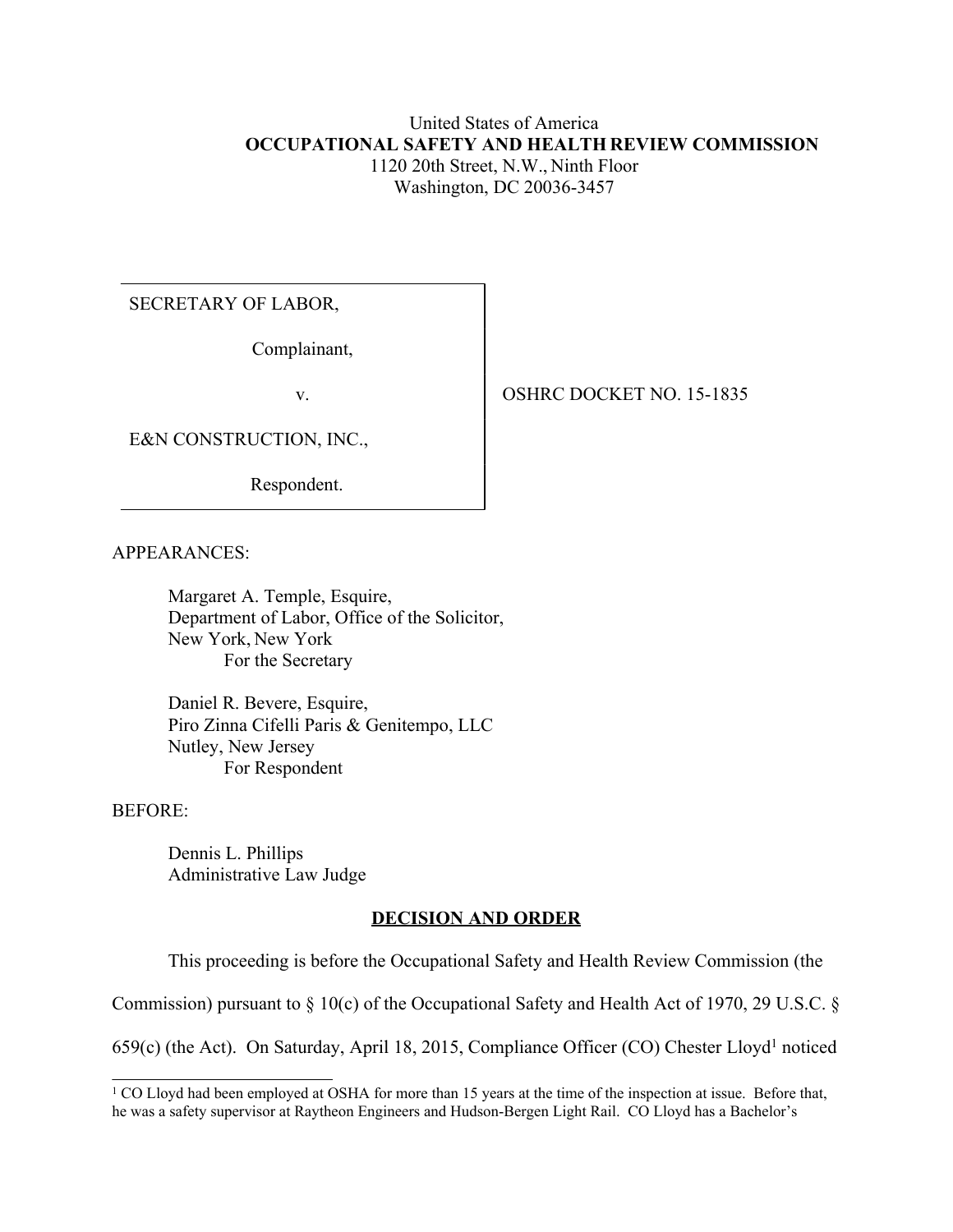what appeared to be employees working from a scaffold without fall protection at a construction worksite on Glenwood Avenue in Bloomfield, New Jersey (worksite). CO Lloyd opened an OSHA inspection for E&N Construction, Inc. (E&N). E&N was installing brick veneer on the columns of the garage for a large apartment building under construction. (Tr. 151).

On September 18, 2015, OSHA issued a citation and notification of penalty (Citation) to E&N. The Citation alleged five serious violations of OSHA's scaffold standard for a total proposed penalty of \$35,000. (Stipulations of fact and law (Stip.) No. 4, Joint Pre-Hearing Statement (Jt Pre-Hr'g Stmt), 3-4; Tr. 15). E&N timely contested the citation. (Stip. No. 5, Jt Pre-Hr'g Stmt, 3-4; Tr. 15).

A one-day trial was held in Newark, New Jersey on December 6, 2016. Three witnesses testified at the hearing: CO Lloyd and Assistant Area Director (AAD) Brian Flynn<sup>2</sup> for the Secretary, and Shawn Roney for Respondent.

The five citation items alleged that: Respondent had not adequately planked the scaffold's working platforms, employees were climbing the scaffold's frame to access the scaffold, a pre-shift inspection of the scaffold was not conducted, employees were working over 10 feet above ground without fall protection, and cross-braces were missing from the scaffold.

#### **Jurisdiction**

Based upon the record, the Court finds Respondent, at all relevant times, was engaged in a business affecting commerce and was an employer within the meaning of sections 3(3) and 3(5) of the Act, 29 U.S.C. §§ 652(3) and (5). 3 (Answer ¶¶ I-III; Stip. No. 2, Jt Pre-Hr'g Stmt, 3-

<sup>&</sup>lt;sup>2</sup> AAD Flynn is the AAD for the Parsippany Area Office. He has served in that capacity since 2011. Before that, he served as a safety and health manager with the United States Postal Service. (Tr. 104).

<sup>3</sup> Respondent admitted and stipulated it was engaged in a business affecting interstate commerce and was an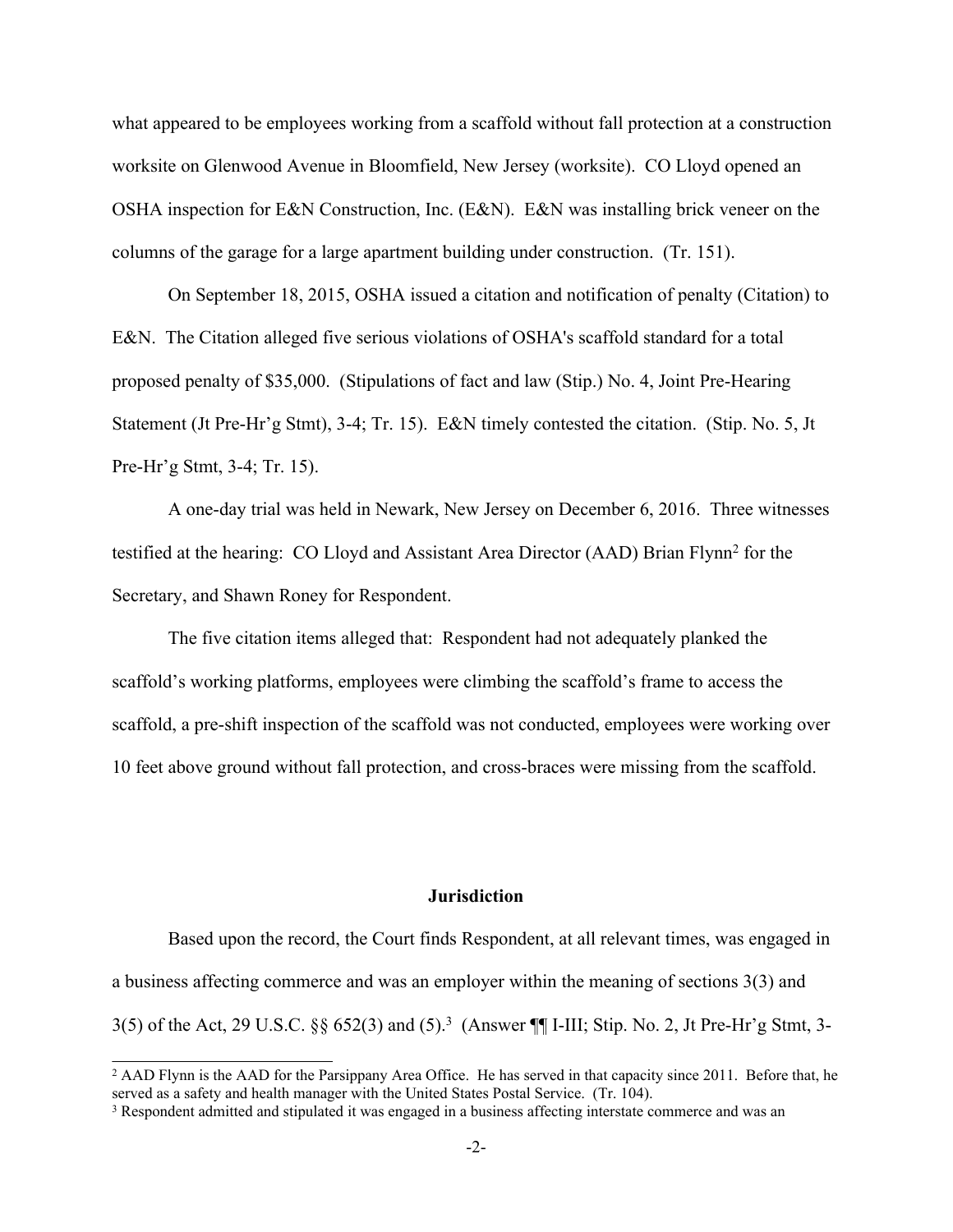4; Tr. 14). The Court finds the Commission has jurisdiction over the parties and subject matter in this case. (Stip. No. 1, Jt Pre-Hr'g Stmt, 3-4; Tr. 14).

#### **Background**

E&N is a concrete and masonry company in Passaic, New Jersey owned by Neil Kokel and Elio Ferrara. (Tr. 150-51, 182). E&N contracted with construction management group Avalon Bay Properties to install brick veneer on the outside of a large 4-story apartment building that was roughly the size of a city block in Bloomfield, New Jersey (Bloomfield project). (Tr. 22, 152). Avalon Bay Properties was the general contractor for the Bloomfield project. (Tr. 22, 152). E&N had been working at the Bloomfield project for about five to six months and April 18, 2015 was E&N's last day of work at the worksite that required scaffolding. (Tr. 153, 174).

CO Lloyd drove by the Bloomfield project after conducting an inspection at another worksite. (Tr. 21-22). The CO observed employees working from a scaffold platform<sup>4</sup> without fall protection and he stopped to investigate in accordance with OSHA's local area emphasis fall protection program. (Tr. 22-23). As a result of the inspection, the CO recommended issuance of five serious citation items related to fall protection and scaffolding violations. (Stip. No. 4, Jt Pre-Hr'g Stmt, 3-4; Tr. 14-15, 25). His supervisor, AAD Flynn, recommended the maximum \$7,000 penalty for each item. (Tr. 35).

#### **Relevant Testimony**

#### CO Chester Lloyd

CO Lloyd conducted an inspection of Respondent's worksite on Saturday, April 18, 2015.<sup>5</sup> (Tr. 20, 81-82). CO Lloyd opened the inspection after observing employees working

<sup>4</sup> "Platform means a work surface elevated above lower levels. Platforms can be constructed using individual wood planks, fabricated planks, fabricated decks, and fabricated platforms." 29 C.F.R. § 1926.450(b) Definitions. <sup>5</sup> The CO had completed a fall protection inspection of a masonry company called Concrete Systems at the same site approximately 14 months before, when the Bloomfield Project was at an early construction stage. (Tr. 21, 77-78).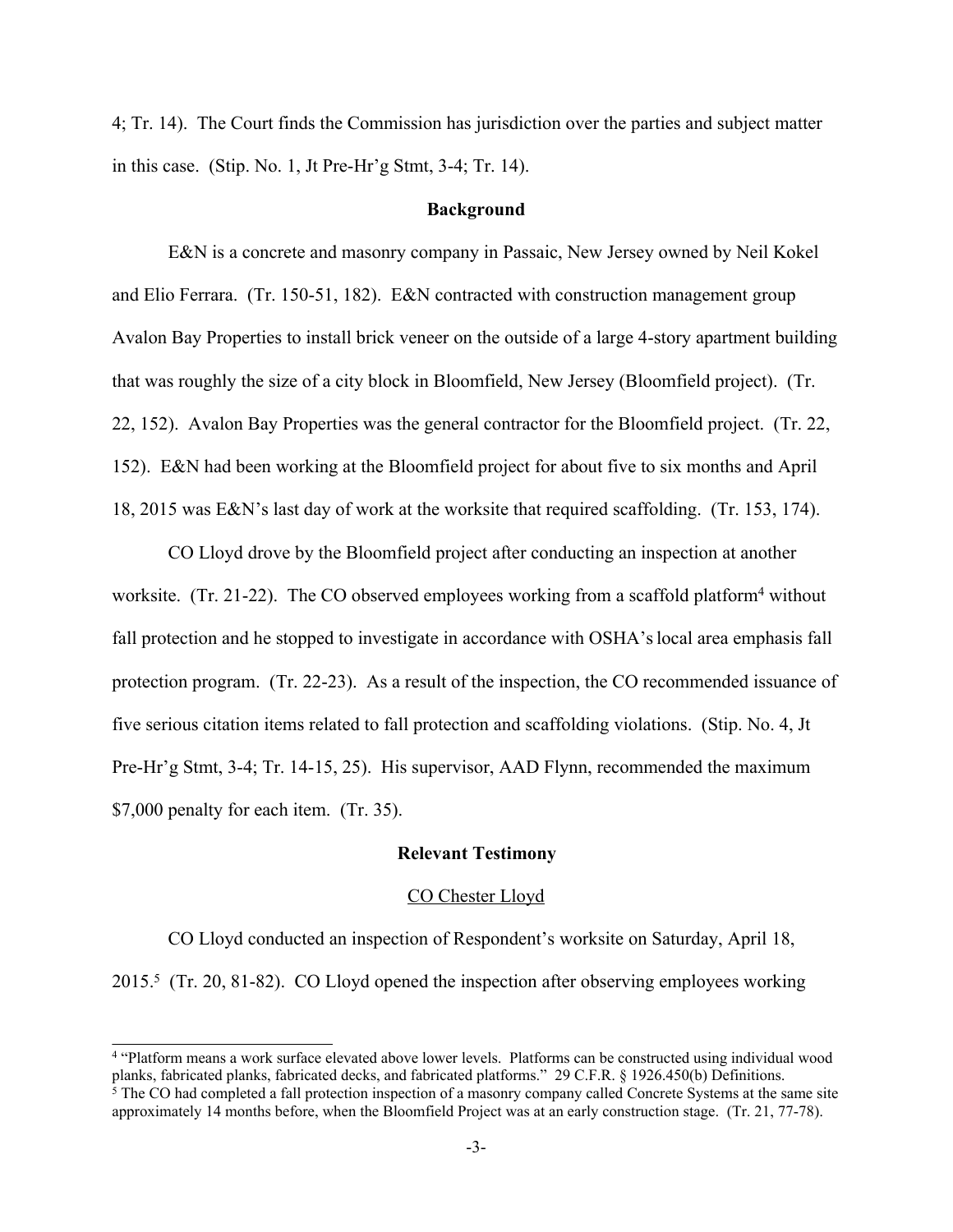from a two-tier scaffold over ten feet above ground with no apparent fall protection. (Tr. 22-23, 54).

CO Lloyd arrived at the worksite mid-afternoon — around 2:00 or 3:00 p.m. — and was there for about an hour. (Tr. 24, 76-79). CO Lloyd pulled into a parking lot west of the worksite and took photographs of employees working from a tubular welded frame scaffold. (Tr. 22). He saw a man, identified as Manuel "Manny" Martins, looking toward the scaffold watching employees work. (Tr. 23-25, 32, 34, 74; Ex. 1, p. 10 at "A").

After the CO identified himself, Mr. Martins<sup>6</sup> told the CO that he was E&N's worksite foreman for the Bloomfield Project.<sup>7</sup> (Tr. 23, 32, 48, 61, 80). The CO opened the inspection with Foreman Martins and explained he had stopped at the worksite under the OSHA local fall protection emphasis program because he observed employees working from the scaffold without fall protection. (Tr. 22-23). Foreman Martins told the CO the employees working on the scaffold were employees of E&N. (Tr. 98). He also told the CO he reported to the "big boss" Shawn Roney. (Tr. 23, 82).

When the CO arrived, it was the end of the work day and employees were getting ready to go home. (Tr. 81, 86). The CO took "a lot of photos." He took photographs for twenty minutes from the time he arrived at the worksite. He also took photographs later during his visit to the worksite. (Tr. 26, 85-86; Ex. 1). When he realized the scaffold was being dismantled as he talked to Foreman Martins, the CO took a measurement of the distance from the ground to the plank on the scaffold's second-tier platform at the middle column. (Tr. 33-34, 86-87).

<sup>6</sup> During cross examination, the CO stated (in response to a question about Foreman Martins' English language skills) that he did not recall having any problems understanding or conversing with Foreman Martins. (Tr. 80) <sup>7</sup> CO Lloyd testified that he had previously met Foreman Martins at a Best Construction Inc. (Best Construction) job site in Norton, New Jersey in March 2014. (Tr. 23, 32).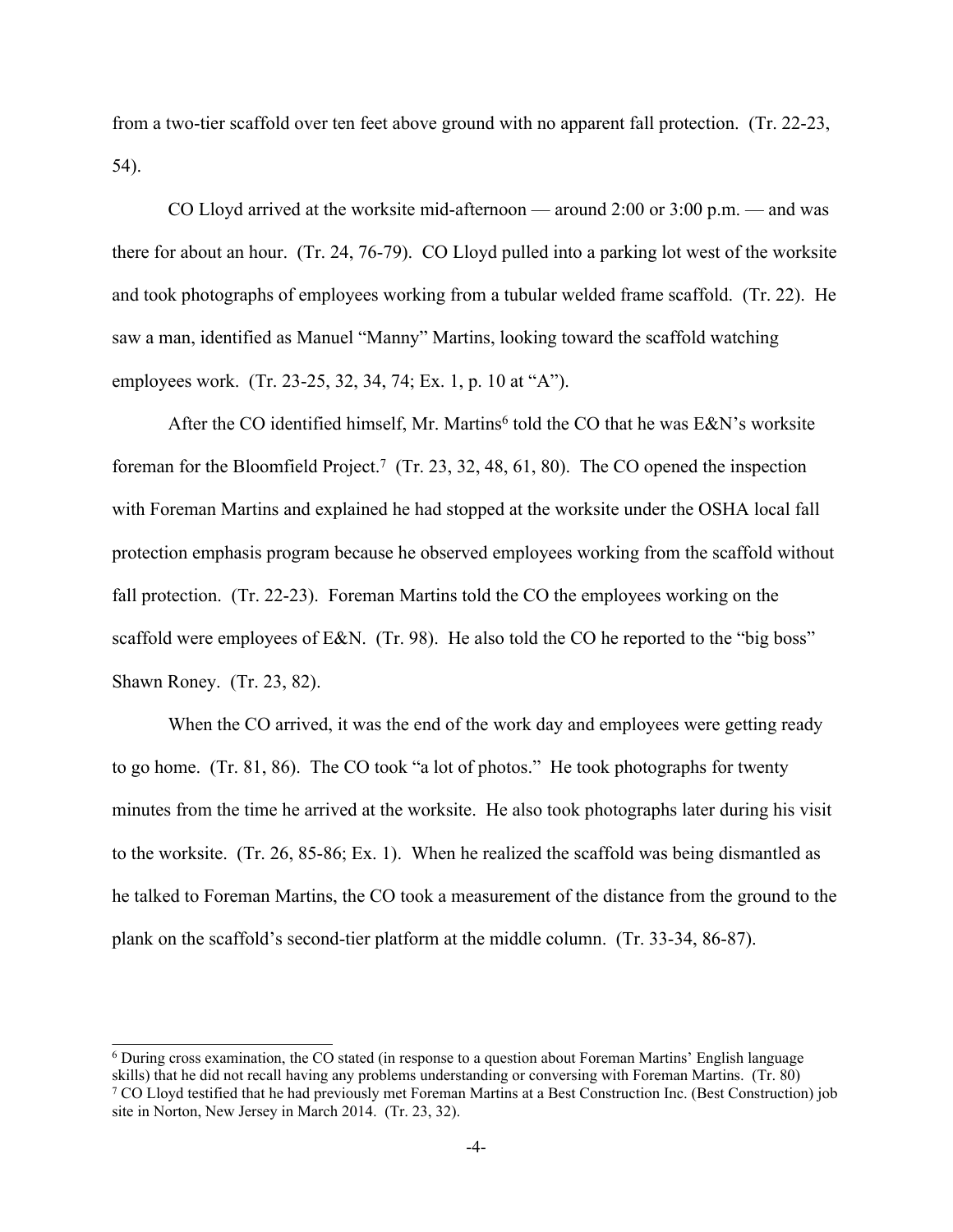When the CO asked about the scaffold's condition, Foreman Martins told him that he was not sure why the guardrails were down—maybe because the guys wanted to get home early. (Tr. 34). When the CO asked the foreman if he knew employees were working without fall protection, Foreman Martins did not directly answer. Instead, he stated employees wanted to finish because it was the end of the day on a Saturday, and go home. (Tr. 25, 46, 66).

The CO interviewed two employees during his inspection, Messrs. Pedro Cedillo and Arnoldo Pinheiro. Both workers told him that they were employed by E&N. (Tr. 36-37, 82). Other employees left the worksite before he was able to interview them. (Tr. 37). By the end of the hour, the scaffold was completely dismantled. (Tr. 24, 74, 81, 86). The CO photographed the area after the scaffold was completely dismantled. (Tr. 86). Foreman Martins was onsite during the hour-long inspection. (Tr. 74, 81-82).

During his testimony, the CO described what he had observed and photographed at the worksite. The CO saw that between the scaffold's uprights, planks were missing from the scaffold's working platforms. There were several areas of missing planks on the second-tier platforms where employees were working at the time of the OSHA inspection. (Tr. 27-31; Ex. 1, p. 3, at "B"-"D", 4 at "B"). He photographed employees, including Mr. Pinheiro, working on the second-tier of the platform where planks were missing. Mr. Pinheiro was photographed several times while working from the scaffold's second-tier where planks were missing. (Tr. 28-38, 59, 61; Ex. 1, pp. 2-4, 6-8, 10-13, 15, 18-24).<sup>8</sup> The CO also photographed an employee he identified as Mr. Cedillo standing or working on the scaffold's second-tier.<sup>9</sup>

 $8$  The Court finds that the photographs at Ex. 1, pp. 2-3, 5, 8, 22-23, are identical, but varying in scope shown. The Court also finds that the photographs at Ex. 1, pp. 4 and 6, are identical.

<sup>&</sup>lt;sup>9</sup> The Court finds that the CO correctly identified the employee at Ex. 1, pp. 4 & 6, at "A", 7 at "C", 8 at "E", as Mr. Cedillo, who is shown wearing a white shirt. (Tr. 37, 59, 194). The Court finds that the CO incorrectly identified the employee shown wearing a yellowish shirt on the second-tier platform at Ex. 15, at "A", as Mr. Cedillo. (Tr. 62). The worker wearing the yellowish shirt is otherwise unidentified in the record by name. Mr. Cedillo and the unidentified worker wearing the yellowish shirt are both shown at Ex. 1, p. 7, with Mr. Cedillo at "C" climbing the side of the scaffold frame and the unidentified worker at "E" working atop the second-tier platform.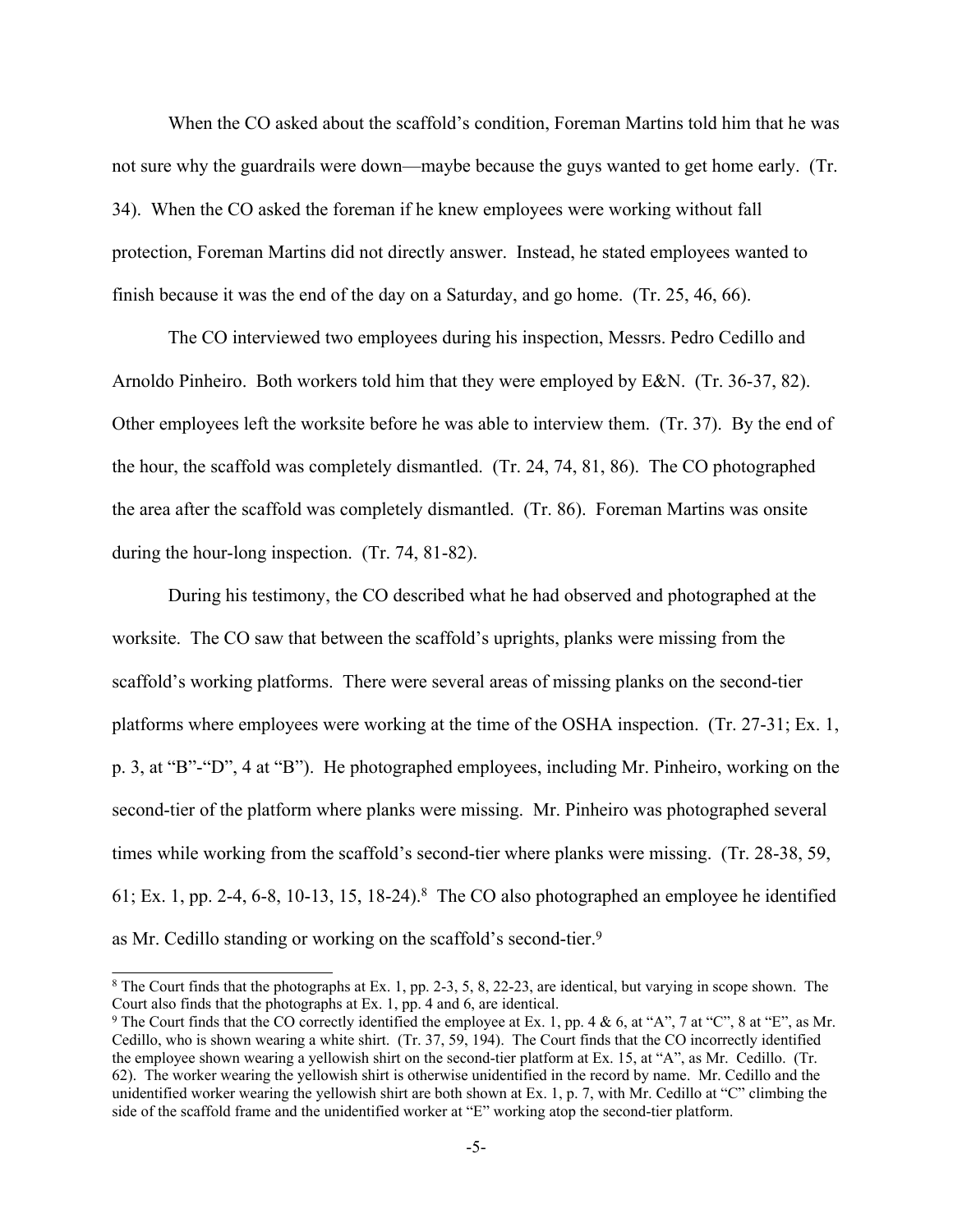Employees on the second-tier of the scaffold were doing rub-down work on bricks on two columns (the "middle" one and "one to the east") at the entrance to the building's garage. <sup>10</sup> (Tr. 29-34, 55-66, 83, 192; Ex. 1, pp. 2-3 at "A" [Pinheiro], 5 at "B" [Pinheiro], 7 at "D" [Pinheiro], 8 at "A" [Pinheiro], 10 at "B" [Pinheiro], 11-13 at "A" [Mr. Pinheiro], 18-20 at "A" [Pinheiro], 21 at "B" [Pinheiro], 22-24 at "A" [Pinheiro]; 2 at "D", 3 at "G", 5 at "D", 8 at "C", [unidentified by name] wearing red hat; 7 at "E" [unidentified by name] wearing yellowish shirt; 10 at "C", 17 at "B", 18 at "B", [unidentified by name] wearing yellow hat and blue in color shirt). CO Lloyd stated that Exhibit 1, page 8, shows an employee doing rub-down work on the brick veneer—not engaged in dismantling the scaffold. (Tr. 192). He said the workers on the second-tier of the scaffolding were "clearly working and not dismantling." (Tr. 95, 193).

The CO witnessed employees climbing the scaffold's frame to access the platforms. (Tr. 39-42, 45, 166-67; Ex. 1, pp. 3 at "E", 4 at "C", 5 at "A", 6 at "B", 7 at "C"). He noted there were no guardrails or other fall protection in use for the employees working from the second-tier of the scaffold. (Tr. 54-56, 61; Ex. 1, pp. 2, 10). The CO believed that guardrails could have been placed on the scaffold frame to provide fall protection for employees while they were rubbing down the walls. He said Subpart L of § 1926 of OSHA's Scaffolding standards also provides for a 14-inch space to allow employees to perform work in front of them. *See* 29 C.F.R. § 1926.451(b)(3). (Tr. 191-93).

The CO also noticed that cross-braces that support the scaffold's frame were missing. (Tr. 68-72, 91-92, 197; Ex. 1, pp. 3 at "H", 4, at "D" & "F", 7 at "F", 8 at "D"). The CO stated that cross-braces should not be removed while employees were still working from the scaffold's top tier. He said the photograph at Ex. 1, p. 4 at "F", showed that a set of cross-braces were not

<sup>&</sup>lt;sup>10</sup> CO Lloyd testified that he saw "a large piece of plywood with mortar on it so they were probably filling in maybe some sections after they had placed the brick." (Tr. 95).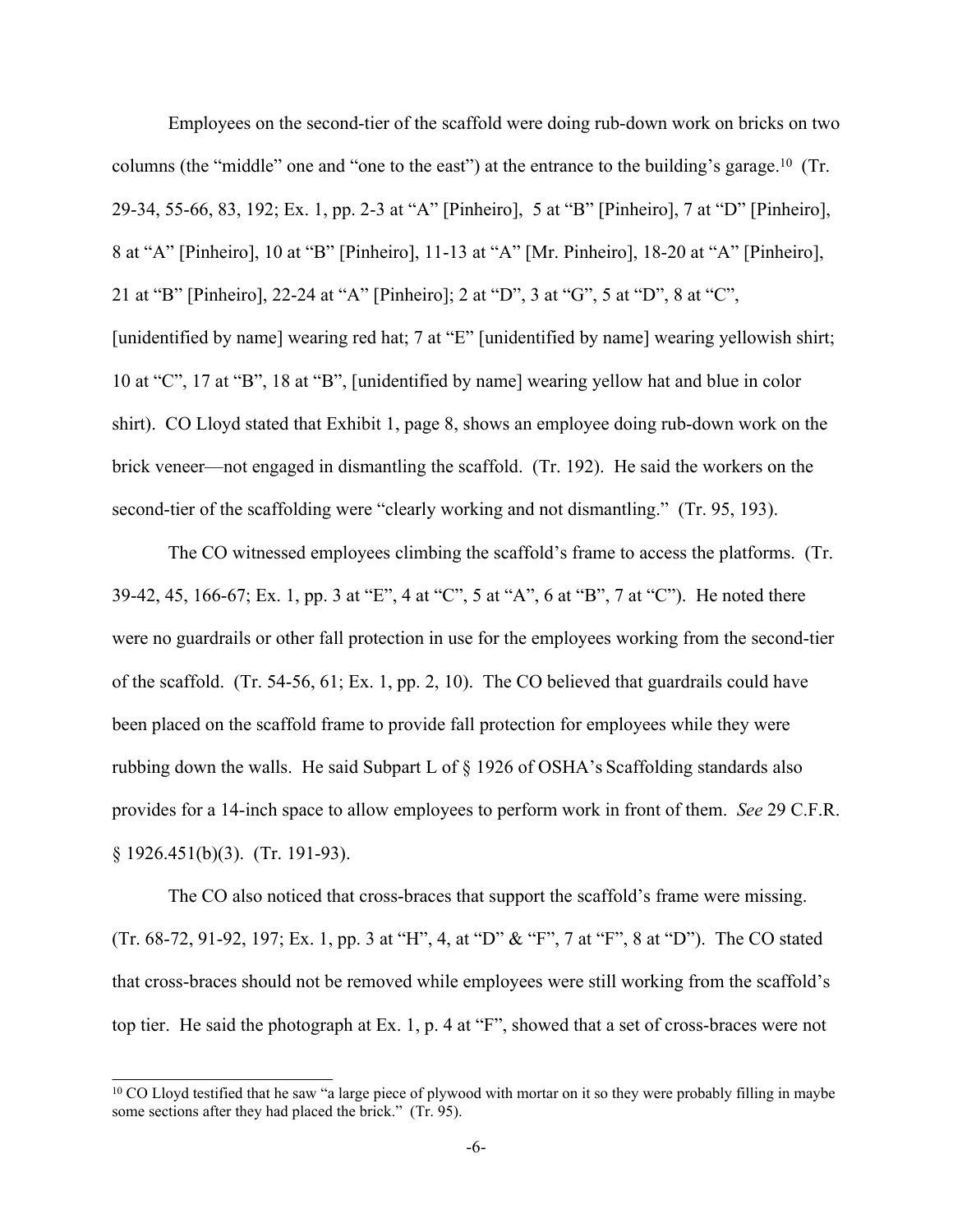attached to the scaffold when it should have been attached because workers were still working on the second-tier platform. He stated that workers were exposed to the 29 C.F.R.  $\S$  1926.452(c)(2) hazard because the cross-braces were not intact at the time. (Tr. 29-30, 68-69, 192, 197-98; Ex. 1, pp. 2 at "A", 3 at "A", 4 at "D" and "F", 5 at "B", 8 at "A", 23 at "A", 24 at "A").

#### Shawn Roney

Mr. Shawn Roney<sup>11</sup> has been a manager at  $E&N$  for about three years. He is one of two managers at E&N. He has no ownership interest in E&N. (Tr. 151, 182). As manager, he negotiates contracts, talks to site foremen, and negotiates with vendors, among other things. (Tr. 151). For the Bloomfield project, Mr. Roney worked on the bids for the project, assisted the foreman, and was generally on site at least once a week. (Tr. 153). He testified that he was the project manager for the project at the worksite. (Tr. 175). Mr. Roney said he believed that April 18, 2015 was E&N's last day of work at the Bloomfield project that required scaffolding. (Tr. 153. 174). Mr. Roney was not at E&N's worksite during the OSHA inspection or at any time on April 18, 2015. (Tr. 159-62).

Scaffolding had been used continuously by E&N employees to apply the brick veneer to the large multi-story apartment building project. (Tr. 153-56). A mast-climbing scaffold rented from Advanced Scaffolding was used by workers for most of the project.<sup>12</sup> (Tr. 156-58). On April 18, 2015, a tubular welded frame scaffold was used to install brick veneer on columns by the building's garage entrance.<sup>13</sup> (Tr. 157). A tubular welded frame scaffold was used here

<sup>&</sup>lt;sup>11</sup> Throughout various filings and documents in the record, Mr. Roney's name is spelled a variety of ways: Sean Rooney, Sean Roney, and Shawn Roney. Because the attorneys for the Respondent consistently spell his name as "Shawn Roney" and the notarized "DECLARATION THAT E&N CONSTRUCTION DOES NOT HAVE ANY PARENT OR AFFILIATE ENTITIES" that was signed by Mr. Roney, also spells his name as "Shawn Roney," the Court uses the spelling of "Shawn Roney."

<sup>&</sup>lt;sup>12</sup> Mr. Roney testified that a mast-climbing scaffold system was "a lot safer and what it would consist of is two tower units and there's towers that are tied back into the building. And it elevates up. It just keeps on moving up the entire building at a level and it's all enclosed at the same time." (Tr. 156-57).

<sup>13</sup> The tubular welded frame scaffold was also referred to as a "pipe" scaffold in the record. (Tr. 157). A fabricated frame scaffold (tubular welded frame scaffold) is defined as "a scaffold consisting of platform(s) supported on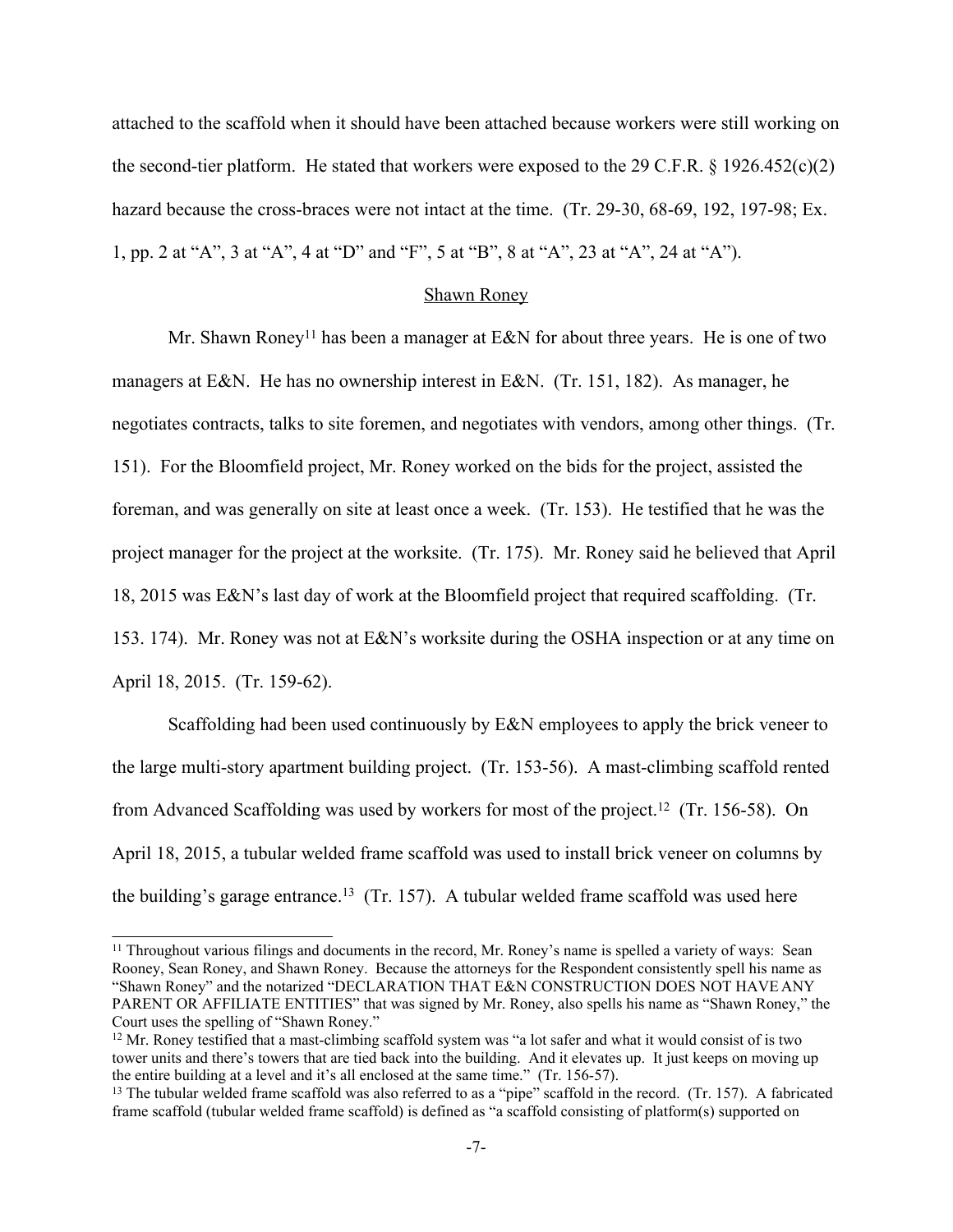because the column area configuration did not support a mast-climbing scaffold. (Tr. 157). Mr. Roney testified that pipe scaffolding was used because E&N workers had to work completely around the columns. This was the final area of brick veneer installed at the project. (Tr. 157).

Mr. Roney testified that as the brick is applied to the building's walls, cement splashes off the scaffold's toe boards onto the brick face of the building. (Tr. 160-61). He said the brick mason removes the scaffold's toe boards and planks next to the brick veneer and cleans, or rubsdown, the brick veneer as the scaffold is dismantled. Mr. Roney stated "as you're going down you just clean it up a little bit, you take a trowel, you cut the joints in them areas out and you have to rub it down as you're dismantling the scaffold." He testified that he has "been doing this since [he] was 14 years old and that's the only way I know."<sup>14</sup> He further said it was standard practice and procedure not to provide any fall protection when scaffolding is being dismantled at a height of 13 feet, 4 inches and workers are doing the rubdown on the wall. He testified that "it's just not practical" because you need something to attach to. He said Foreman Martins made the decision not to use fall protection while the scaffolding was being dismantled. (Tr. 161-64).

When the CO arrived at the worksite, the employees were completing the rub-down work on the brick veneer at the garage entrance. Mr. Roney stated the photographs verify that all the brick veneer had been installed. (Tr. 160-61; Ex. 1).

With respect to employee access to the scaffold platforms, Mr. Roney stated the photographs show the ladder that was available to access the scaffold. (Tr. 165-67; Ex. 1, pp. 2 at "E", 3 at "J"). Mr. Roney admitted employees were doing things that they should not have been doing when climbing the scaffold frame instead of using the ladder and that Foreman Martins should have stopped them.<sup>15</sup> (Tr. 167).

<sup>&</sup>lt;sup>14</sup> Mr. Roney "dropped out of high school" at age 14. (Tr. 220).

<sup>&</sup>lt;sup>15</sup> Mr. Roney opined that E&N's employees knew not to climb on the scaffold and doing so "would be more of an employee misconduct." (Tr.167-68). However, as discussed below, this defense was not raised by Respondent, thus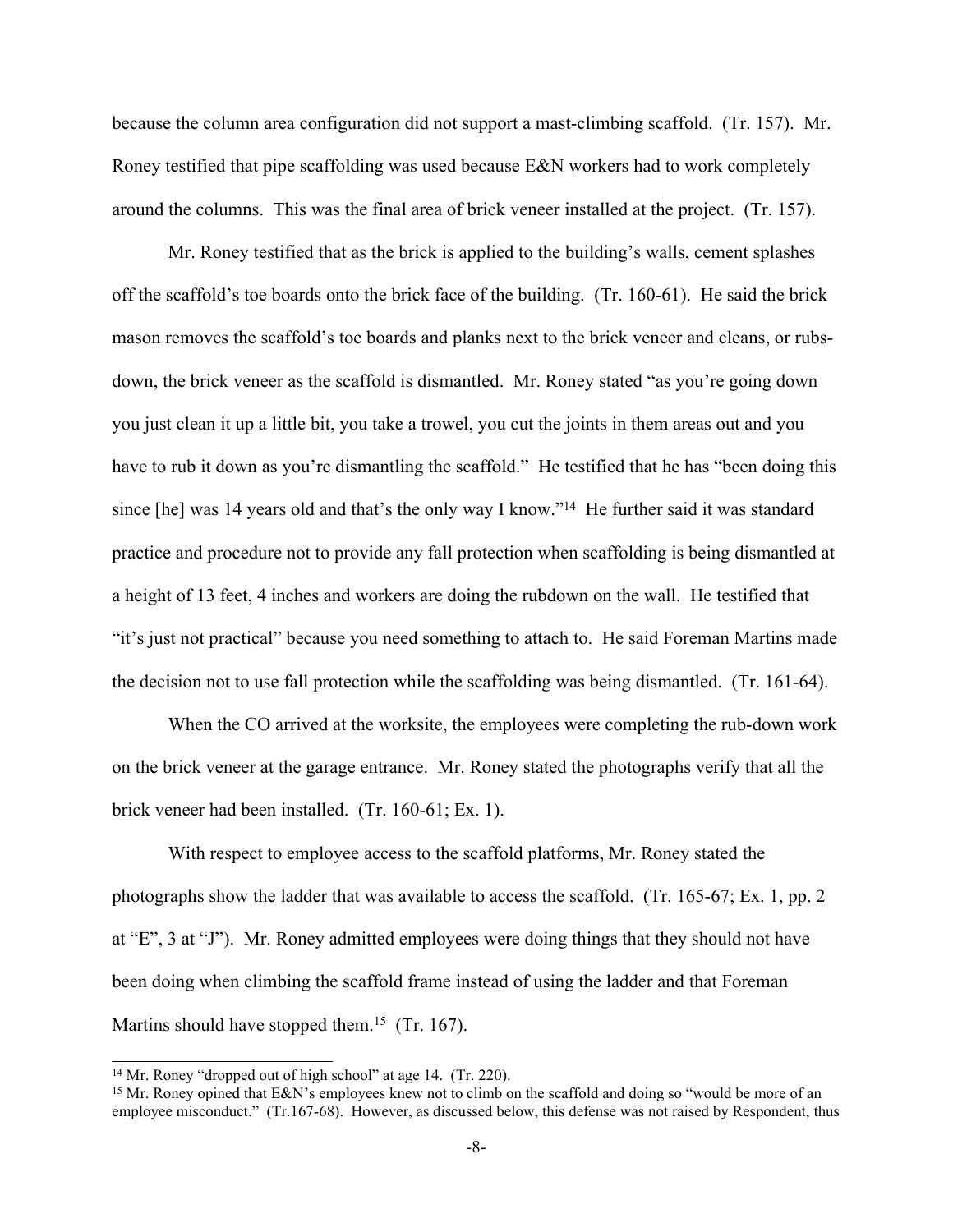According to Mr. Roney, fall protection equipment had been provided for employees to use at the site. (Tr. 163). However, Mr. Roney also believed it was not practical to use the equipment and that Foreman Martins must have decided to not use fall protection during the dismantling of the scaffold. (Tr. 163-64, 217). He said it was E&N's practice to have the site foreman inspect scaffolding at the beginning of each workday. (Tr. 169).

Mr. Roney believed there was only one brace missing, not two as alleged by CO Lloyd in Citation 1, Item 5. He believed the missing cross-brace had been in place on the scaffold earlier that day and had just been removed because the scaffold was being dismantled. From looking at the photograph at Ex. 1, p. 4, Mr. Roney believed that a piece leaning, from apparently the ground, against a platform in a diagonal position was a brace CO Lloyd said was missing<sup>16</sup> [Ex. 1, pp. 3 at "H", 4 at "D", 7 at "F", 8 at "D"]. (Tr. 170-74, 197; Ex. 1, p. 4 at "F"). He also said that some cross-braces, already removed from the scaffold, were placed atop a pallet to be removed from the worksite. (Tr. 174; Ex. 1, p. 4 at "G").

Mr. Roney had previously worked for other construction companies, including Best Construction as a manager, Innovative Masonry, and J&S Concrete. He owned Innovative Masonry at one time and J&S Concrete. He said Best Construction was owned by Lydia Ferrerra and his wife, Diana Roney. He said Best Construction had been closed for quite a few years. (Tr. 182-84).

Mr. Roney had an OSH 30-hour training card, a scaffold erectors card, and scaffold users card. (Tr. 154). Foreman Martins was responsible for running the project on a day-to-day basis. Mr. Roney testified that Foreman Martins was OSHA trained and certified. (Tr. 155). Foreman Martins was the "competent person"<sup>17</sup> and certified erector for the worksite. (Tr. 46, 80-81,

<sup>&</sup>lt;sup>16</sup> To clarify, Mr. Roney never marked Ex. 1, p. 4, with an "E". (Tr. 171-73).

<sup>&</sup>lt;sup>17</sup> "Competent person means one who is capable of identifying existing and predictable hazards in the surroundings or working conditions which are unsanitary, hazardous, or dangerous to employees, and who has authorization to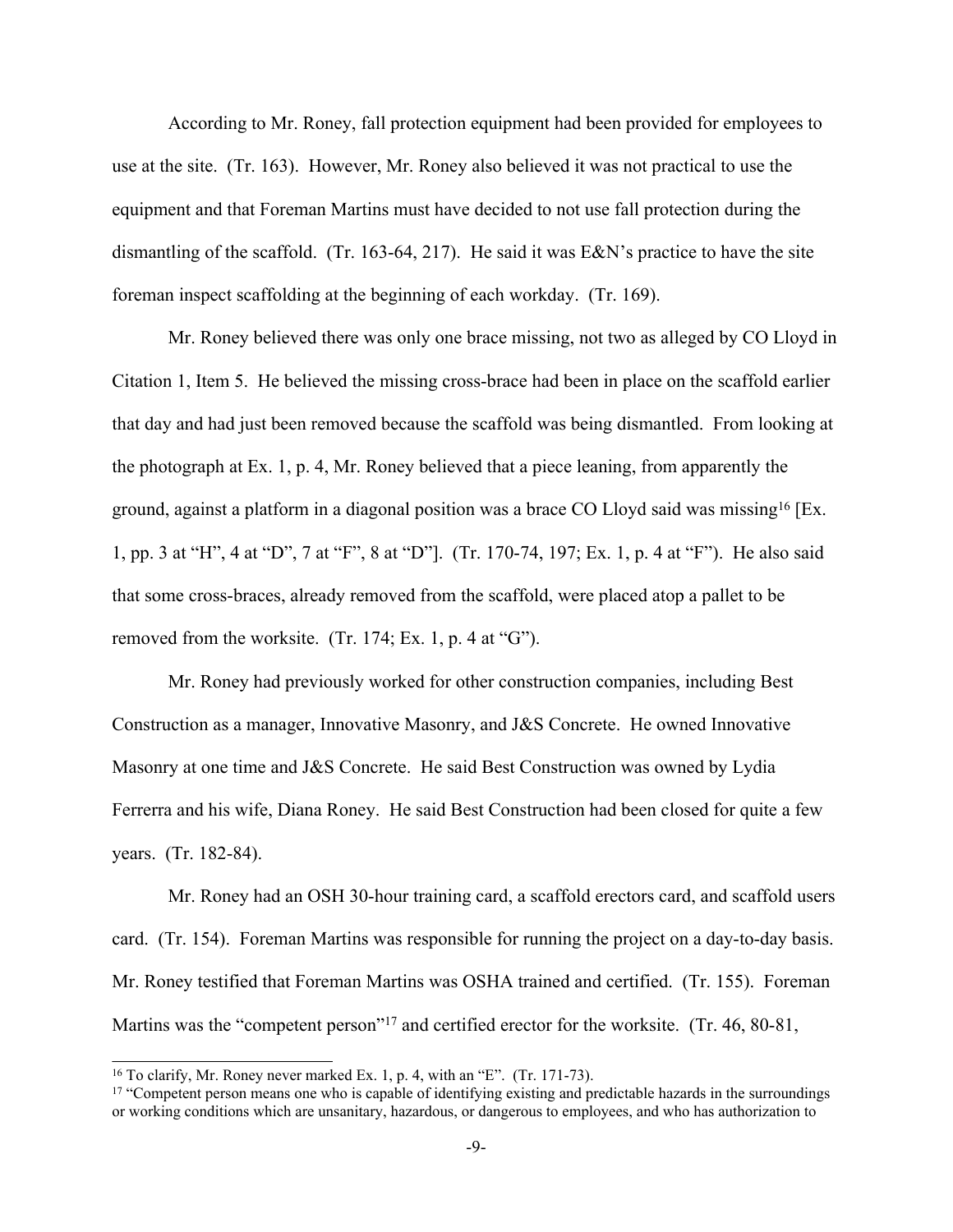158). Mr. Roney believed most of E&N's employees were OSHA trained. (Tr. 154-55).

Mr. Roney testified that E&N received the OSHA citations because he was the project manager. (Tr. 175). Thereafter, he spoke to several OSHA personnel, including the Area Director and AAD Flynn. He said AAD Flynn told him because of his [Roney's] association with other companies where there were other OSHA violations, the company he was now working for as an employee was "going to pay the penalty." Mr. Roney accused AAD Flynn of "discriminating against" him, abusing his power as a government official, and inaccurately stating he owned companies when he did not.<sup>18</sup> (Tr. 177-80).

According to Mr. Roney, a site-specific safety plan had been required as a part of E&N's subcontractor agreement with Avalon Bay Properties. (Tr. 218). Mr. Roney also stated that he thought the employees may have been disciplined for not using the ladder at the worksite; however, he had no records with him to support this.<sup>19</sup> (Tr. 184-85).

### AAD Brian Flynn

AAD Flynn's testimony focused on the basis for the proposed penalties. He applied no reductions to the \$7,000 per item statutory maximum because of his history with Shawn Roney. (Tr. 106-07, 120).

AAD Flynn did not know who owned E&N Construction. (Tr. 124-25). AAD Flynn stated it did not matter whether Mr. Roney was an owner; the fact that Mr. Roney was in a management role and was the company representative that contacted OSHA was important. (Tr. 139). AAD Flynn had interacted with Mr. Roney five or six times when Mr. Roney was

<sup>&</sup>lt;sup>18</sup> Mr. Roney denied ever having any ownership interest in Salem Masonry, Best Construction, or Dunbar. (Tr. 179). In rebuttal, AAD Flynn denied he had any "personal vendetta" against Mr. Roney. He also denied using any harsh language during his brief informal conference with Mr. Roney in this matter. He said he always gave Mr. Roney "very fair, reasonable, I [AAD Flynn] think generous settlements in the past." (Tr. 200-02). The Court deals with any allegations of discrimination and abuse of power in its discussion of the "Penalty Amount" hereinafter. <sup>19</sup> Mr. Roney said he could get paperwork showing he disciplined E&N employees. (Tr. 184-85).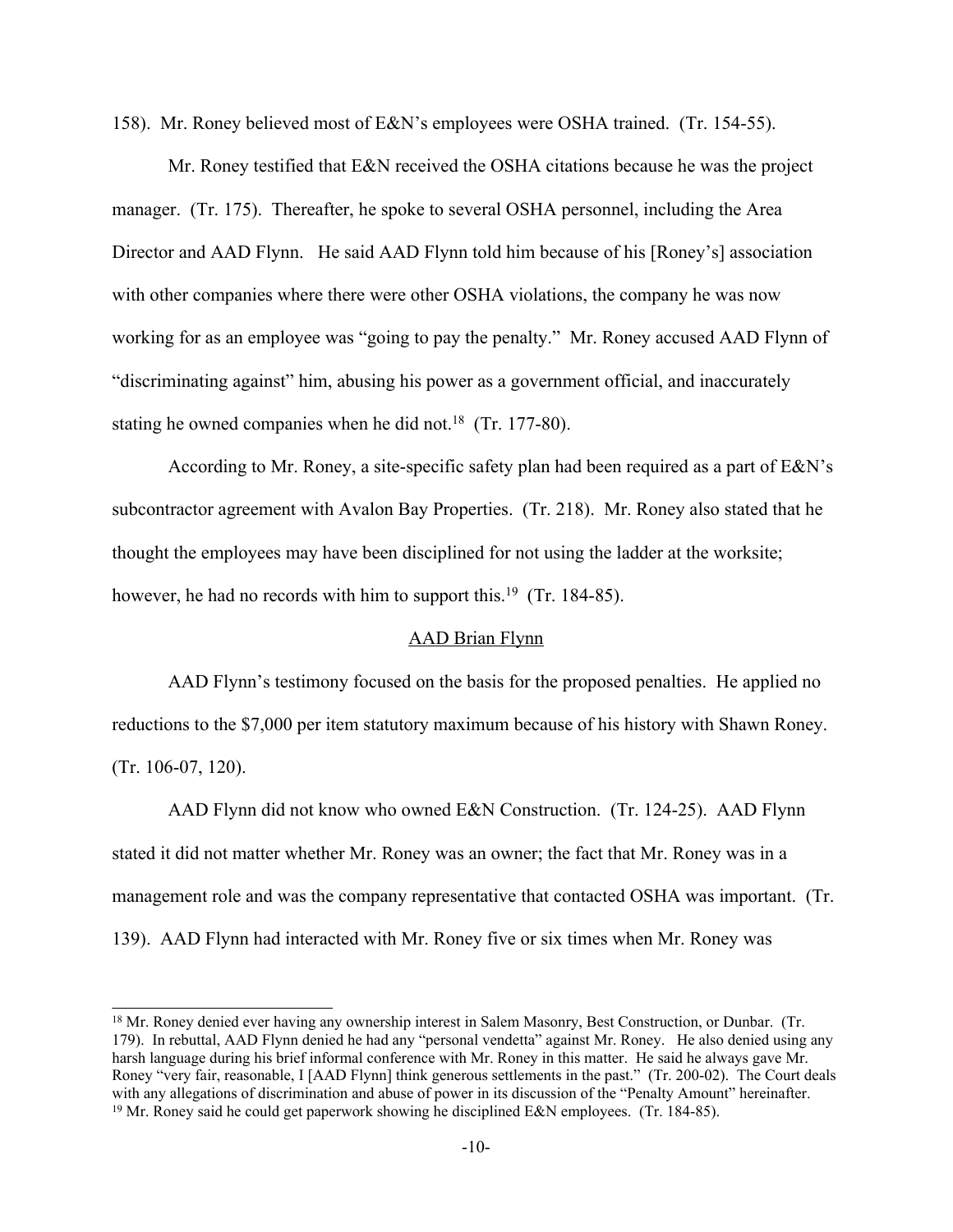affiliated with Best Construction. (Tr. 107, 117). AAD Flynn stated that Mr. Roney had been the management representative at Best Construction from 2005 to 2011. (Tr. 111-12)*.*

AAD Flynn believed all his conversations with Mr. Roney focused on the penalty amount, not employee safety. (Tr. 109). He decided a larger penalty was necessary to provide a deterrent effect and promote compliance with requirements for worker safety. (Tr. 140).

AAD Flynn compiled a history of OSHA inspections<sup>20</sup> for multiple companies that he believed Mr. Roney had either been a representative or owner. (Tr. 107, 145). These companies included Salem Masonry, Dunbar Construction Services, Best Construction, and Innovative Masonry. (Tr. 122). AAD Flynn made the connection between the companies through Google searches, not through the New Jersey Secretary of State's website. (Tr. 122). He admitted E&N's address did not match the address of any of these companies. (Tr. 124). AAD Flynn referred to the OSHA citation history of these companies as a basis for his penalty assessment for E&N's violations. (Tr. 113-14).

Over the course of several years, AAD Flynn had formed the opinion that Best Construction and Salem Masonry Company were interchangeable names for the same employer. (Tr. 113). However, he had no information that Mr. Roney had an ownership interest in any of the companies. (Tr. 123-24). AAD Flynn found Mr. Roney's wife was the owner of Salem Masonry Company, Best Construction, and Dunbar Construction Services. (Tr. 123).

Further, AAD Flynn believed E&N had not been cooperative during the inspection and had not made efforts to minimize the harm to employees at the site. (Tr. 210-11).

## **THE CITATIONS**

#### **Secretary's Burden of Proof**

<sup>&</sup>lt;sup>20</sup> AAD Flynn referred to a document marked as Exhibit 2 for identification throughout his testimony. Respondent objected to the admission of this document on the basis of relevancy in that there was no connection between these companies and E&N. (Tr. 141-43). This document was not admitted into evidence. (Tr. 145).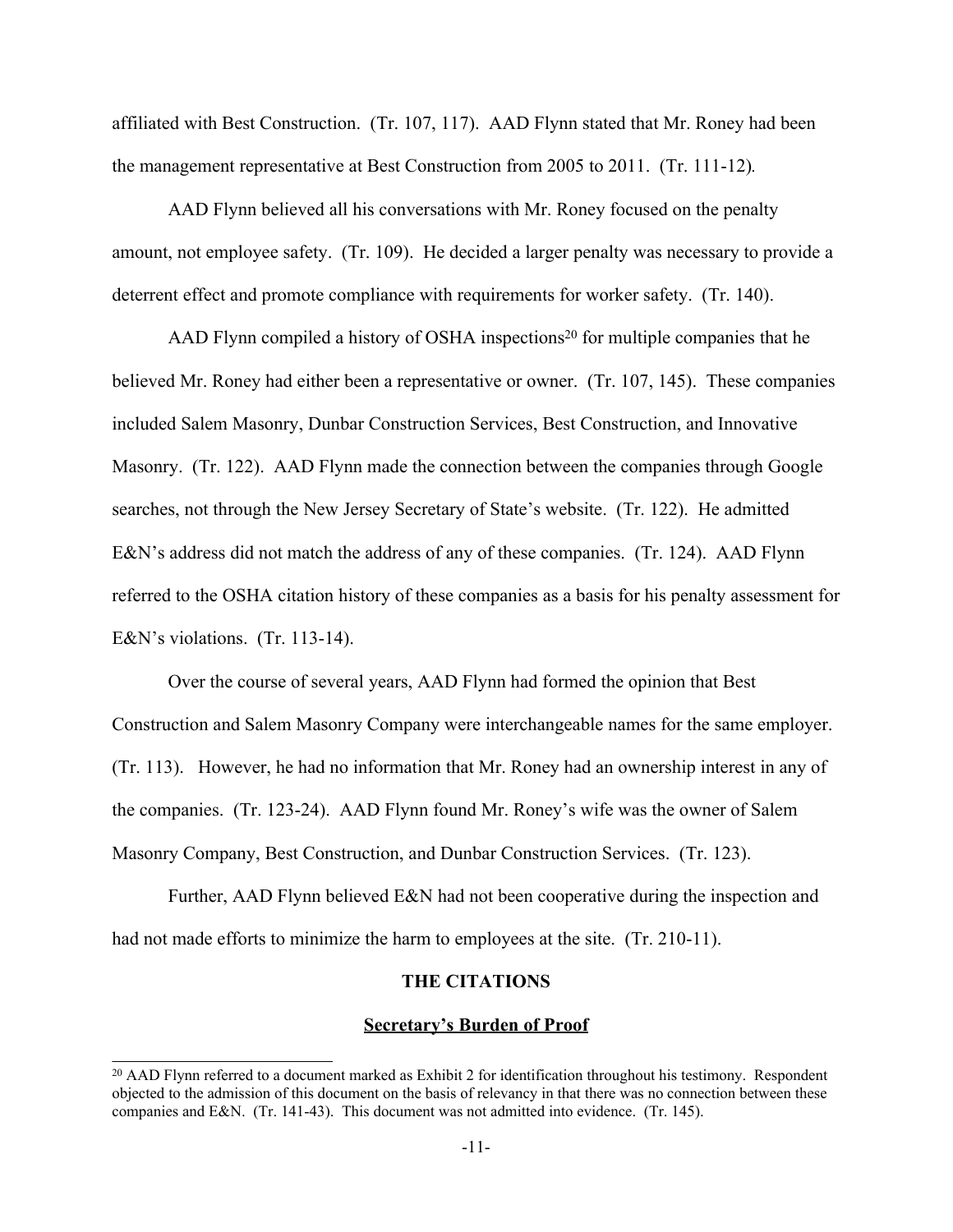To establish a violation of an OSHA standard, the Secretary must show by a

preponderance of the evidence that: (1) the cited standard applies; (2) the terms of the standard were violated; (3) the employer knew, or with the exercise of reasonable diligence could have known, of the violative condition; and (4) one or more employees had access to the cited condition. *Astra Pharm. Prods*., 9 BNA OSHC 2126, 2129 (No. 78-6247, 1981), *aff'd in relevant part,* 681 F.2d 69 (1st Cir. 1982).

*Citation 1, Item 1*

The Secretary cited Respondent for a serious violation of 29 C.F.R. § 1926.451(b)(1),

which requires:

(b) *Scaffold platform construction.* (1) Each platform on all *working levels* of scaffolds shall be fully planked or decked between the front uprights and the guardrail supports as follows:

(i) Each platform unit (e.g., scaffold plank, fabricated plank, fabricated deck, or fabricated platform) shall be installed so that the space between adjacent units and the space between the platform and the uprights is no more than 1 inch (2.5 cm) wide, except where the employer can demonstrate that a wider space is necessary (for example, to fit around uprights when side brackets are used to extend the width of the platform).

(ii) Where the employer makes the demonstration provided for in paragraph  $(b)(1)(i)$  of this section, the platform shall be planked or decked as fully as possible and the remaining open space between the platform and the uprights shall not exceed  $9\frac{1}{2}$  inches (24.1 cm).

Exception to paragraph  $(b)(1)$ : The requirement in paragraph  $(b)(1)$  to provide full planking or decking does not apply to platforms used solely as walkways or *solely by employees performing scaffold erection or dismantling*. In these situations, only the planking that the employer establishes is necessary to provide safe working conditions is required. (emphasis added).

The Secretary alleged that on or about April 18, 2015, employees were exposed to falls of

13 feet, 4 inches to the ground below because the working levels of the tubular welded frame

scaffolds were not fully planked or decked between the scaffold's uprights and the guardrail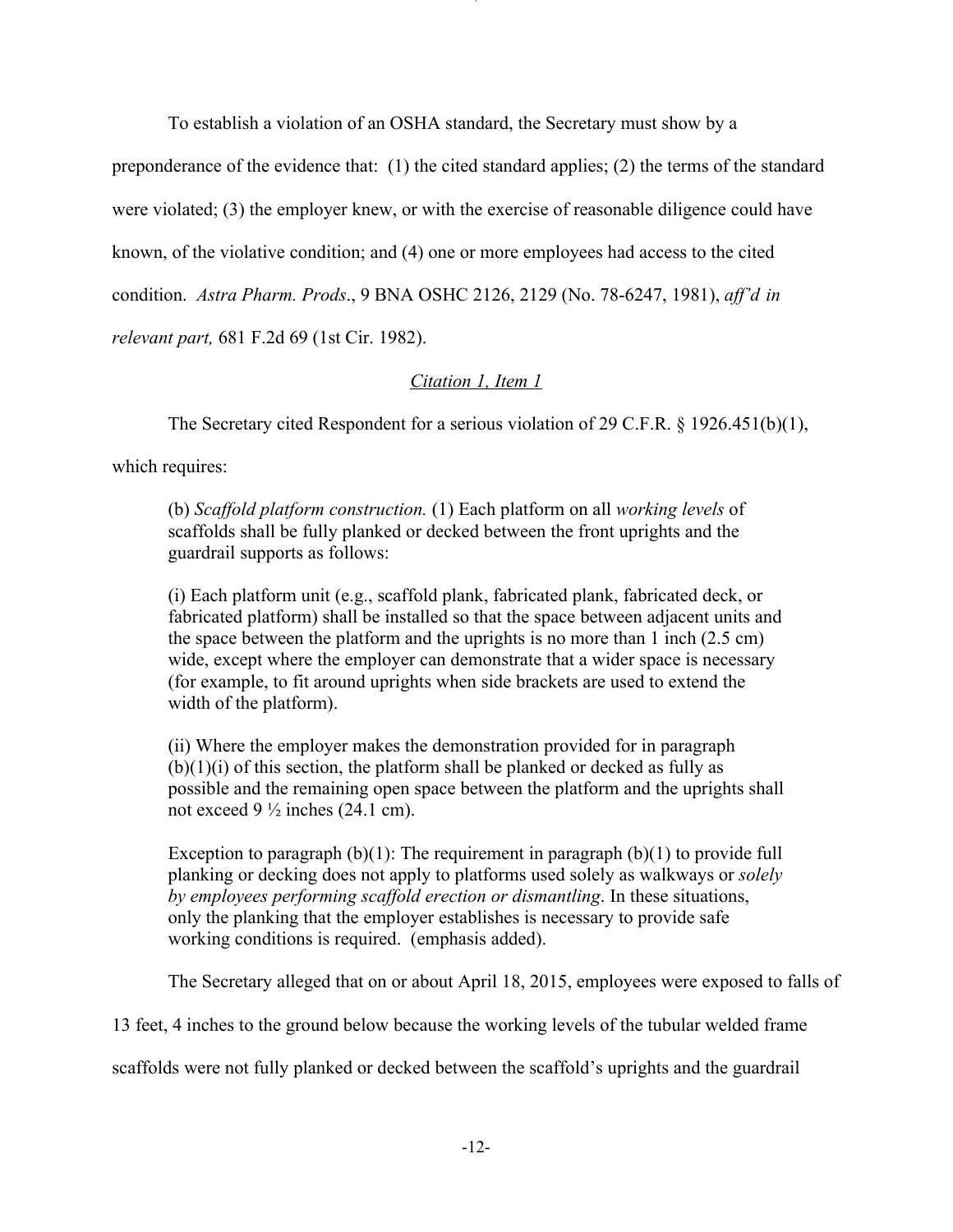supports. The Secretary asserts that the violation "pertains to those workers at the top tiers of the scaffold thirteen feet four inches above the ground, who were clearly working and not dismantling." (Citation and Complaint; S. Br. 5).

## *The standard is applicable*

E&N asserts the standard's exception applies because employees were dismantling the scaffold. (R. Br. 4). The Secretary asserts that employees were working on the brick veneer from the scaffold platform, not engaged in dismantling work. (S. Br. 4-5, 10-11, 13).

An employer seeking the exception to a standard's requirements has the burden to show the exception is applicable. *Kaspar Wire Works, Inc.*, 18 BNA OSHC 2178, 2194 (No. 90-2775, 2000), *aff'd*, 268 F.3d 1123 (D.C. Cir. 2001) (citations omitted). To qualify for the exception in the cited standard, employees working on the scaffold must be "solely. . . performing scaffold erection or dismantling" work. 29 C.F.R.  $\S$  1926.451(b)(1).

The Commission squarely addressed this issue in *Smoot Constr.*, 21 BNA OSHC 1555 (No. 05-0652, 2006). There*,* employees were erecting the scaffold while other employees were on the scaffold constructing the building's formwork. *Id.* at 1556. The Commission found that "additional work done or performed while the employees are on the scaffold renders the exception inapplicable." *Id.* The dismantling exception did not apply because other work was being done from the scaffold.

Similarly here, the Court finds Respondent does not qualify for the dismantling exception to the standard's requirements. There is no dispute that employees on the scaffold's second-tier platform were not solely dismantling the scaffold, they were engaged in the finishing rub-down work on the brick veneer of two columns. (Tr. 78, 83, 160-63). Respondent admitted "the only work being performed at the time of the inspection was the dismantling of the scaffolding and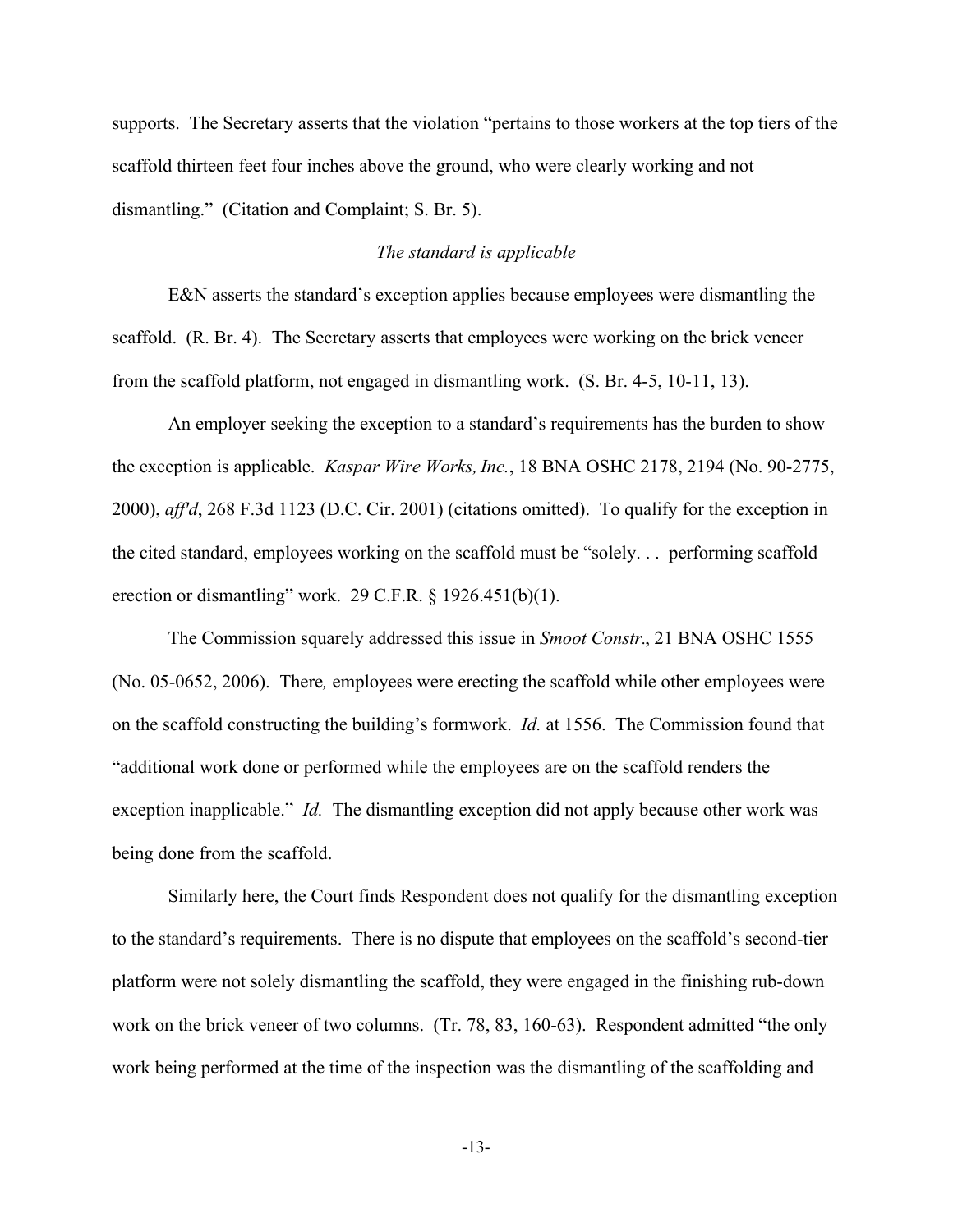the concomitant rub down work being performed." (R. Br. 4). Based on photographs and testimony, the Court finds that one employee, Mr. Cedillo, on the scaffold was engaged in dismantling work. Mr. Cedillo was photographed removing a plank from the scaffold's first level<sup>21</sup> as Mr. Pinheiro worked on the brick veneer from the second level.<sup>22</sup> (Tr. 193; Ex. 1, pp. 2-3, 5, 8 at "E", 22-23). Photographs also show at least three other employees doing rub-down or brushing work on the brick veneer from the scaffold's second-tier platform near where planks were missing from the platform. (Tr. 29-34, 55-66, 83, 192-93; Ex. 1, pp. 2 at "D", 3 at "G", 5 at "D", 8 at "C", [unidentified by name] wearing red hat; 7 at "E" [unidentified by name] wearing yellowish shirt; 10 at "C", 17 at "B", 18 at "B", [unidentified by name] wearing yellow hat and blue in color shirt).

The Court finds Respondent does not qualify for the exception because employees were engaged in rub-down work from the scaffold's platform. Thus, the requirements of the cited standard apply

### *Employees were exposed to the hazard*

"Exposure to a violative condition may be established either by showing actual exposure or that access to the hazard was reasonably predictable." *Phoenix Roofing, Inc.*, 17 BNA OSHC 1076, 1079 (No. 90-2148, 1995), *aff'd*, 79 F.3d 1146 (5th Cir. 1996).

Here, employees were actually exposed to the hazard from the inadequately planked

<sup>&</sup>lt;sup>21</sup> CO Lloyd testified that "all Scaffold first tiers are approximately six feet to six feet, six inches" above the ground level. (Tr. 194). CO Lloyd said that the worker [Mr. Cedillo] shown standing on the first tier bringing the plank down in the photograph at Ex. 1, p. 8, at "E" was "obviously" engaged in dismantling. He said it was "fine" for Mr. Cedillo to be "dismantling like that" at a level less than 10 feet without fall protection. (Tr. 191-94). He also said, where feasible, fall protection was required when workers were engaged in dismantling activities at a level "over ten feet". He said that it was "feasible" for E&N to provide fall protection to its workers at the jobsite that were engaged in rubbing or brushing down the bricks while standing on the second-tier platform. CO Lloyd said that "nowadays it's very hard for" an employer to show that it was "infeasible to use fall protection" given the available fall protection equipment and the "state of the art fall protection [that is] out there." (Tr. 194, 205).  $22$  The photograph at Ex. 1, p. 8 at "A", shows Mr. Pinheiro working on the brick veneer from the scaffold's secondtier. (Tr.192; Ex. 1, p. 8 at "A").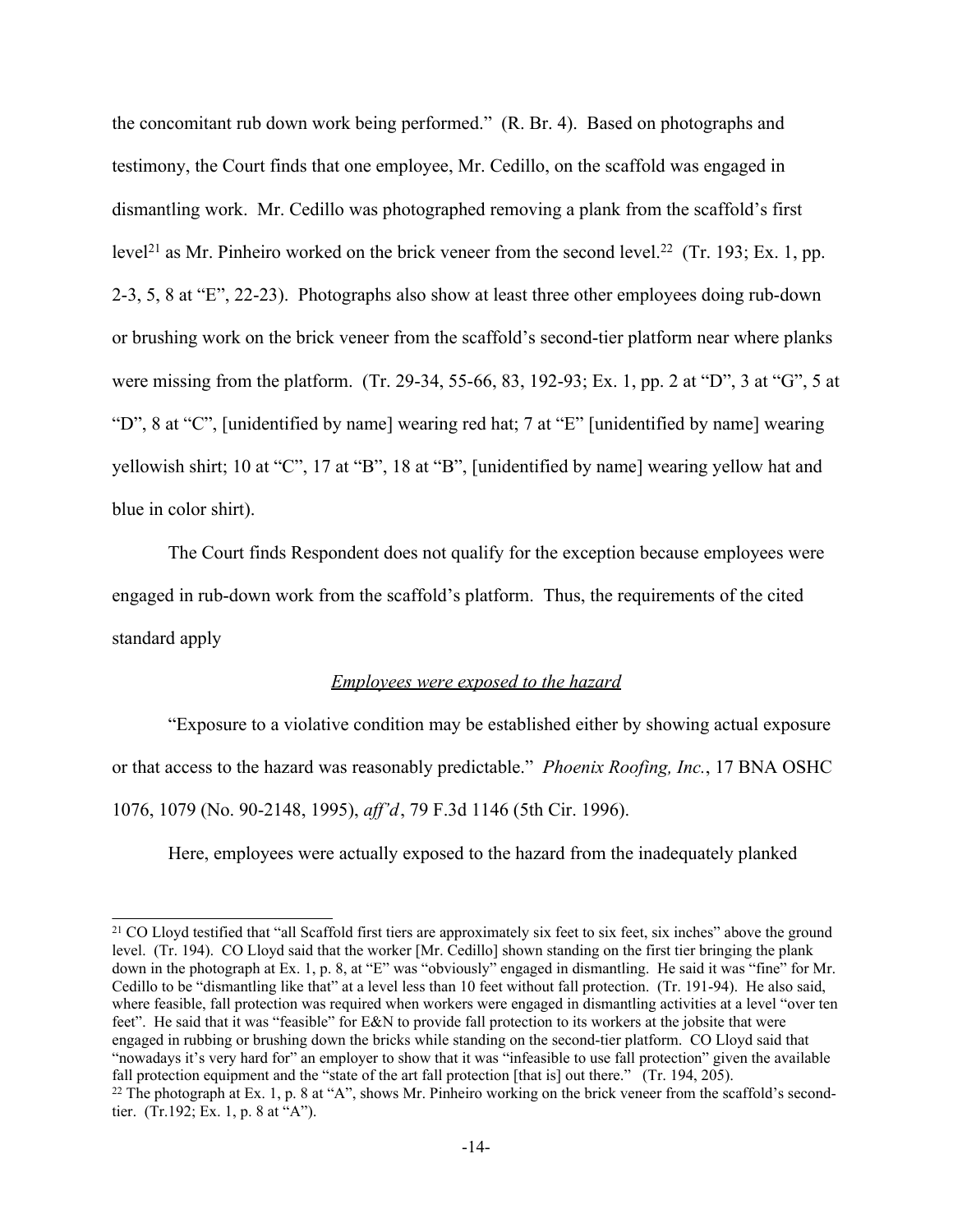platforms. *See Gilles & Cotting, Inc.,* 3 BNA OSHC 2002, 2004 n. 4 (No. 504, 1976) (finding that if employee was actually in the zone of danger and exposed to the hazardous condition, the element of exposure is established).

CO Lloyd testified that four or five employees were exposed to the hazard. (Tr. 27-38; S. Br. 4). The photographs at Ex. 1, pp. 2-3 at "A" [Pinheiro], 5 at "B" [Pinheiro], 7 at "D" [Pinheiro], 8 at "A" [Pinheiro], 10 at "B" [Pinheiro], 11-13 at "A" [Mr. Pinheiro], 18-20 at "A" [Pinheiro], 21 at "B" [Pinheiro], 22-24 at "A" [Pinheiro], all show Mr. Pinheiro working on the second-tier platform in areas where planks are missing. Photographs also show that at least three additional unidentified employees were working while standing on the second platform tiers near where planks are missing. (Tr. 34; Ex. 1, pp. 2 at "D", 3 at "G", 5 at "D", 7 at "E" wearing yellowish shirt, 8 at "C", wearing red hat, 10 at "C", 17 at "B", 18 at "B", wearing yellow hat and blue in color shirt). The Court finds at least four employees, including Mr. Pinheiro, were working from scaffold platforms that were not fully planked. Employee exposure is proved.

#### *The standard was violated*

Respondent argues the scaffold platforms cannot be fully planked while employees complete the rub-down work on the bricks—the work can only be done while the scaffold is being dismantled. (Tr. 160; R. Br. 4, 6).

The Court rejects Respondent's argument for three reasons. First, other than a bare assertion that a scaffold cannot be fully planked during rub-down work, Respondent provided no persuasive evidence about what platform configuration is or is not possible when doing rubdown work. Second, the brick veneer was next to the scaffold's inner perimeter; planks were missing from the platform's outer perimeter, which was not next to the face of the brick veneer. (Tr. 27-31; Ex. 1, pp. 3, at "B"-"D", 4 at "B"). Third, it appears Respondent is asserting an

-15-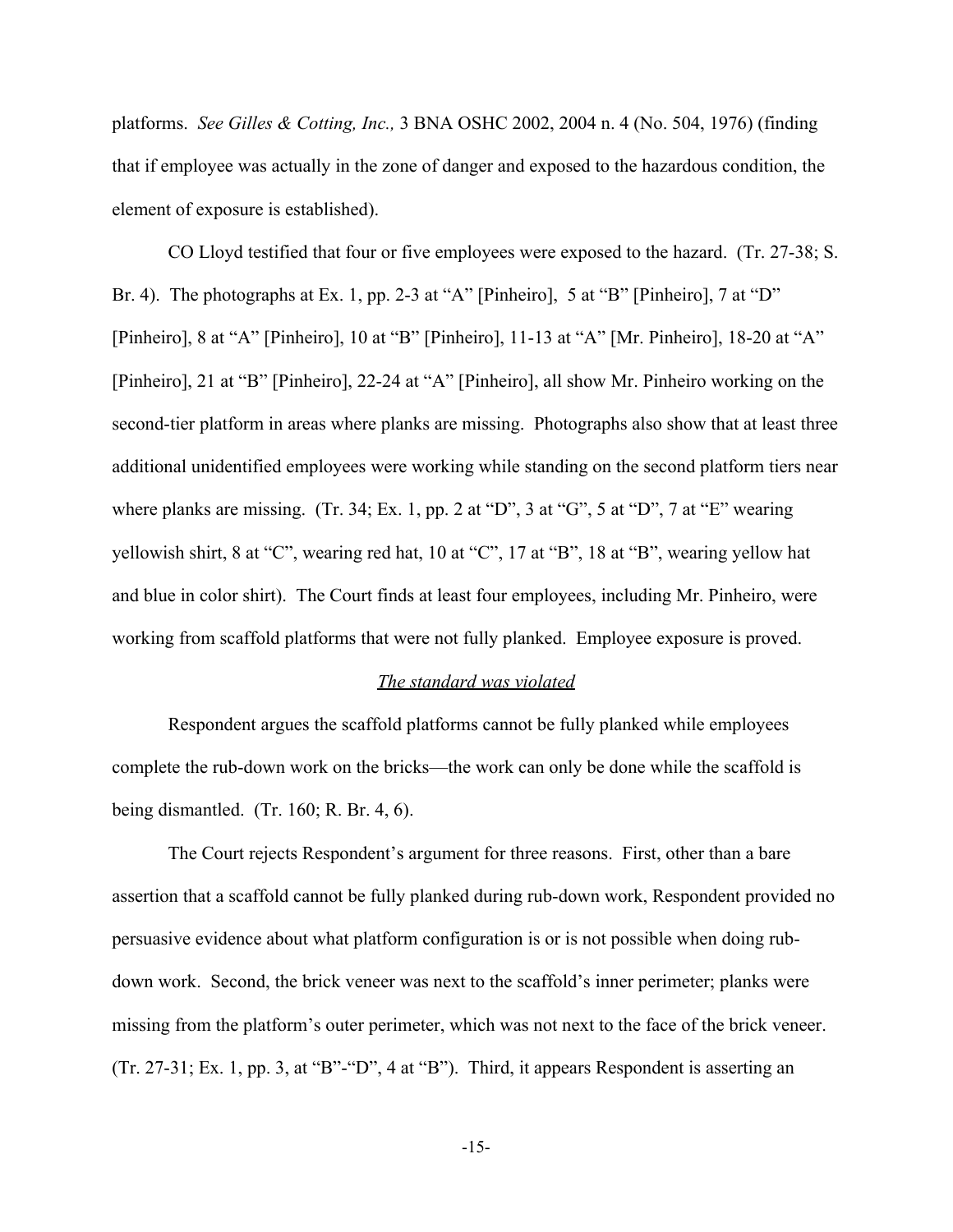infeasibility defense, which is not supported.

Infeasibility is an affirmative defense for which the employer has the burden of proof. *See Hamilton Fixture*, 16 BNA OSHC 1073, 1077 (No. 88-1720, 1993) *aff'd*, 28 F.3d 1213 (6th Cir. 1994). Commission Rule of Procedure 34(b)(3) requires an employer to raise an affirmative defense in its answer. *See Armstrong Steel Erectors, Inc.*, 17 BNA OSHC 1385, 1387 (No. 92- 262, 1995) (citations omitted). An employer may be able to assert the defense later if it can show the issue has been tried by the consent of both parties. *Id.*

To succeed in an infeasibility defense, an employer must "prove that (1) the means of compliance prescribed by the applicable standard would have been infeasible under the circumstances in that (a) its implementation would have been technologically or economically infeasible, or (b) necessary work operations would have been technologically or economically infeasible after its implementation, and (2) either (a) an alternative method of protection was used, or (b) there was no feasible alternative means of protection." *Id.*

Here, there was no attempt by Respondent to assert or support this possible defense. Respondent did not assert the affirmative defense of infeasibility in its answer or any subsequent pleading. Further, the Court finds the defense of infeasibility was not tried by the parties. Finally, the Court finds that Respondent did not provide sufficient evidence to support an infeasibility defense. Thus, the Court finds Respondent's assertion the rub-down work could not be done with a fully-planked scaffold is unsupported and has no merit.

At least four employees worked from the scaffold's second-tier platforms doing rubdown work. The Secretary identified several areas on the scaffold where the platforms were not fully planked. These areas were along the outer perimeter of the scaffold. CO Lloyd stated that an employee could "inadvertently back up or step off the planks" and fall through the gaps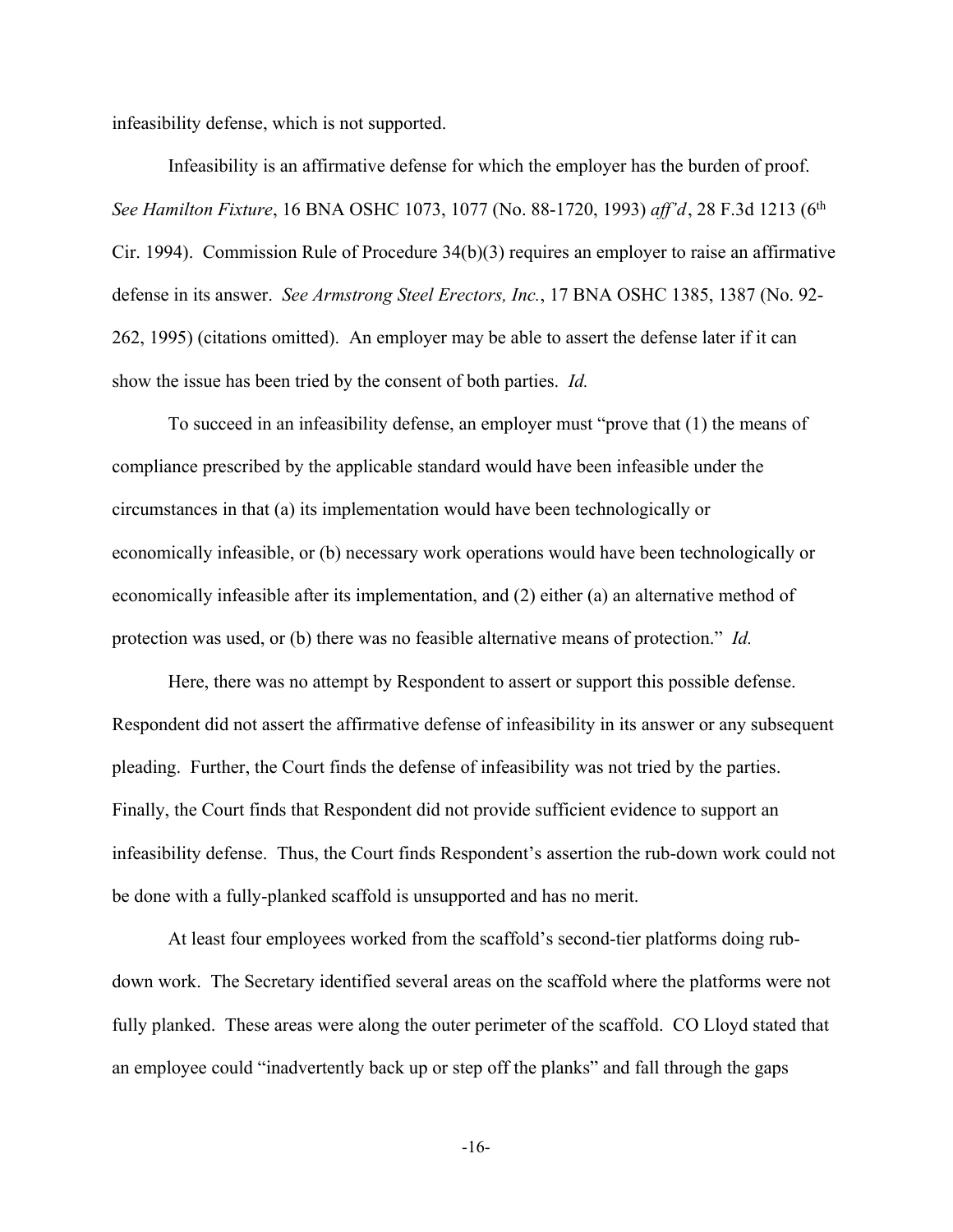created where planks were missing from the platforms. (Tr. 31-33; Ex. 1, pp. 3 at "B", "C" & "D", 4 at "B", 7 at "A" & "B"; S. Br. 4). Photographs taken by the CO show planks were missing from the second-tier platforms where employees stood while working on the brick veneer. (Ex. 1, pp. 3 at "B"-"D", 4 at "B"). Respondent did not rebut the Secretary's assertion that planks were missing there.

The Court finds the scaffolds were not fully planked and Respondent did not comply with the requirements of the cited standard.

## *Knowledge*

The Secretary has the burden to establish the employer either knew, or with the exercise of reasonable diligence could have known, of the violative condition. *Contour Erection & Siding Syst., Inc.*, 22 BNA OSHC 1072, 1073 (No. 06-0792, 2007) (*Contour*). The employer's knowledge is directed to the physical condition that constitutes a violation. *Phoenix Roofing, Inc.*, 17 BNA OSHC at 1079-80. It is not necessary to show that the employer knew or understood the condition was hazardous. *Id.* Knowledge is imputed to the employer "through its supervisory employee." *Am. Eng'g & Dev. Corp.,* 23 BNA OSHC 2093, 2095 (No. 10-0359, 2012) (citations omitted) (AEDC).

The Secretary asserts Respondent had actual knowledge of the violative condition through its foreman, Manny Martins.<sup>23</sup> (S. Br. 4). When the CO arrived at the worksite he saw Foreman Martins watching the employees. CO Lloyd testified that Foreman Martins was standing at the worksite "looking at scaffold defects and fall protection issues" and did nothing to correct them. (Tr. 23, 32-33, 43, 46, 48-49). The CO observed and photographed employees working from the scaffold's platforms. (Tr. 33-34; Ex. 1). One photograph shows Foreman Martins watching employees as they worked from the inadequately planked second-tier scaffold.

<sup>23</sup> Respondent offered no argument as to whether it had knowledge of the violative condition.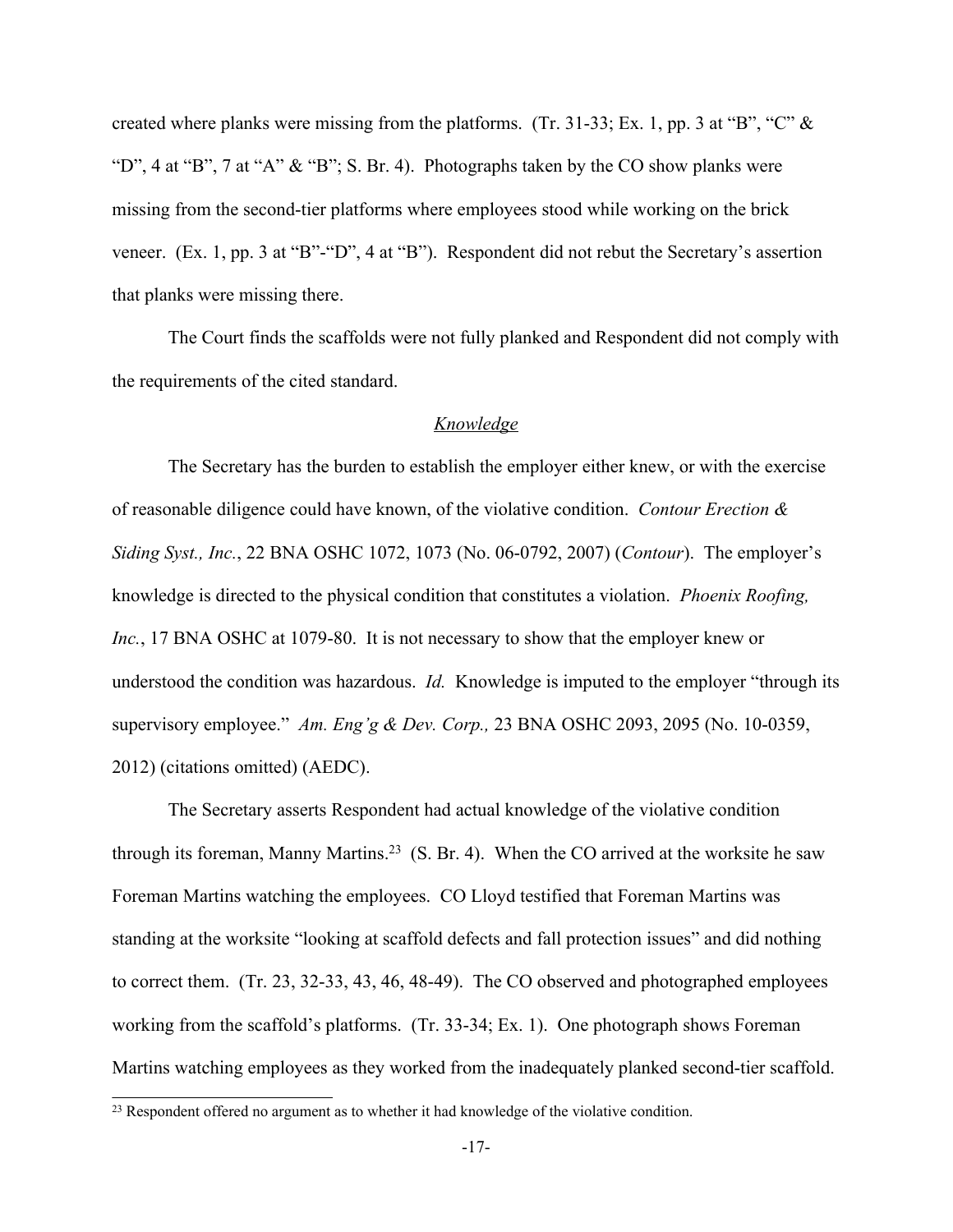(Tr. 32-33, 43; Ex. 1, p. 10 at "A"). The Court finds actual knowledge of the violative condition is established.

The Court also finds constructive knowledge is established. Constructive knowledge can be established by showing the employer "with the exercise of reasonable diligence could have known of the violative condition." *KS Energy Servs., Inc.*, 22 BNA OSHC 1261, 1265 (No. 06- 1416, 2008) (citations omitted) (*KS Energy*). "Whether an employer was reasonably diligent involves consideration of several factors, including an employer's obligation to inspect the work area, anticipate hazards to which employees may be exposed, and take measures to prevent the occurrence of violations." *Shaw Areva Mox Servs., LLC*, 23 BNA OSHC 1821, 1825 (No. 09- 1284, 2012) (citations omitted) (*Shaw Areva*). In evaluating these factors, the Commission has considered "how long the violative condition [ ] had been in existence, and whether the condition was readily apparent." *Id*.

There is insufficient evidence in the record to show that Respondent took adequate steps to inspect the work area in the hours before the inspection, anticipate hazards, or make an effort to prevent employees from working from inadequately planked second-tier platforms during the early afternoon of April 18, 2015. The foreman was observing employees at work at the time of the inspection; but there is no evidence that he took any steps to ensure the scaffold was fully planked at the second-tier. Respondent did not demonstrate reasonable diligence.

Constructive knowledge can also "be found where a supervisory employee was in close proximity to a readily apparent violation." *KS Energy*, 22 BNA OSHC at 1265-66. As the CO arrived onsite, he saw Foreman Martins looking toward the scaffold. (Tr. 23, 32-33, 43). The CO photographed the foreman watching the employees working on the inadequately planked platform. (Tr. 32-33; Ex. 1, p. 10 at "A"). Manny Martins was in the area where employees

-18-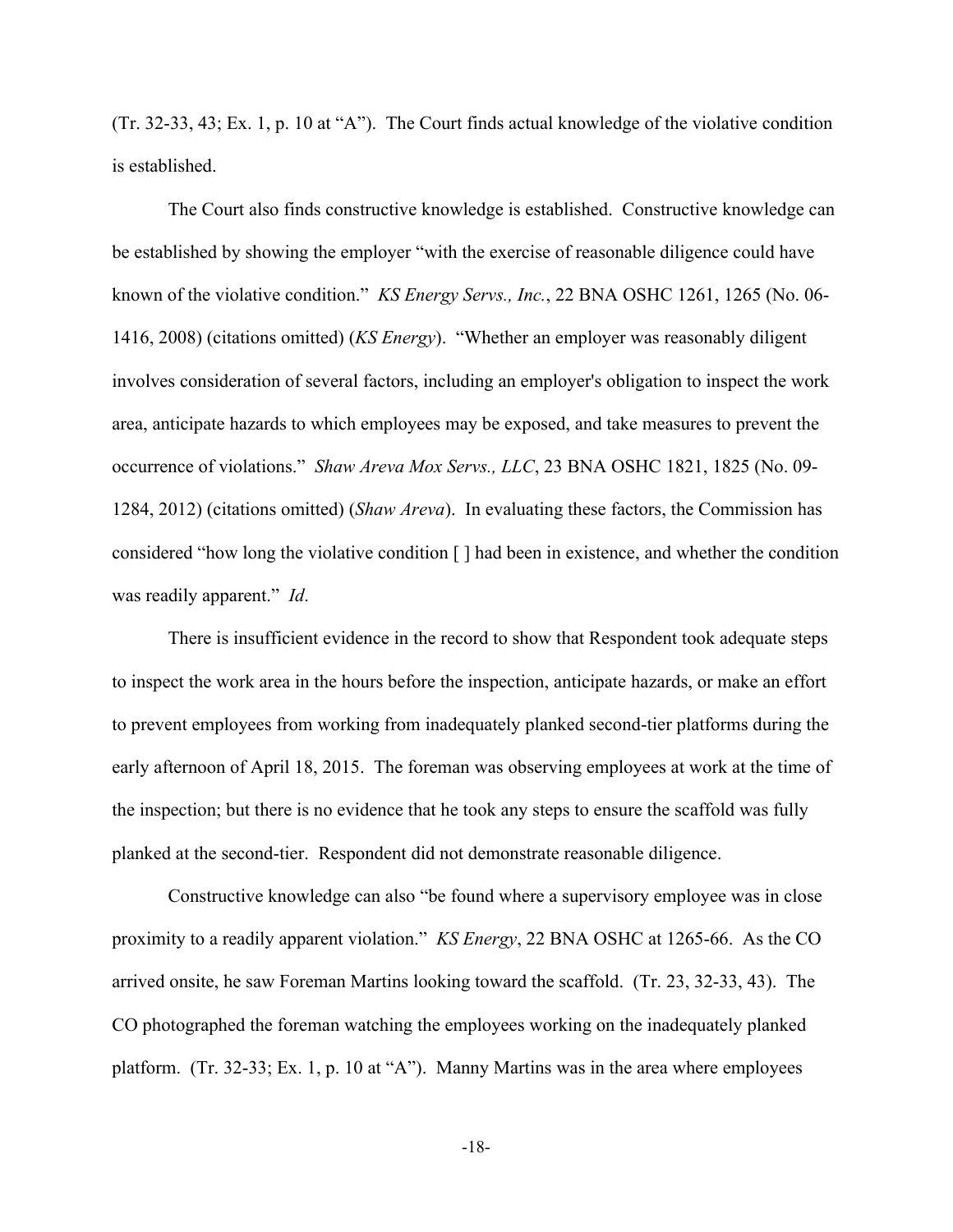worked from the scaffold and the lack of planking on the scaffold was easily observed. Because Foreman Martins was near the scaffold and the violative condition was readily apparent, the Court finds that with reasonable diligence Foreman Martins would have known the scaffold platforms were not fully planked.

Thus, the Court finds Respondent had constructive knowledge.

With respect to imputation of the foreman's knowledge, there is no dispute that Manny Martins was Respondent's foreman at the worksite. Under Commission precedent Mr. Martins' knowledge as foreman is imputable to the Respondent. *See AEDC,* 23 BNA OSHC at 2095 (knowledge is imputed through an employer's supervisory employee).

Nonetheless, this case arises in the Third Circuit, which does not follow the Commission's precedent for imputing knowledge to the employer from a foreman or supervisor. When the law of the circuit where a decision may be appealed differs from Commission precedent, the Commission applies the law of that circuit. *See, e.g., Deep S. Crane & Rigging Co*., 23 BNA OSHC 2099, 2102 (No. 09-0294, 2012); *Kerns Bros. Tree Serv.*, 18 BNA OSHC 2064, 2067-71 (No. 96-1719, 2000).

Third Circuit precedent requires the Commission to prove foreseeability<sup>24</sup> in order to impute knowledge from a supervisor who had knowledge of or participates in the violative conduct. *Pa. Power & Light Co v. OSHRC*, 737 F.2d 350, 357-58 (3rd Cir. 1984) (*PP&L*). The Third Circuit requires the burden of proof for the knowledge element to remain with the Secretary; however, it does allow consideration of whether the employer has "undertaken reasonable safety precautions" when evaluating employer knowledge. *Id.*

The Commission set forth three factors to determine whether a violation was foreseeable

<sup>&</sup>lt;sup>24</sup> The Secretary also asserted the violative condition was foreseeable based on AAD Flynn's prior experience with Mr. Roney for citations issued to other employers. (S. Br. 14). This assertion is not supported and fails. The Court finds Mr. Roney's alleged conduct at prior employers is not relevant to the knowledge analysis in the instant case.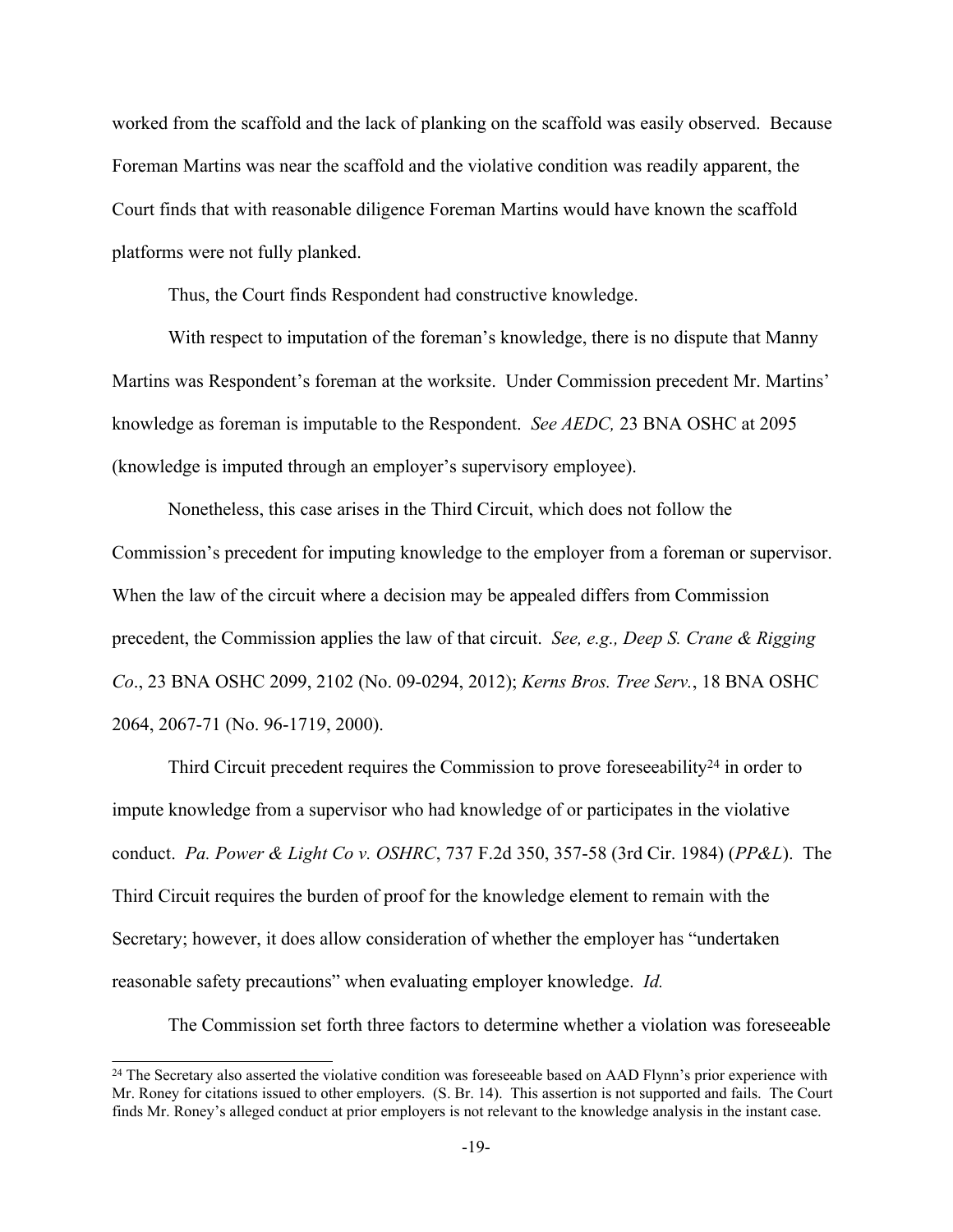under Third Circuit precedent: (1) whether supervisors were adequately trained in safety matters, (2) whether reasonable steps were taken to discover safety violations committed by supervisors, and (3) whether the company had a consistently enforced safety policy. *Kerns Bros. Tree Serv.*, 18 BNA OSHC at 2068-71.

Respondent's sole evidence of a safety program is Mr. Roney's testimony.<sup>25</sup> (Tr. 154-55, 185, 218). Mr. Roney testified that Foreman Martins was OSHA trained and certified.<sup>26</sup> (Tr. 155). Mr. Roney also stated that he thought employees may have been disciplined for not using the ladder at the worksite; however, no disciplinary records or documentation were provided for the record. (Tr. 184-86). According to Mr. Roney, a site-specific safety plan had been required as a part of E&N's subcontractor agreement. (Tr. 218). Nonetheless, Respondent did not submit documentation to support Mr. Roney's general testimony that E&N had a safety program, that its employees were trained in safety matters, or that employees had been disciplined for not using the ladder to access the scaffold.

Other than Mr. Roney's unsupported statement, there is no evidence in the record to show that Foreman Martins was ever trained in safety matters, whether Respondent had a consistently enforced safety policy, or that Respondent took any steps to determine if its supervisors were complying and enforcing safety rules. Respondent presented no documentary evidence of work rules or safety practices it utilizes at worksites.

Respondent is uniquely able to present information and documentation about its safety program. *See generally, N. Landing Line Constr. Co.,* 19 BNA OSHC 1465, 1473 (No. 96-0721, 2001) (finding the safety program is within the control of the employer and any "evidentiary

<sup>&</sup>lt;sup>25</sup> During his testimony, AAD Flynn referred to OSHA's file and found a safety program for Avalon Bay Properties, but did not see a safety program with E&N's name on it. The only safety-related documents with E&N's name were some toolbox talks that had been submitted to OSHA. (Tr. 22, 208-09).

<sup>&</sup>lt;sup>26</sup> Mr. Roney also testified that, to the best of his knowledge, most of E&N's employees were OSHA trained and certified. (Tr. 154).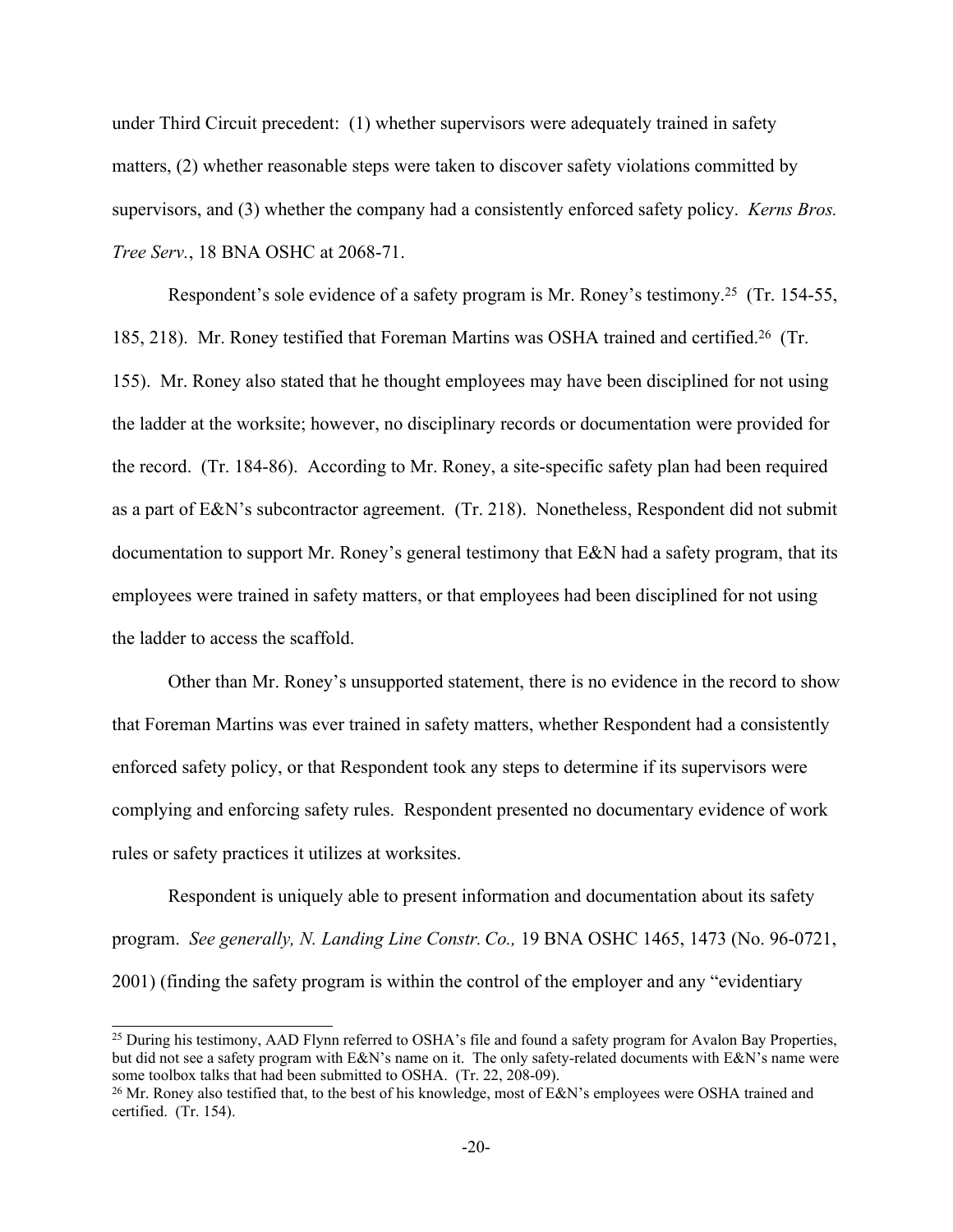deficiencies" are the responsibility of the employer once the Secretary has requested the information).

Because there is insufficient evidence that Respondent provided "reasonable safety precautions" for its worksite through oversight of its supervisors, training of its supervisors, or a consistently enforced safety policy, the Court finds it was foreseeable Foreman Martins would allow the violative condition to occur at the worksite. Thus, Foreman Martins' knowledge can be imputed to Respondent.

The Court finds the cited standard applies, employees were exposed, its terms were

violated, and Respondent had the requisite knowledge. Citation 1, item 1 is affirmed.

## *Citation 1, Item 2*

The Secretary cited Respondent for a serious violation of 29 C.F.R. § 1926.451(e)(1),

which requires:

(e) *Access*. This paragraph applies to scaffold access for all employees. *Access requirements for employees erecting or dismantling supported scaffolds are specifically addressed in paragraph (e)(9) of this section.<sup>27</sup>* (1) When scaffold platforms are more than 2 feet (0.6 m) above or below a point of access, portable ladders, hook-on ladders, attachable ladders, stair towers (scaffold stairways/towers), stairway-type ladders (such as ladder stands), ramps, walkways, integral prefabricated scaffold access, or direct access from another scaffold, structure, personnel hoist, or similar surface shall be used. *Crossbraces*

The Secretary alleged that on or about April 18, 2015, "[e]mployees were exposed to falls

up to 13 feet, 4 inches to the ground below as cross-braces and scaffold frames not made for

climbing were used for access to the scaffold platforms." (Citation and Complaint)*.*

*shall not be used as a means of access.* (emphasis added).

Respondent asserts that a ladder was provided and available for use by employees. (Tr.

146-47; R. Br. 4, 7). Further, Respondent asserts that employees involved in dismantling the

<sup>&</sup>lt;sup>27</sup> 29 C.F.R. § 1926.451e(9)(iv) states: Effective September 2, 1997, access for employees erecting or dismantling supported scaffolds shall be in accordance with the following: … (iv) *Cross braces on tubular welded frame scaffolds shall not be used as a means of access or egress*. (emphasis added).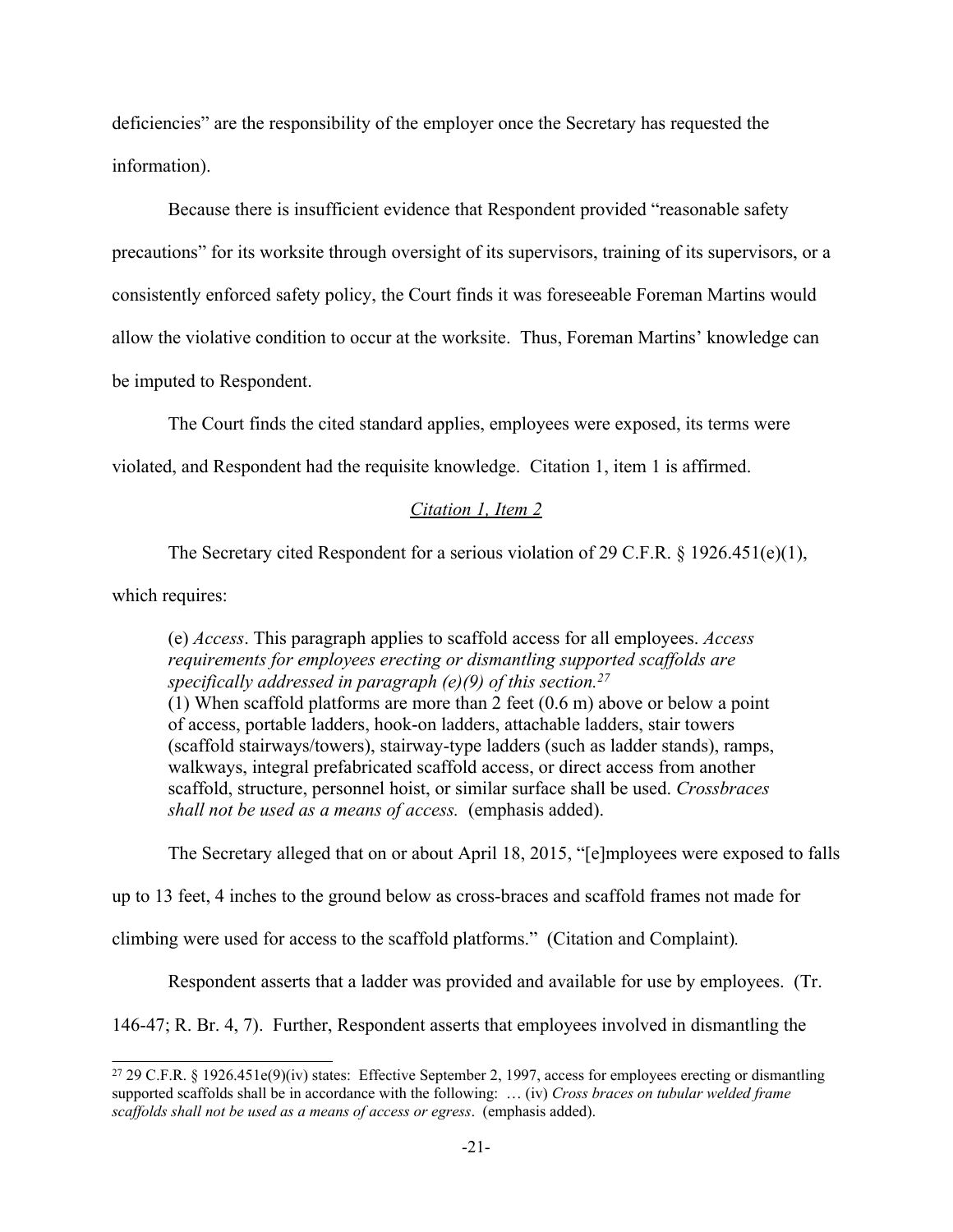scaffold were allowed to use the scaffold's frame for access in lieu of the ladder. (Tr. 147).

# *The cited standard is applicable*

Respondent asserts the cited standard does not apply because its employees were dismantling the scaffold.<sup>28</sup> (R. Br. 6). Respondent argues the cited standard's access

requirements do not apply to employees dismantling the scaffold; instead the requirements at 29

C.F.R. § 1926.451(e)(9) are applicable.<sup>29</sup> As discussed above, most of the employees working

from the scaffold were not engaged in dismantling work. The evidence shows that only one

employee, Mr. Cedillo, was actually engaged in dismantling work at the time of the inspection.

(Ex. 1, pp. 3, 5, 8 at "E").

Thus, the Court finds the cited standard is applicable.

# *Employees were exposed to the hazard*

The Secretary asserts the photographs show "[a]pproximately four of Respondent's

employees improperly" using the scaffold frame instead of the ladder for access. (S. Br. 6).

However, a review of the photographs shows just three employees climbing the sides of the

<sup>&</sup>lt;sup>28</sup> "(9) Effective September 2, 1997, access for employees erecting or dismantling supported scaffolds shall be in accordance with the following:

<sup>(</sup>i) The employer shall provide safe means of access for each employee erecting or dismantling a scaffold where the provision of safe access is feasible and does not create a greater hazard. The employer shall have a competent person determine whether it is feasible or would pose a greater hazard to provide, and have employees use a safe means of access. This determination shall be based on site conditions and the type of scaffold being erected or dismantled…." 29 C.F.R. § 1926.451(e)(9).

<sup>&</sup>lt;sup>29</sup> "Paragraph (e)(9) of the final rule sets access requirements for employees erecting or dismantling supported scaffolds. The introductory language of paragraph  $(e)(9)$  requires employers to comply with final paragraphs (e)(9)(i)-(iv) starting on September 2, 1997. OSHA has delayed implementation of this paragraph (as well as paragraph  $(g)(2)$ ) so that affected employers have sufficient time to develop and implement the necessary measures. In addition, the delayed implementation allows time for OSHA to complete work on non-mandatory Appendix B, discussed below, which will provide examples of considerations that employers complying with paragraphs (e)(9) and  $(g)(2)$  would take into account. Paragraph  $(e)(9)(i)$  provides that the means of access for erectors or dismantlers shall be determined by a competent person, based on specific site conditions and the type of scaffold being erected. As discussed in relation to the introductory text of final rule paragraph (e), while the Agency originally proposed to exempt erectors and dismantlers working on supported scaffolds from requirements for safe access, careful review of the record has led OSHA to the conclusion that a competent person is the appropriate individual to decide what the appropriate means of access for scaffold erectors and dismantlers is on any particular job, based on specific site conditions." Safety Standards for Scaffolds Used in the Construction Industry, 61 Fed. Reg. 46026, 46508 (Aug 30, 1996) (to be codified at 29 C.F.R. § 1926).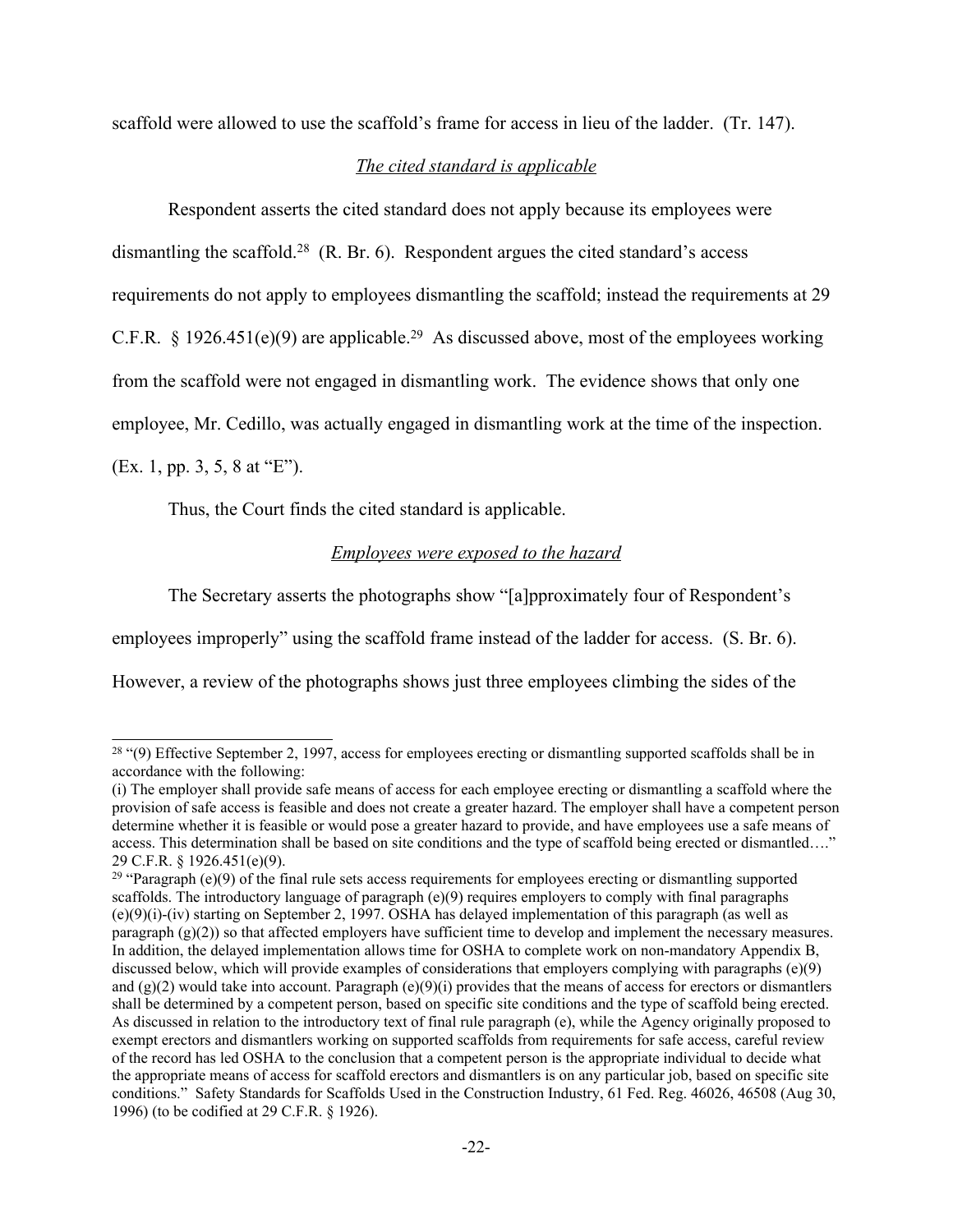scaffold frame. Mr. Pinheiro is shown climbing the side of the scaffold frame in two of the same photographs. (Tr. 39- 42, 45; Ex. 1, pp. 4 at "C", 6 at "B"). A second unidentified employee is shown climbing the side of the scaffold frame in two of the same photographs. (Tr. 39-41; Ex. 1, pp. 3 at "E", 5 at "A"). Mr. Cedillo is also shown climbing the side of the scaffold frame in the photograph at Ex. 1, p. 7 at "C". (Tr. 42-45; Ex. 1, p. 7 at "C"). Respondent does not dispute that its "employees may have been climbing up and down on the scaffolding itself" and that its "workers may have been climbing in the scaffolding." (R. Br. 4, Proposed Finding of Fact #31, R. Br. 7).

As discussed above, only Mr. Cedillo was engaged in dismantling work on the scaffold. The other two employees were not dismantling the scaffold. Mr. Pinheiro was doing rub-down work on the bricks from the scaffold's platform. (Ex. 1, pp. 2-3 at "A", 5 at "B", 7 at "D", 8 at "A", 10 at "B", 11-13 at "A", 18-20 at "A", 21 at "B", 22-24 at "A"). The Court finds the other unidentified employee shown climbing the scaffold frame was also not engaged in dismantling work. There is also insufficient evidence in the record showing that any competent person, including Foreman Martins, decided what the appropriate means of access for scaffold erectors and dismantlers was at the worksite, based on the specific site conditions of April 18, 2015. 29 C.F.R. § 1926.451e(9)(iv) also states that cross-braces on tubular welded frame scaffolds shall not be used as a means of access or egress during the dismantling of supported scaffolds*.* Thus, the Court finds that no dismantling exception to the cited standard applied to Mr. Cedillo at the time of the OSHA inspection. Consequently, the Court finds that Messrs. Cedillo, Pinheiro, and the unidentified employee were subject to the requirements of the cited standard and exposed to the hazard. The Secretary has proved exposure for the cited standard.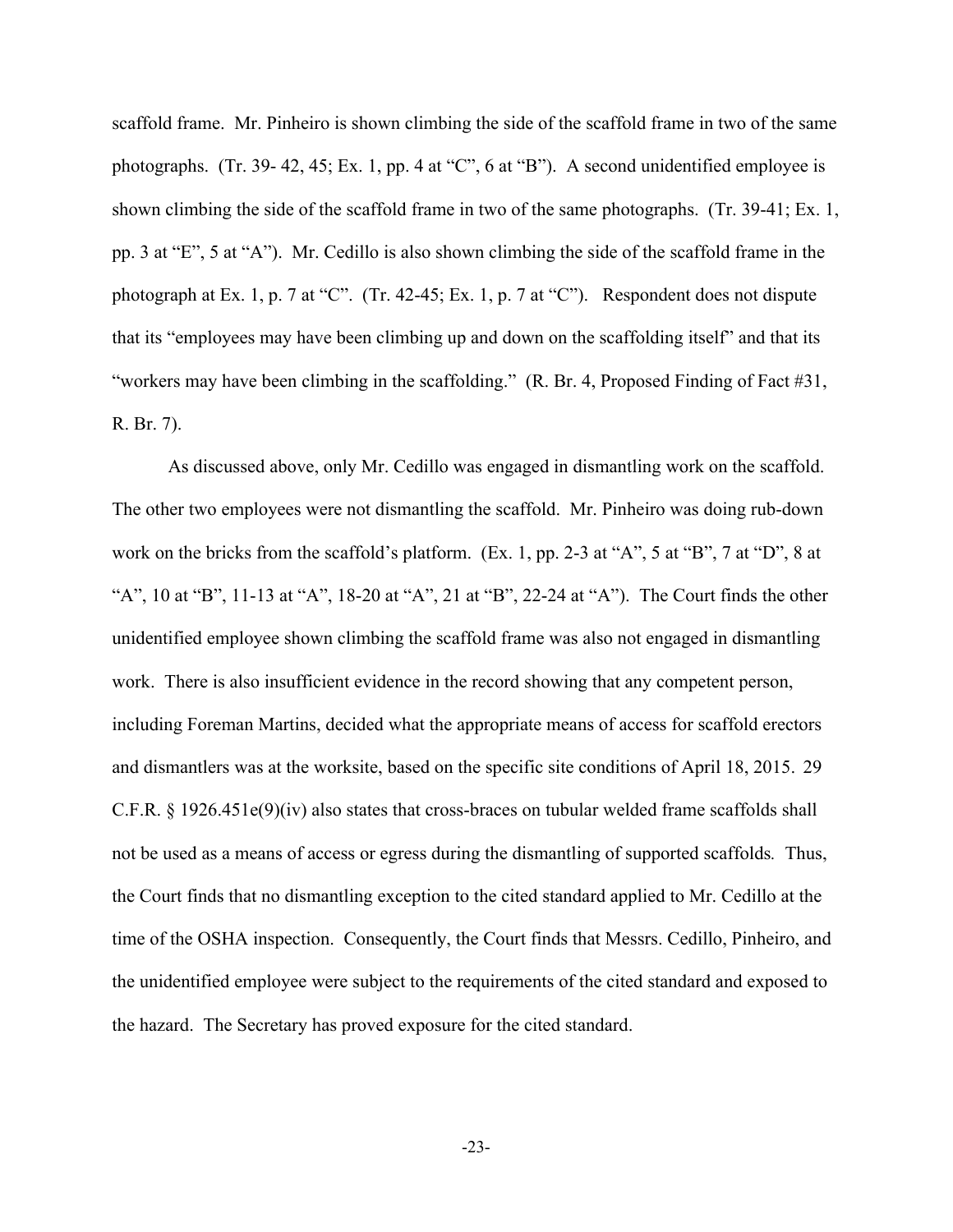## *The standard was violated*

Respondent also asserts it did not violate the requirements of the standard because it provided a ladder. (Tr. 168; R. Br. 4, 7). The Secretary does not dispute that a ladder was present; instead, the Secretary asserts employees used the scaffold's frame instead of the ladder. (Tr. 88).

Respondent's assertion the cited standard simply requires the employer to provide a ladder is incorrect. Respondent mischaracterizes the cited standard by asserting that "[t]he violation that was cited was with regard to the ladder access." (Tr. 168; R. Br. 7). The plain language of the cited standard states that a safe means of access, such as a ladder, "shall be used." 29 C.F.R. § 1926.451(e)(1). It further states that "[c]rossbraces shall not be used as a means of access." *Id.* Respondent's assertion that the cited standard only requires the ladder to be present is rejected.

The CO agreed the ladder could have been used to access the scaffold; however, he saw workers climbing the scaffold frame instead of using the ladder. (Tr. 88). He testified that while talking with Foreman Martins, he saw "a worker climbing down the frame of the scaffold." CO Lloyd said the scaffold's side frames "are not meant for climbing." (Tr. 39). The photographic evidence supports the CO's testimony. As discussed above, three employees, including Messrs. Pinheiro and Cedillo, used the scaffold's frame as access instead of using the ladder. (Tr. 39-45; Ex. 1, pp. 3 at "E", 4 at "C", 7 at "C").

The Court finds the requirements of the cited standard were violated.<sup>30</sup>

<sup>&</sup>lt;sup>30</sup> The Secretary argues that Respondent may attempt to assert the affirmative defense of employee misconduct to this citation item, which the Secretary notes was not raised in Respondent's answer or other subsequent pleading. (S. Br. 7-8). *See L & L Painting Co., Inc.,* 23 BNA OSHC 1986, 1996 (No. 05-0055, 2012) (Employer "waived the unpreventable employee misconduct affirmative defense because it failed to raise the defense in its answer as required by Commission Rule 34(b)(3)"). Secretary states that allowing this affirmative defense would be prejudicial to his case and objects to any attempt Respondent may make to introduce the defense. (S. Br. 7-8). The Secretary is correct. Respondent did not raise this affirmative defense in its answer, subsequent pleadings, or post-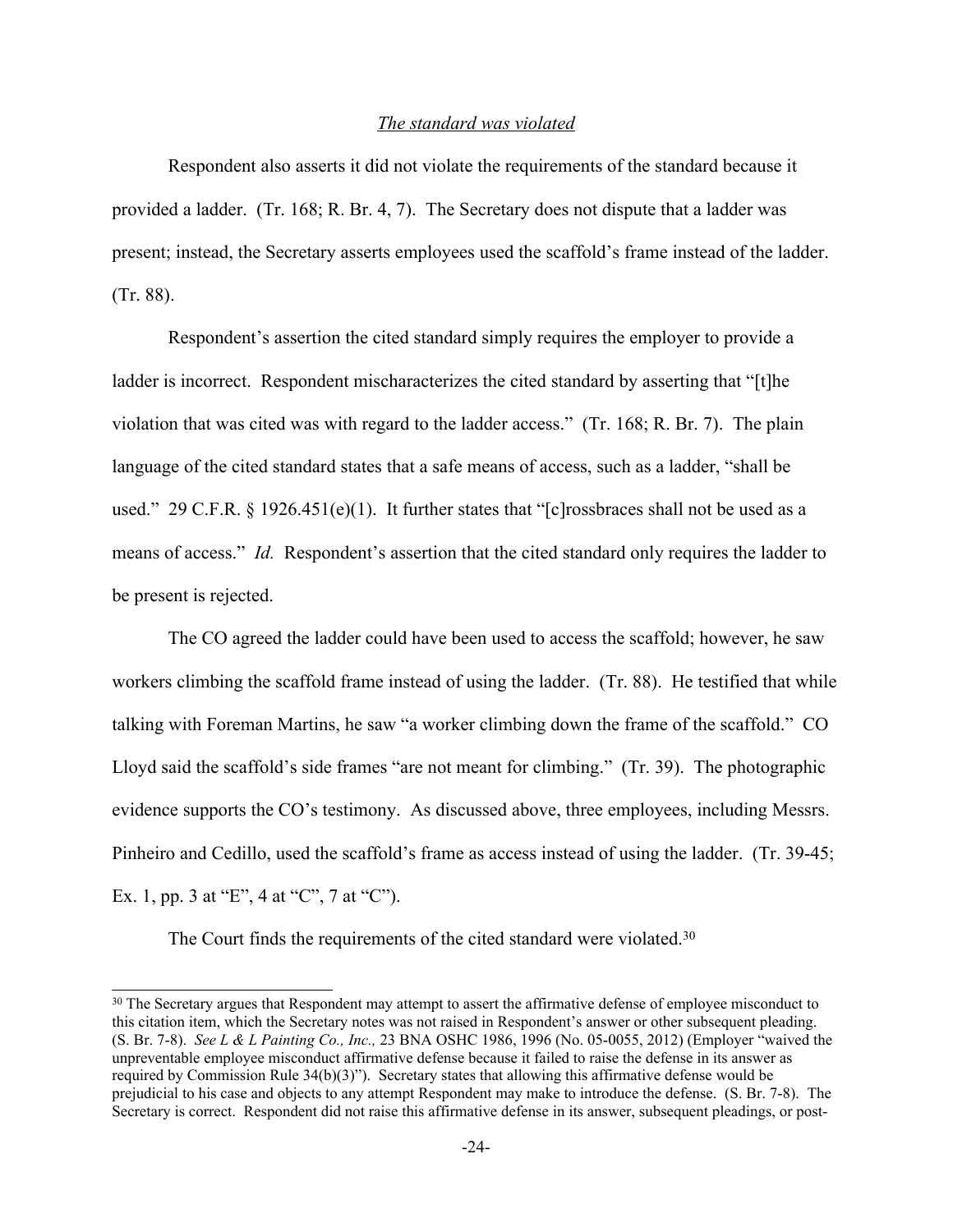#### *Knowledge*

The Secretary must establish the employer knew, or with reasonable diligence, could have known of the violative condition. *Contour,* 22 BNA OSHC at 1073. Knowledge is imputed to an employer through a supervisory employee. *AEDC,* 23 BNA OSHC at 2095.

The CO observed and photographed Foreman Martins watching employees work from the scaffold. (Tr. 33-44, 55; Ex. 10 at "A"). Employees were climbing the sides of the scaffold frame in direct view of the foreman. (Tr. 39-44; Ex. 1, pp. 3 at "E", 4 at "C").

CO Lloyd testified that Mr. Martins "was right there looking at this." (Tr. 43). The Court finds Foreman Martins had actual knowledge employees were climbing the sides of the scaffold frames for access instead of using the ladder.

Constructive knowledge is also established. Constructive knowledge can be shown where the supervisor could have known of the violative condition through reasonable diligence or where the condition was readily apparent. *Shaw Areva*, 23 BNA OSHC at 1825. There is insufficient evidence in the record to show that Respondent took adequate steps to inspect the work area in the hours before the inspection, anticipate hazards, or make an effort to ensure employees used a ladder for access during the early afternoon of April 18, 2015. There is no evidence the foreman attempted to stop or reprimand employees that were climbing the scaffold frame instead of using the ladder. Respondent did not demonstrate reasonable diligence. *See Id.* (reasonable diligence by an employer includes work area inspection, anticipation of hazards, and actions to prevent violations).

As with item 1 above, it was also foreseeable that Foreman Martins would not prevent the occurrence of the violative condition due to Respondent's lack of training for, or oversight of, its supervisors. *See PP&L,* 737 F.2d at 357-58 (Third Circuit requires foreseeability to impute

-25-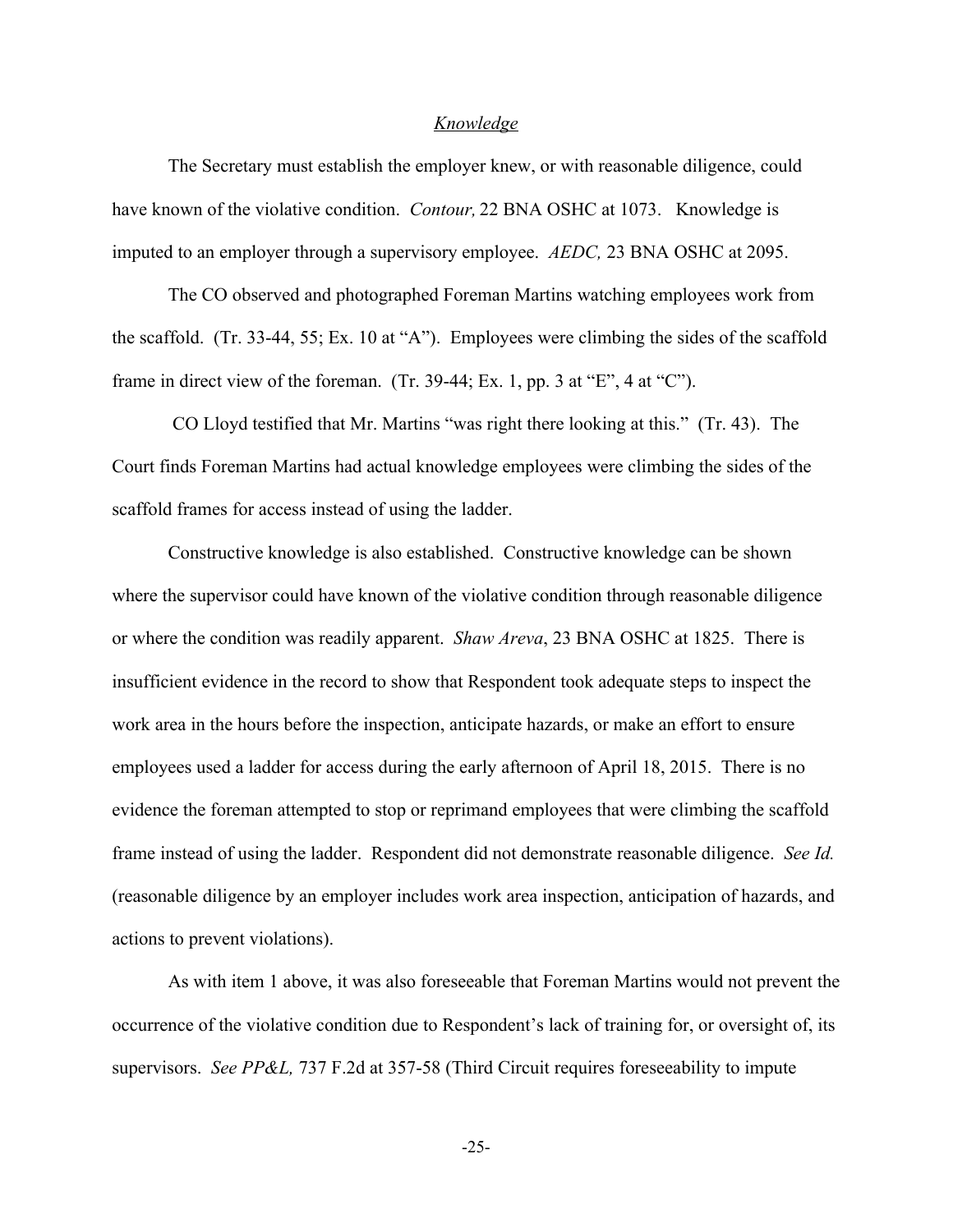supervisor's knowledge). Further, Mr. Roney's testimony that it was not practical to keep employees from climbing the scaffold, demonstrates a general inattention to promoting safety compliance. (Tr. 167).

The Court finds both actual and constructive knowledge is properly imputed to

Respondent through Foreman Martins, thus, the knowledge element is proved.

The Court finds the cited standard applies, employees were exposed, its terms were violated, and Respondent had the requisite knowledge. Citation 1, item 2 is affirmed.

### *Citation 1, Item 3*

The Secretary cited Respondent for a serious violation of 29 C.F.R. § 1926.451(f)(3), which requires:

(f) *Use*. . . . (3) Scaffolds and scaffold components shall be inspected for visible defects by a competent person before each work shift, and after any occurrence which could affect a scaffold's structural integrity.

The Secretary alleged that on or about April 18, 2015, "[m]asonry employees were exposed to injury from falls due to: lack of scaffold fall protection and proper planking, lack of suitable access to platforms and from scaffold collapse as the competent person had not inspected site scaffolds for visible defects prior to work beginning on April 18th." (Citation and Complaint; Tr. 49).

## *The standard is applicable*

There is no question that a scaffold was in use at the worksite and Respondent was responsible for insuring that a competent person had inspected the scaffold for visible defects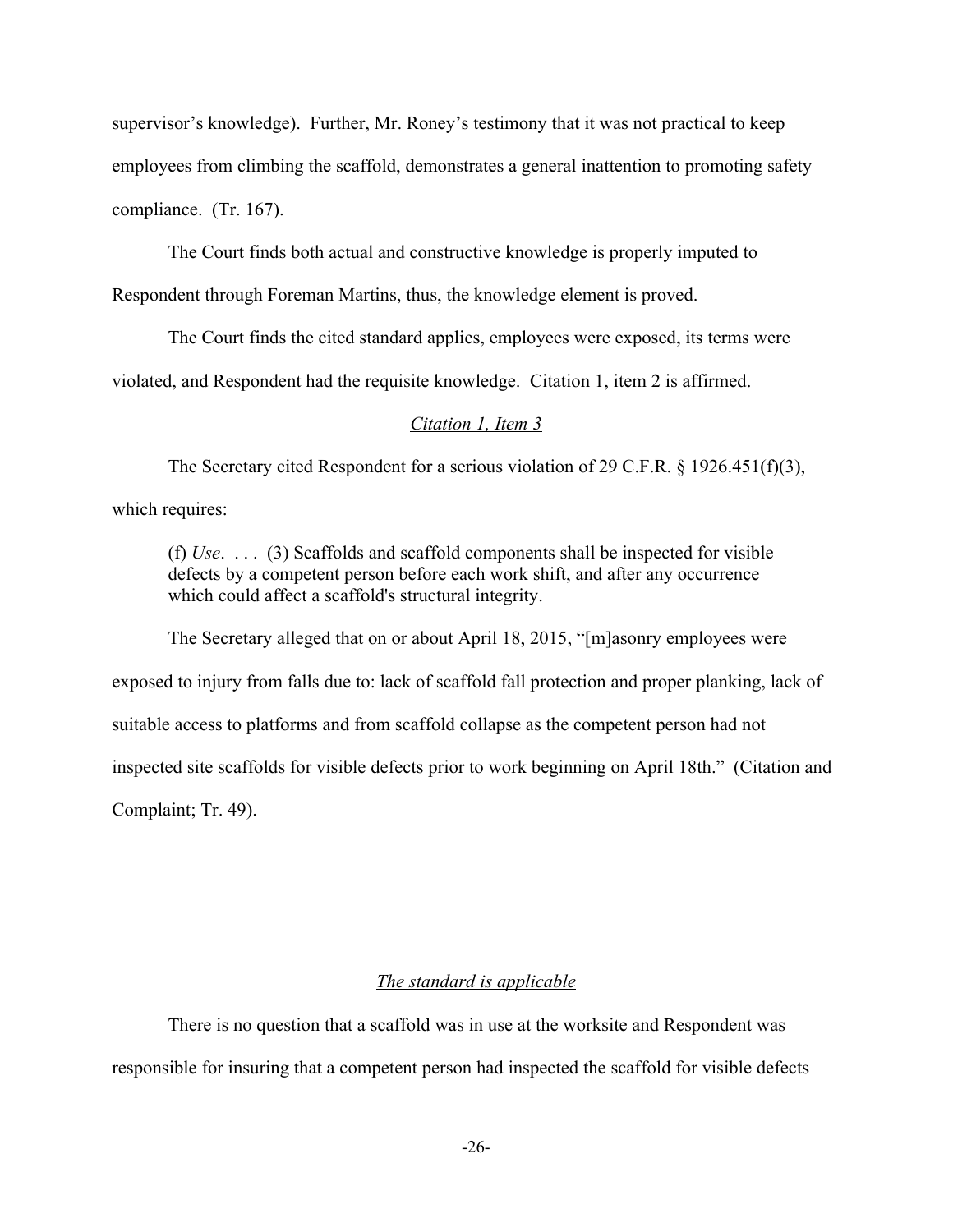before the April 18, 2015 work shift. The Court finds the standard is applicable.

### *Employees were exposed to the hazard*

Employees worked from the scaffold after the start of the work shift on April 18, 2015. CO Lloyd counted 12 employees at the job site. (Tr. 52, 97-98). The element of employee exposure to the hazard would be proved provided a competent person did not inspect the scaffolding and scaffolding components at the start of the April 18, 2015 work shift*.* The Secretary failed to prove that an inspection was not performed by a competent person at the start of the April 18, 2015 work shift. The Secretary has failed to prove that any employees were exposed to the hazard.

#### *The standard was not violated*

The Secretary's sole evidence that the scaffold had not been inspected the morning of April 18, 2015 by a competent person is the scaffold's condition when the CO arrived at about 2:00 p.m.<sup>31</sup> The Secretary asserts E&N's "foreman could not have performed a competent inspection and allow[ed] employees to work despite the obvious and visible defects of the scaffold." (S. Br. 9). CO Lloyd testified that Foreman Martins did not provide an "answer" to his questions, including whether or not he was aware that the scaffolding and scaffolding components were not inspected that morning by a competent person. (Tr. 52-53). The Secretary relies solely on the scaffold's condition in the afternoon to presume and speculate that an inspection had not been performed that morning. More is required to prove that the standard was violated. The scaffold's condition that afternoon is not proof of whether it had been inspected prior to the work shift that morning. Whether an inspection occurred must be independently determined.

Mr. Roney testified that it was the practice and procedure of E&N's on-site foreman to

<sup>&</sup>lt;sup>31</sup> CO Lloyd testified that Foreman Martins had the training and credentials to serve as a competent person. (Tr. 84).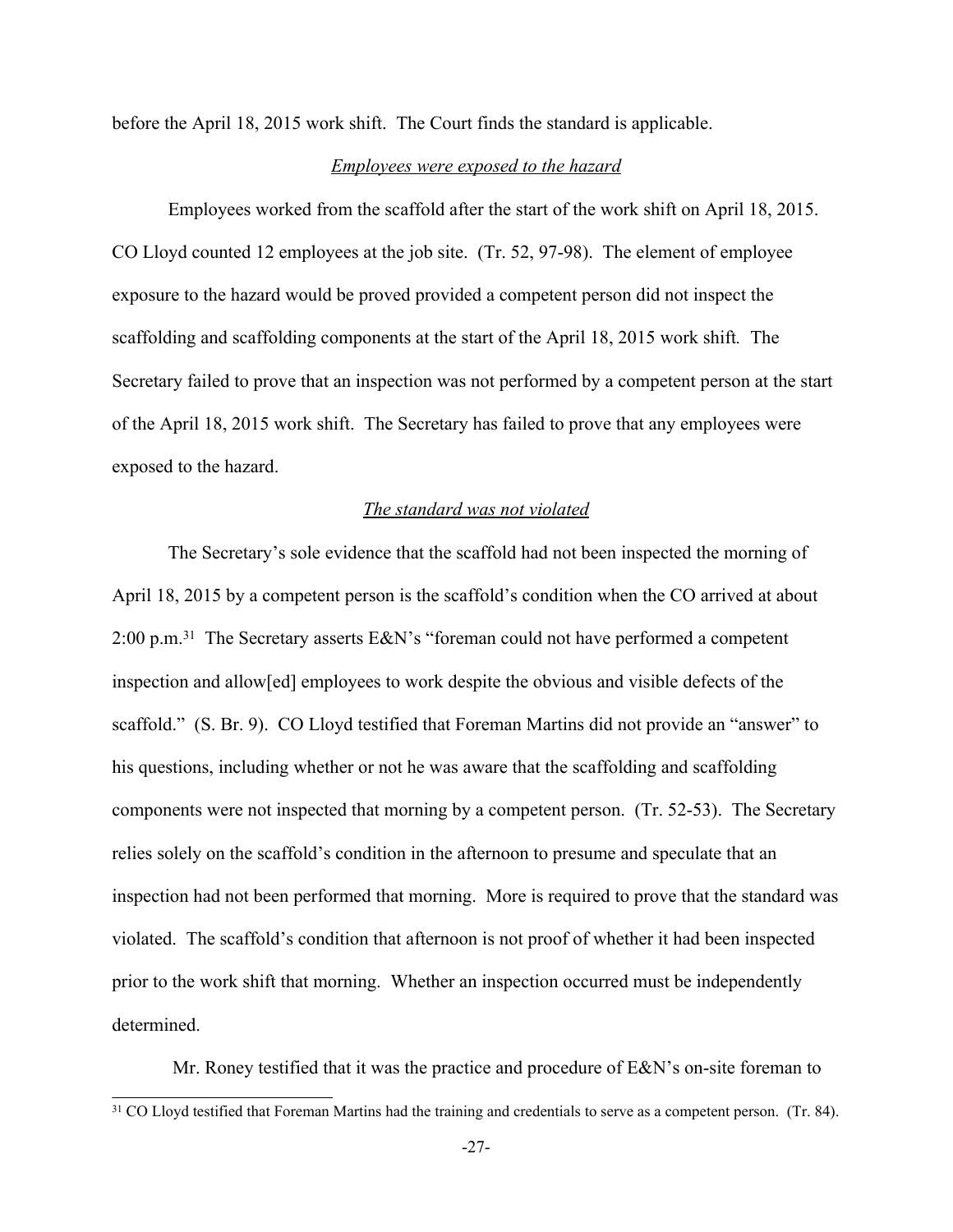inspect the scaffolding at the beginning of each workday to make sure that it was in compliance with OSHA standards. (Tr. 169). CO Lloyd testified that Foreman Martins told him during the inspection "that he was the competent person, you know, for scaffolding and he understood what that meant." (Tr. 46-48, 80-81). E&N asserts the CO was not present the morning of April 18, 2015, so he did not know the scaffold's condition at the start of the work shift. (R. Br. 6-7). CO Lloyd agreed that he had "no knowledge of what the foreman inspected or didn't inspect or what he saw and what he didn't see that morning?" (Tr. 89).

The Court finds the Secretary's evidence does not support his assertion the scaffold had not been inspected by a competent person before the April 18, 2015 work shift. Violation of the cited standard has not been proved.

## *Knowledge*

The Secretary must establish the employer knew, or with reasonable diligence, could have known of the violative condition. *Contour,* 22 BNA OSHC at 1073. Knowledge may be imputed to an employer through a supervisory employee. *AEDC,* 23 BNA OSHC at 2095. Complainant has not shown that E&N knew, or with reasonable diligence, could have known that Foreman Martins had not inspected the scaffolding before the April 18, 2015 work shift began. It was E&N's practice and procedure for its on-site foreman to inspect the scaffolding at the beginning of each workday to make sure that it was in compliance with OSHA standards. There is insufficient evidence showing that E&N deviated from its usual practice the morning of April 18, 2015. Actual or constructive knowledge has not been proved.

The Court finds the cited standard applies. However, the Secretary did not prove the cited standard was violated, employees were actually exposed to the hazard, or that E&N had knowledge of the alleged violation.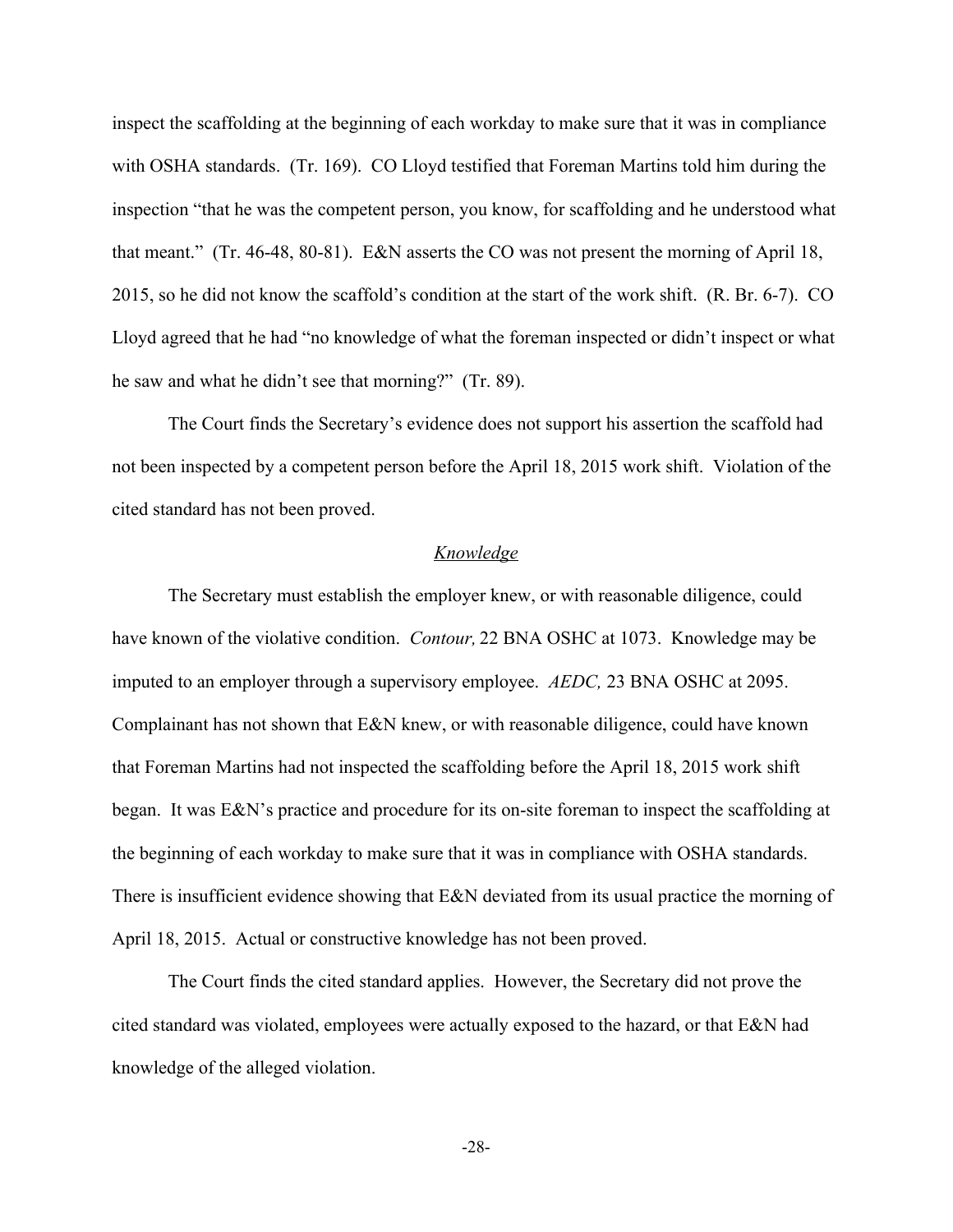Citation 1, item 3 is vacated.

## *Citation 1, Item 4*

The Secretary cited Respondent for a serious violation of 29 C.F.R. §

 $1926.451(g)(1)(vii)$ , which requires:

(g) *Fall protection*. (1) Each employee on a scaffold more than 10 feet (3.1 m) above a lower level shall be protected from falling to that lower level. Paragraphs  $(g)(1)(i)$  through (vii) of this section establish the types of fall protection to be provided to the employees on each type of scaffold. *Paragraph (g)(2) of this section addresses fall protection for scaffold erectors and dismantlers*. (emphasis added.)

 $\ldots$  (vii) For all scaffolds not otherwise specified in paragraphs (g)(1)(i) through  $(g)(1)(vi)$  of this section, each employee shall be protected by the use of personal fall arrest systems or guardrail systems meeting the requirements of paragraph  $(g)(4)$  of this section.

(2) Effective September 2, 1997, the employer shall have a competent person determine the feasibility and safety of providing fall protection for employees erecting or dismantling supported scaffolds. Employers are required to provide fall protection for employees erecting or dismantling supported scaffolds where the installation and use of such protection is feasible and does not create a greater hazard.

The Secretary alleged that "[m]asonry employees working on the tubular welded

frame scaffolding were exposed to falls of up to 13 feet 4 inches to the ground below as

fall protection in the form of guardrails or personal fall arrest systems were not being

used." (Citation and Complaint)*.*

# *The standard is applicable*

The Respondent asserts the fall protection requirements do not apply because the scaffold

was being dismantled. (R. Br. 6). As discussed above in item 1, only one employee, Mr.

Cedillo, was engaged in dismantling work. At least four other employees working on the

scaffold's second-tier, who were not engaged in dismantling activities, were subject to the fall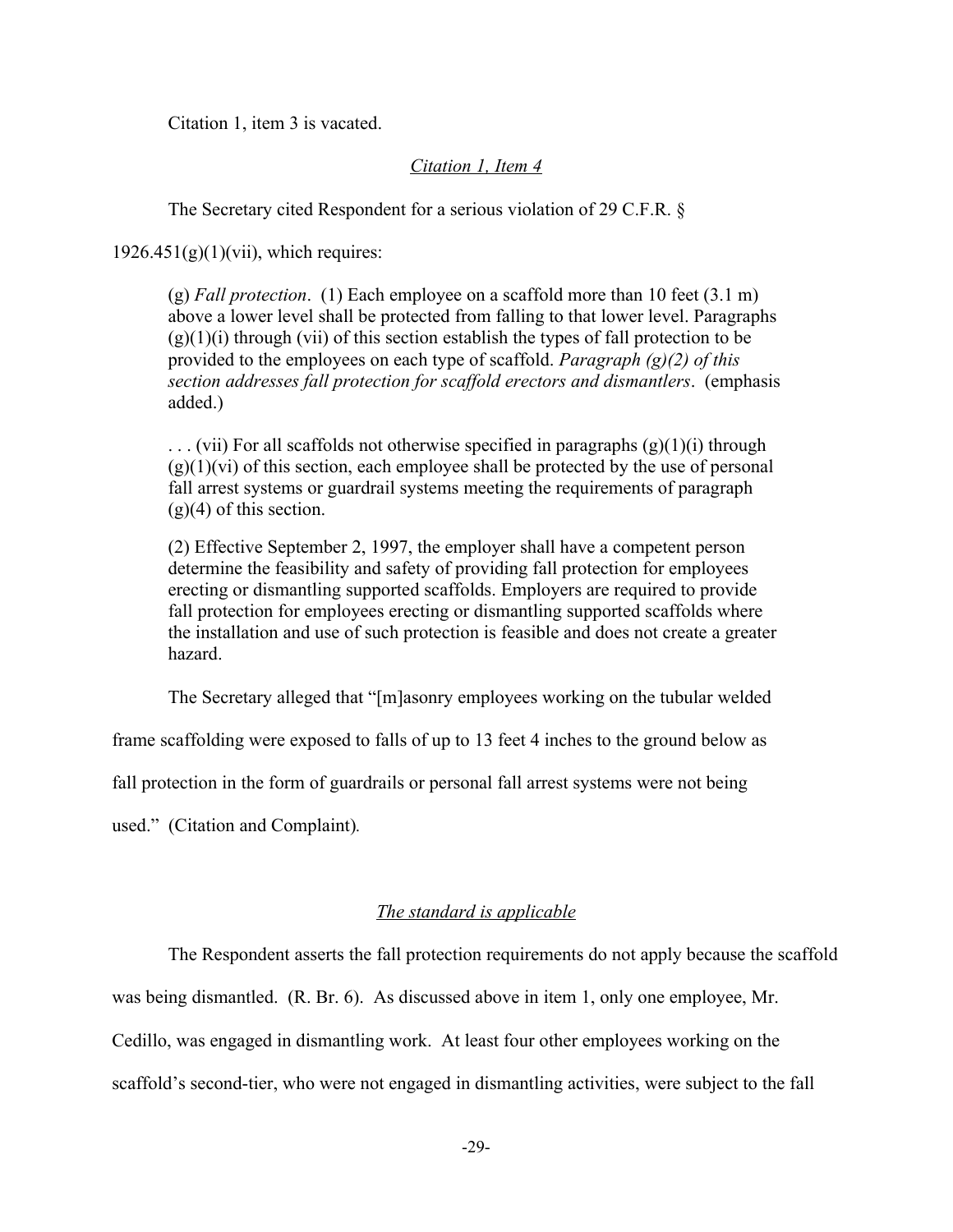protection requirements in the cited standard.

The scaffold in use was a tubular welded type scaffold, thus the requirements at 29 C.F.R. § 1926.451(g)(1)(vii) are applicable because it is not one of the scaffold types specified at paragraphs  $(g)(1)(i)$  through  $(g)(1)(vi)$ .

The Court finds the cited standard applies.

### *Employees were exposed to the hazard*

Respondent asserts that the cited standard does not apply because the scaffolding was being dismantled at the time of OSHA's inspection. (R. Br. 6). Mr. Roney testified that Foreman Martins must have decided to not use fall protection during the dismantling of the scaffold. (Tr. 163-64, 217). Foreman Martins did not testify at the trial and Mr. Roney's assertion is mere speculation.<sup>32</sup> The Court has found that only Mr. Cedillo was engaged in dismantling activities during the inspection. Although Mr. Roney believed it was not practical to use fall protection equipment while dismantling the scaffolding, there is insufficient evidence showing that Foreman Martins determined the feasibility and safety of providing fall protection for employees dismantling the scaffolding on April 18, 2015 at the worksite. In the absence of any such evidence, E&N was required to provide fall protection to all its employees either working at the worksite or engaged in dismantling activities on April 18, 2015.

"Exposure to a violative condition may be established either by showing actual exposure or that access to the hazard was reasonably predictable." *Phoenix Roofing, Inc.*, 17 BNA OSHC at 1079. Here, there is evidence of actual employee exposure to the hazard. The CO photographed employees working on the scaffold's second-tier platforms, which were 13 feet, 4 inches above the ground, with no fall protection.<sup>33</sup> The Secretary asserts that approximately five

<sup>32</sup> *See Lee Builders, Inc.*, 2010 WL 5699196, at \*4 (No. 10-1510, December 10, 2010) (ALJ) (citation for failing to provide fall protection to employees erecting scaffolds affirmed where competent person did not take the necessary steps to determine whether a fall arrest system was feasible or created a greater hazard).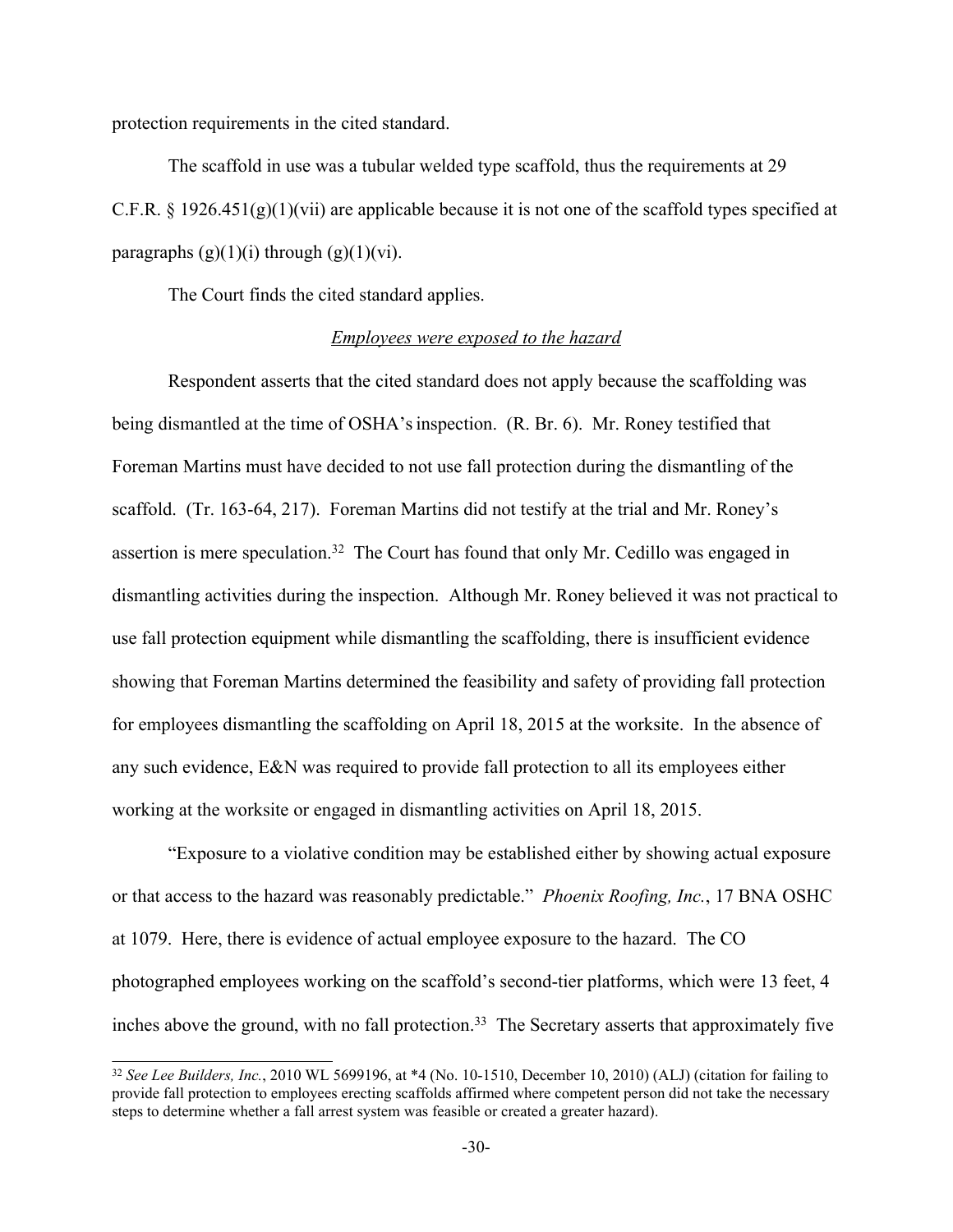employees were exposed to fall hazards. The Court agrees with the Secretary and finds four employees, including Mr. Pinheiro, were doing brick veneer work from the scaffold's second-tier and thus exposed to the fall hazard without protection. (Tr. 33-34, 56-66; Ex. 1, pp. 2-3 at "A" [Pinheiro], 5 at "B" [Pinheiro], 7 at "D" [Pinheiro], 8 at "A" [Pinheiro], 10 at "B" [Pinheiro], 11-13 at "A" [Mr. Pinheiro], 18-20 at "A" [Pinheiro], 21 at "B" [Pinheiro], 22-24 at "A" [Pinheiro]; 2 at "D", 3 at "G", 5 at "D", 8 at "C", [unidentified by name] wearing red hat; 7 at "E" [unidentified by name] wearing yellowish shirt; 10 at "C", 17 at "B", 18 at "B", [unidentified by name] wearing yellow hat and blue in color shirt; S. Br. 11). The Court also finds that Mr. Cedillo was exposed to the hazard when he was shown standing on the platform's second-tier without any fall protection.<sup>34</sup> (Tr. 37; Ex. 1, pp. 4 at "A", 6 at "A").

The Court finds employees were exposed to the violative condition.

#### *The standard was violated*

The Secretary asserts that Respondent provided neither guardrails nor personal fall arrest systems for its exposed employees.

Mr. Roney testified that it was not feasible to use a guardrail as fall protection because the scaffold must be dismantled to reach the brick veneer for the final rub-down work. (Tr. 216- 17). However, Mr. Roney did not explain why a guardrail on the exterior perimeter of the scaffold could not be in place as the employees worked on the brick veneer wall next to the

<sup>&</sup>lt;sup>34</sup> These five employees do not include other, unidentified employees shown on the scaffold's second-tier, in whole or in part, in photographs who also were not protected by the use of personal fall arrest systems or guardrail systems; e.g. Ex. 1, pp. 2 at "C", p.3 at "F", p. 4 at "A", p. 5 at "C", p. 6 at "A", p. 8 at "B", p. 12 at "B" & "C", p. 13 at "B" & "C", p. 16 at "A", p. 20 at "B" & "C", p. 21 at "A", p. 23 at "B". There is also insufficient evidence that the employees shown at Ex. 1, pp. 9, 17, were working on the second-tier of the scaffold.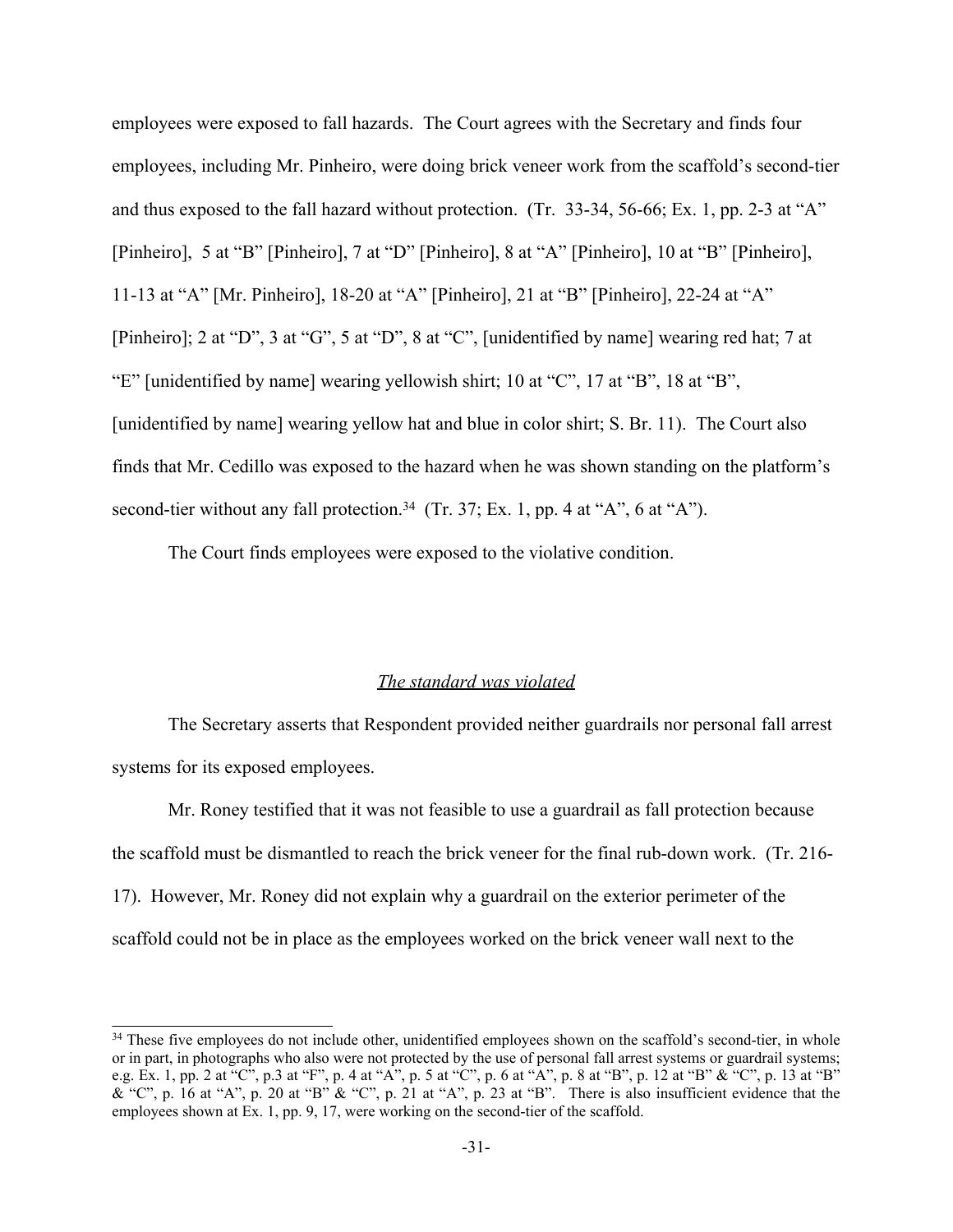interior edge of the scaffold platform. Further, Respondent did not provide an adequate explanation why other fall protection, such as a personal fall arrest system, was not in use.

The standard requires fall protection for heights above 10 feet when on a scaffold. The height of the second-tier scaffold platform employees that worked from was 13 feet 4 inches from the ground. (Tr. 33-34, 55-56, 87; Ex. 1, p. 2 at "B"). The Court finds Respondent did not provide fall protection to at least four employees engaged in brick work over 10 feet above ground; as well as to Mr. Cedillo, and thus the cited standard was violated. (Tr. 205).

## *Knowledge*

The Secretary must establish the employer knew, or with reasonable diligence, could have known of the violative condition. *Contour,* 22 BNA OSHC at 1073. Knowledge is imputed to an employer through a supervisory employee. *AEDC,* 23 BNA OSHC at 2095.

Foreman Martins watched employees working from the second-tier platforms of the scaffold above 10 feet without any kind of fall protection. (Tr. 43-44, 55; Ex. 1, p. 10 at "A"). The Court finds Foreman Martins had actual knowledge employees were working from the second-tier of the scaffold without fall protection.

Constructive knowledge is also established. Constructive knowledge can be shown where the supervisor could have known of the violative condition through reasonable diligence or where the condition was readily apparent. *Shaw Areva*, 23 BNA OSHC at 1825.

There is no evidence in the record that Respondent took adequate steps to inspect the work area before the OSHA inspection, anticipate hazards, or make an effort to ensure fall protection was used by the employees at the worksite during the early afternoon of April 18, 2015. The foreman was present and observed employees working without fall protection. There is no evidence the foreman made any effort to have employees use fall protection on the scaffold.

-32-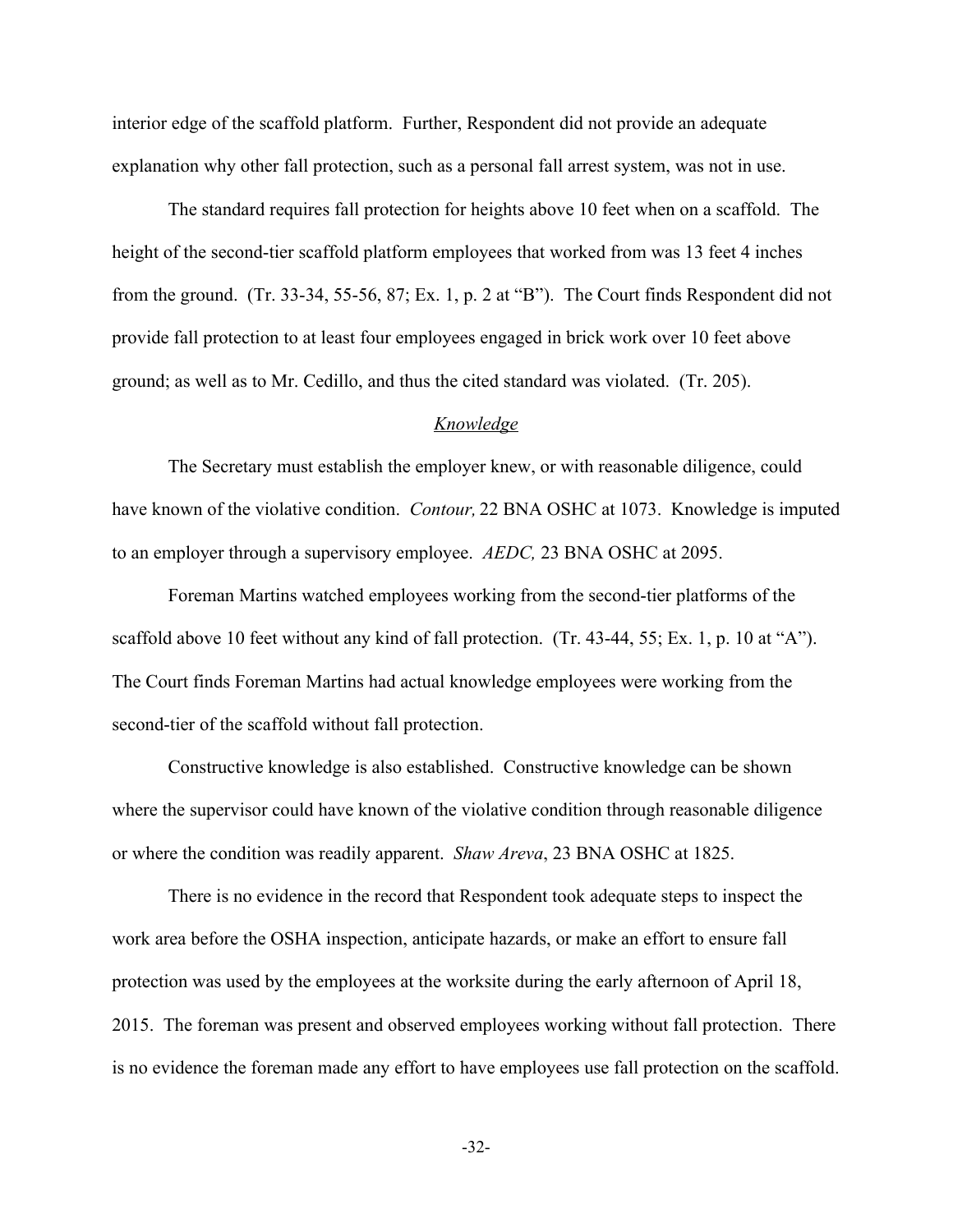*See Id.* (reasonable diligence by an employer includes work area inspection, anticipation of hazards, and actions to prevent violations).

As with item 1 above, it was also foreseeable that Foreman Martins would not prevent the occurrence of the violative condition due to the employer's lack of training or oversight of its supervisors in safety matters. *See PP&L,* 737 F.2d at 357-58 (Third Circuit requires foreseeability to impute supervisor's knowledge).

The Court finds both actual and constructive knowledge is properly imputed to Respondent through Foreman Martins, thus, the knowledge element is proved.

The Court finds the cited standard applies, employees were exposed, its requirements violated, and Respondent had knowledge of the violative condition. Citation 1, item 4 is affirmed.

# *Citation 1, Item 5*

The Secretary cited Respondent for a serious violation of 29 C.F.R. § 1926.452(c)(2), which requires:

(c) *Fabricated frame scaffolds* (tubular welded frame scaffolds) …. . . .

(2) *Frames and panels shall be braced by cross, horizontal, or diagonal braces, or combination thereof*, which secure vertical members together laterally. The cross braces shall be of such length as will automatically square and align vertical members so that the erected scaffold is always plumb, level, and square. All brace connections shall be secured. (emphasis added.)

The Secretary alleged that on or about April 18, 2015, that "[m]asonry employees were

exposed to falls of up to 13 feet 4 inches from scaffold collapse given that one tubular welded

frame scaffold was missing 2 cross braces." (Citation and Complaint).

# *The standard is applicable*

Respondent asserts this requirement does not apply because the scaffold was being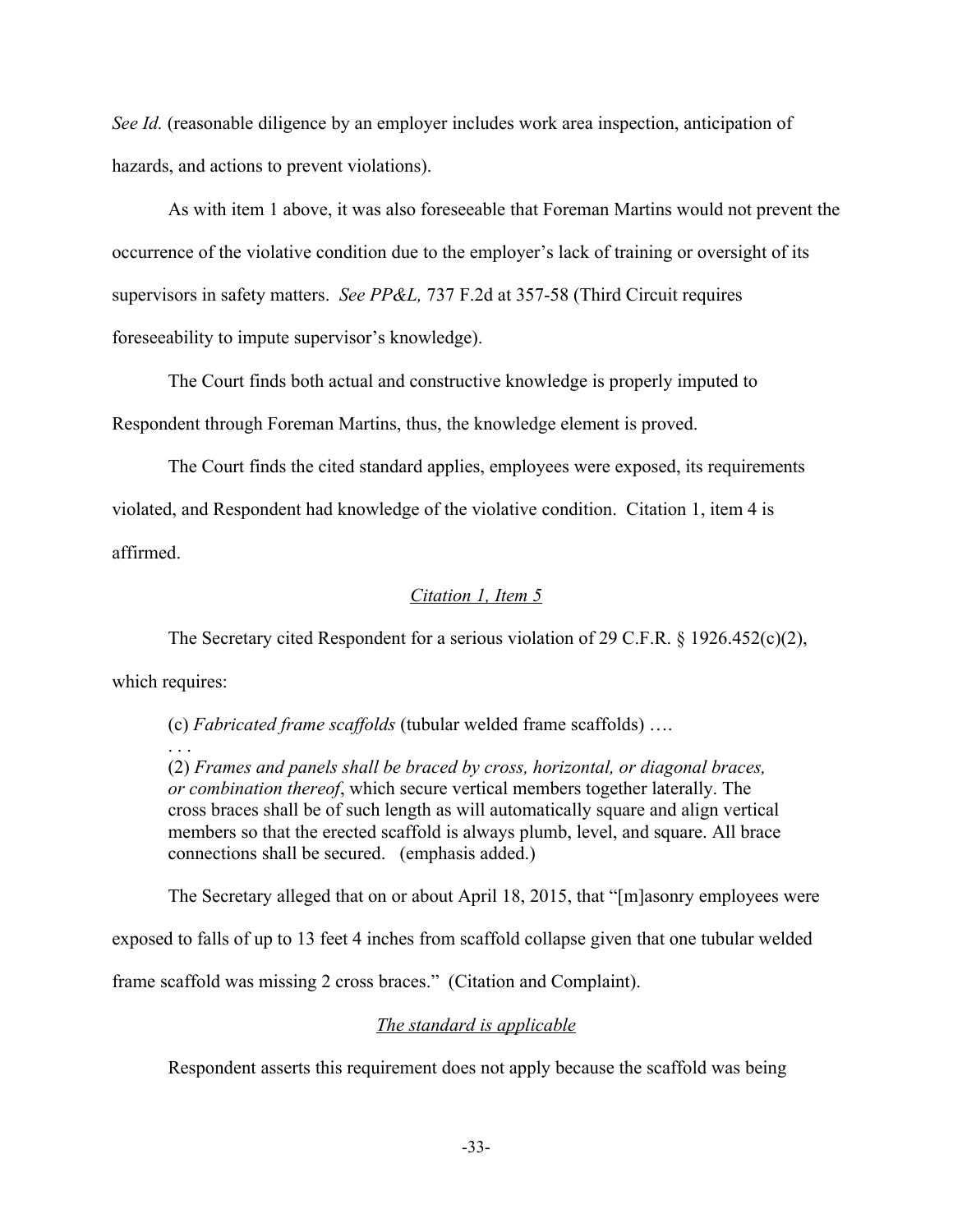dismantled. (Tr. 146; R. Br. 6). Respondent asserts the two braces had been in place earlier that day, but had been removed because the scaffold was being dismantled. (R. Br. 5-6).

However, the standard does not provide an exception to the removal of a scaffold's structural component while employees are still working from the scaffold platform. <sup>35</sup>

The Court finds the standard applies.

#### *The standard was violated and an employee was exposed to the hazard*

The CO stated one set of cross-braces (the two missing braces created a single set of cross-braces) in a bay was missing on one of the scaffolds. The other scaffold areas were fully cross-braced. The photographic evidence shows the missing set of cross-braces. (Tr. 68-72, 91- 92, 197; Ex. 1, pp. 3 at "H", 4 at "D" & "F", 7 at "F", 8 at "D"). The photographs also show Mr. Pinheiro working from the scaffold platform just above the missing set of cross-braces. (Tr. 29- 30, 68-69, 192, 197; Ex. 1, pp. 2 at "A", 3 at "A", 5 at "B", 8 at "A", 23 at "A", 24 at "A").

The Court finds the scaffold was not cross-braced as required by the standard and an employee was exposed to the hazard.

## *Knowledge*

The Secretary must establish the employer knew, or with reasonable diligence, could have known of the violative condition. *Contour,* 22 BNA OSHC at 1073. Knowledge is imputed to an employer through a supervisory employee. *AEDC,* 23 BNA OSHC at 2095.

As discussed above, Foreman Martins watched employees work from the scaffold with the missing set of cross-braces. <sup>36</sup> (Tr. 43-44; Ex. 10 at "A"). The missing set of cross-braces was readily apparent and existed under the foreman's direct observation. The Court finds the

<sup>35</sup> In the preamble to the 1996 scaffolding final rule, OSHA noted "cross braces are designed to provide diagonal stability to the scaffold." 61 Fed. Reg. at 46058.

<sup>&</sup>lt;sup>36</sup> CO Lloyd testified that he did not know whether or not Foreman Martins was aware that the set of cross-braces was missing. But he did say that he "probably explained that out to him [the foreman]", although he did not recall actually pointing that out to him. (Tr. 73).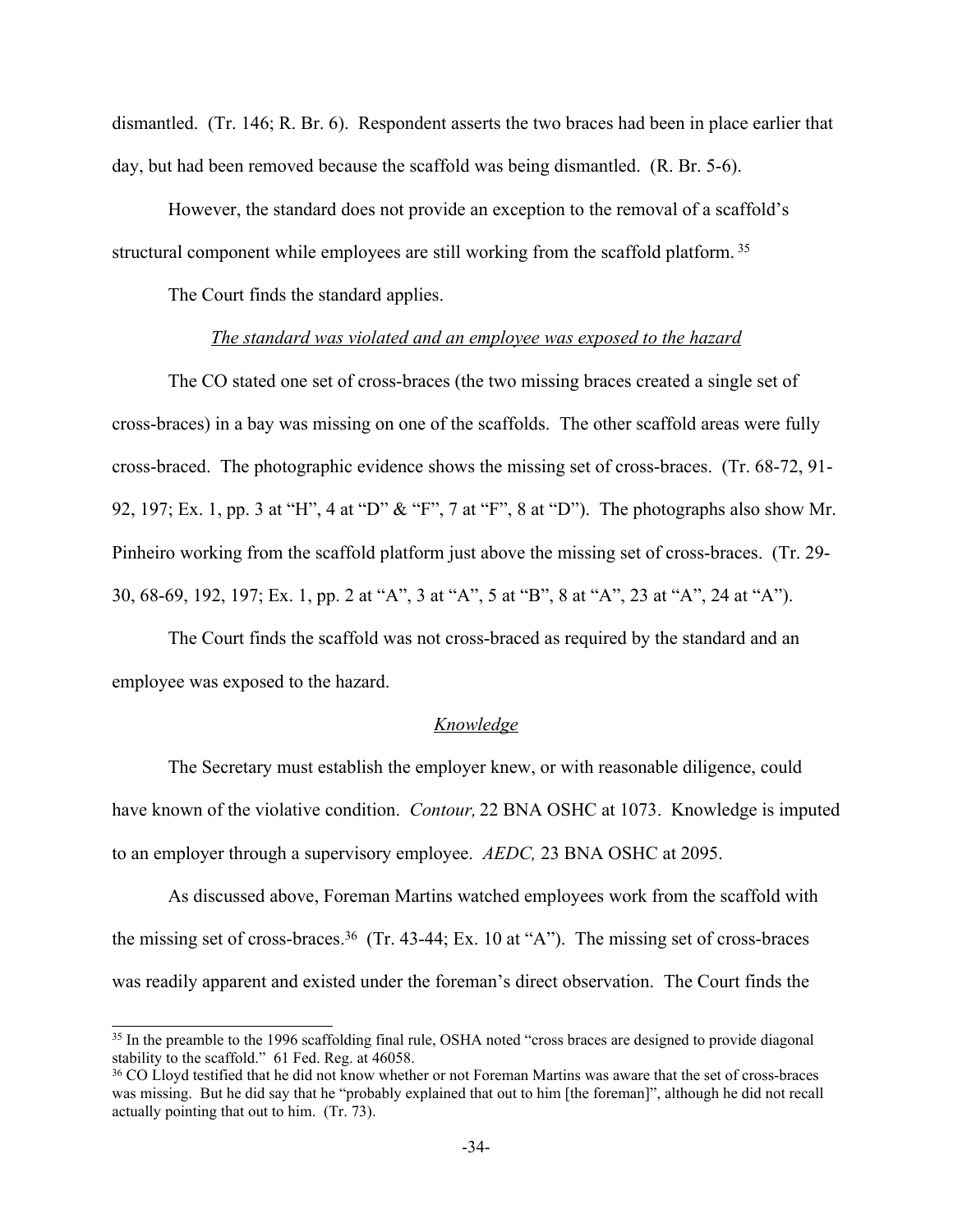Secretary established that E&N had either actual and/or constructive knowledge that the set of cross-braces was missing while Mr. Pinheiro was working directly above on the second-tier of the scaffolding platform. (Ex. 1, pp. 2 at "A", 3 at "A", 5 at "B", 8 at "A", 23 at "A", 24 at "A").

Constructive knowledge is also established. There is insufficient evidence in the record that shows Respondent took adequate steps to inspect the work area before the OSHA inspection, anticipate hazards, or make an effort to ensure the cross-braces stayed in place while employees worked from the scaffold during the early afternoon of April 18, 2015. The foreman made no effort to keep cross-braces installed or stop employees working from the non-compliant scaffold. *See Shaw Areva*, 23 BNA OSHC at 1825 (reasonable diligence by an employer includes work area inspection, anticipation of hazards, and actions to prevent violations).

As with item 1 above, it was also foreseeable that Foreman Martins would not prevent the occurrence of the violative condition due to Respondent's lack of training or adequate oversight of one of its supervisors in safety matters. *See PP&L,* 737 F.2d at 357-58 (Third Circuit requires foreseeability to impute supervisor's knowledge).

The Court finds both actual and constructive knowledge is properly imputed to Respondent through Foreman Martins. Thus, the knowledge element is proved.

The Court finds the cited standard applies, employees were exposed, its terms were violated, and Respondent had knowledge of the violative condition. Citation 1, item 5 is affirmed.

#### **Serious Characterization**

The Secretary classified all cited violations as serious in nature. A violation is classified as serious under section 17(k) of the Act if "there is a substantial probability that death or serious physical harm could result." 29 U.S.C. § 666(k). *See also Pete Miller, Inc.,* 19 BNA OSHC

-35-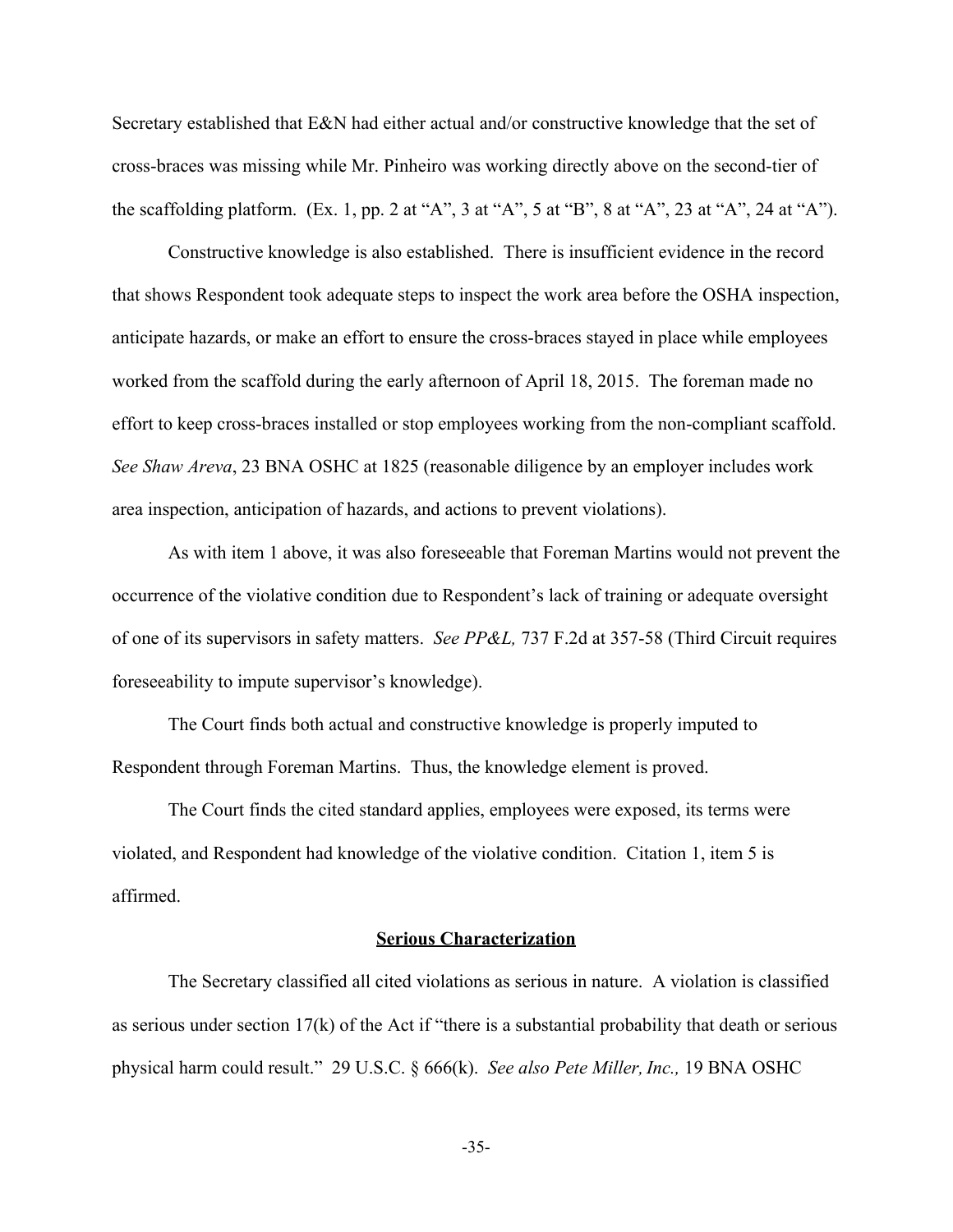1257, 1258 (No. 99-0947, 2000) (Serious characterization requires a finding that "a serious injury is the likely result should an accident occur").

For item 1, the lack of a fully planked platform created the hazard of a fall up to 13 feet 4 inches to the ground below. If a fall occurred, it could result in serious injury or death. (Tr. 34- 35). For item 2, the use of the sides of the scaffold frame for climbing and access instead of a ladder created a hazard of fall to the ground below. A fall could result in serious injury or death. (Tr. 42-44). For item 4, the lack of fall protection may cause a fall up to 13 feet 4 inches to the ground below, which could result in serious injury or death. (Tr. 65). For item 5, a missing cross-brace undermines the structural stability of the scaffold, which could result in a scaffold collapse. (Tr. 73). The resulting fall could result in serious injury or death. (Tr. 73).

The Court finds the serious characterization for each item is appropriate due to the likelihood of serious injury or death if an accident occurred.

#### **Penalty Amount**

Respondent asserts the penalty proposed by the Secretary was excessive and the maximum penalty levied simply because Mr. Roney was E&N's management contact. (Tr. 147; R. Br. 7-8). The Court agrees.

"Once a citation is contested, the Commission has the sole authority to assess penalties." *Valdak Corp.*, 17 BNA OSHC 1135, 1138 (No. 93-0239, 1995) (citation omitted), *aff'd*, 73 F.3d 1466 (8th Cir. 1996). The penalty amount proposed in the citation is given no deference. *See Hern Iron Works,* 16 BNA OSHC 1619, 1621 (No. 88-1962, 1994).

Section 17(j) of the Act requires the Commission to give due consideration to four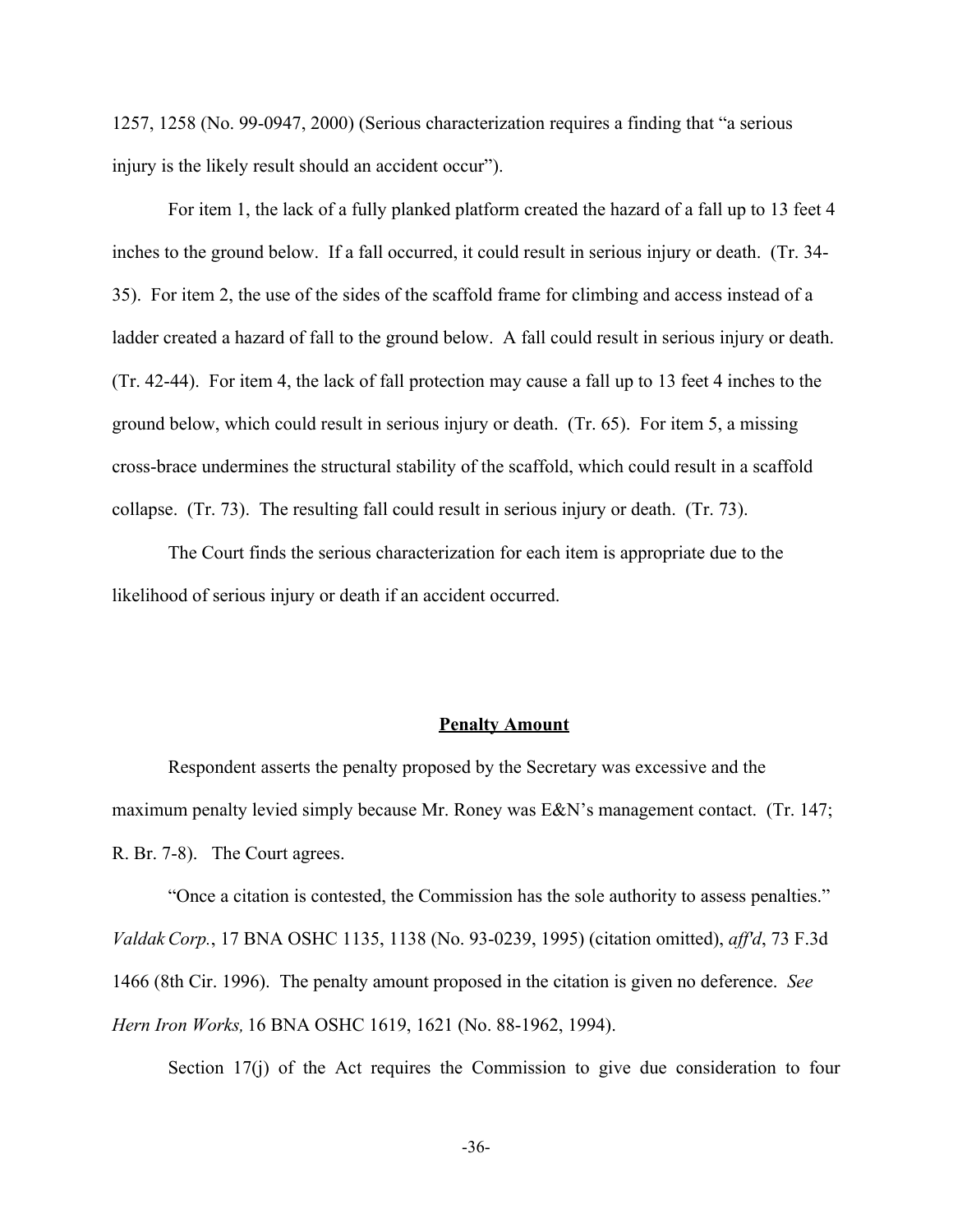criteria in assessing penalties: the size of the employer's business, the gravity of the violation, the employer's good faith, and its prior history of violations. *Valdak,* 17 BNA OSHC at 1138.

The maximum penalty for a serious citation is  $$7,000.<sup>37</sup>$  29 U.S.C. § 666(b). The Secretary proposed the maximum penalty for each cited violation. OSHA assessed the gravity for each cited violation as high based on a determination of high severity and greater probability. (Tr. 35, 44, 53, 66-67, 73). The CO stated that violations for fall hazards are typically assessed as high gravity because of the risk of significant injury. (Tr. 44). Good faith was considered but no discount was provided due to the high severity of the violations. (Tr. 206-11). The Court agrees with the Secretary's assessments for gravity and good faith.

E&N had 20 employees. (Tr. 52, 129). Generally, an employer of this size receives a sixty percent penalty reduction. (Tr. 129-30). AAD Flynn used his discretion and chose to not apply the penalty reduction for size. (Tr. 106-08, 115, 132). AAD Flynn also did not adjust the penalty for E&N's inspection history. (Tr. 34, 106-08, 115, 130-31). E&N was inspected in 2013 where no citations were issued.<sup>38</sup> (Tr. 126). AAD Flynn stated that a 10% penalty reduction was generally applied when an employer had a prior inspection resulting in no citations. (Tr. 135). Here, no discount or increase was applied to the proposed penalty. (Tr. 130-31). AAD Flynn admitted a 60% reduction for size and a 10% reduction for a positive

<sup>&</sup>lt;sup>37</sup> The Court notes that OSHA's statutory maximum penalties were increased pursuant to the Inflation Adjustment Act of 2015, Pub. Law 114-74 § 701, 129 Stat. 559-602 (2015). OSHA established new penalties effective August 1, 2016 for violations occurring after November 2, 2015. 81 Fed. Reg. 43430 (July 1, 2016). The violation in the instant case occurred prior to November 2, 2015, thus the statutory maximum of \$7,000 applies here. <sup>38</sup> OSHA issued a proposed citation to E&N following an inspection opened on April 8, 2015 relating to a powered industrial truck violation at an unrelated, different worksite. Because this citation for an alleged violation was not a final order as of April 18, 2015, it was not considered in the Court's penalty assessment. (Tr. 125-26, 130-31, 134- 35, 214). *See Payton Roofing, Inc.,* No. 16-1161 (consolidated), www.OSHRC.gov/decisions at \*21 (A.L.J. O.S.H.R.C. October 30, 2017) (A prior citation that is not final cannot be used by the Secretary to impose a 10% increase in the penalty amount based upon history). No violations were issued to E&N after an inspection was conducted by OSHA's Hasbrouck Heights Area Office in 2013. (Tr. 126). AAD Flynn testified that if E&N did not have a citation that was final issued to it before April 18, 2015, he would have given E&N a 10% reduction based upon history had Mr. Roney not been involved in this case. (Tr. 131).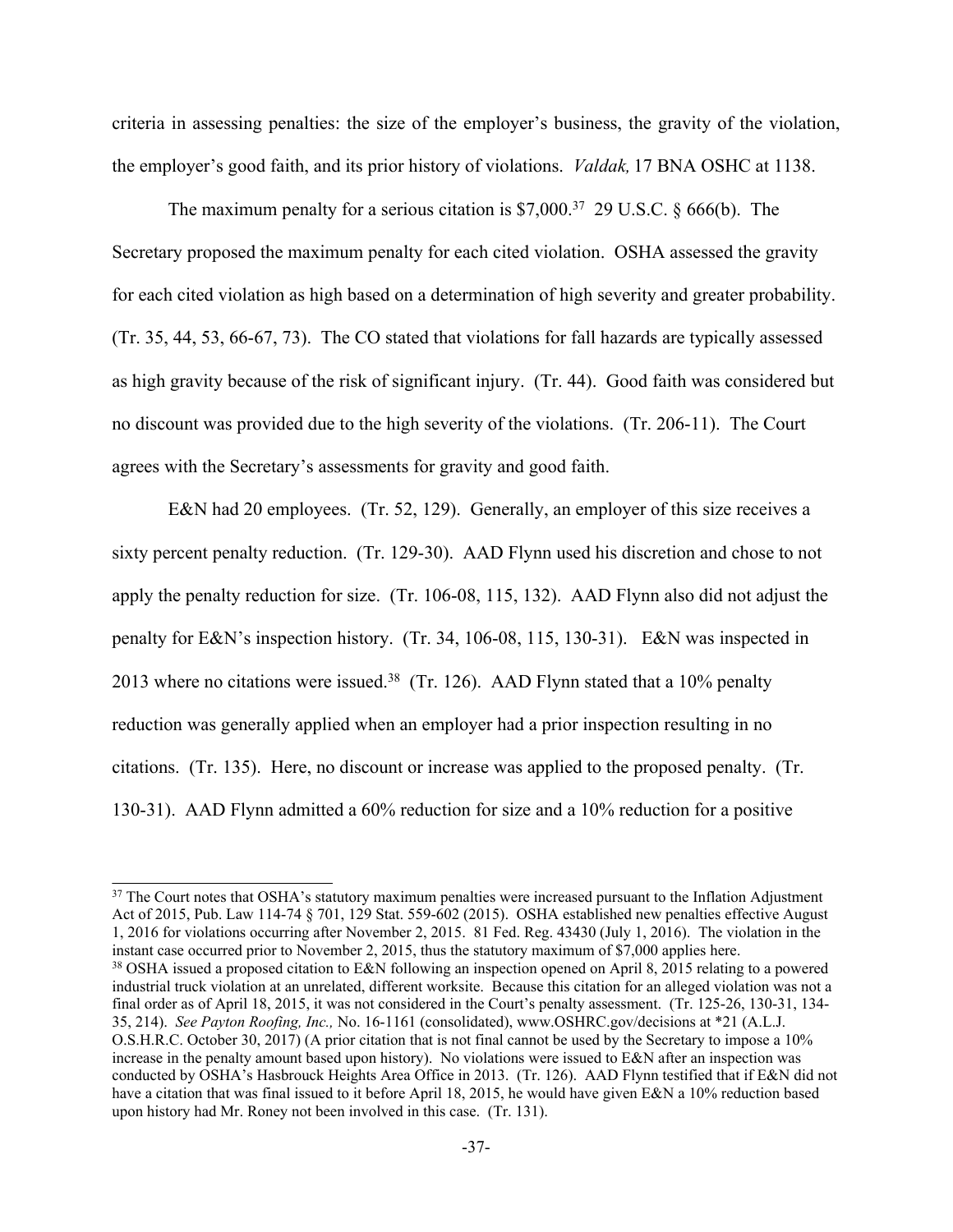OSHA inspection history would have been applied but for Mr. Roney's involvement in the case. (Tr. 107-08, 128-131, 138).

AAD Flynn stated that he had previously dealt with Mr. Roney many times related to OSHA inspections at other employers. (Tr. 107, 117). AAD Flynn admitted he chose to propose the maximum penalty because of past interactions when Mr. Roney worked for other companies—not at E&N. AAD Flynn stated had Mr. Roney not responded to the OSHA violations on behalf of E&N in this case, "[t]hen it's likely I [AAD Flynn] wouldn't do it", *i.e.* not allow penalty reductions for size and history. (Tr. 107-08). In other words, AAD Flynn did not allow these penalty reductions because Mr. Roney, an E&N employee at the time, responded to these alleged OSHA violations.<sup>39</sup> (Tr. 131-37, 205). AAD Flynn testified that he had the final say in recommending the issuance of these violations to E&N along with their proposed penalties. (Tr. 128, 131-32).

Several of AAD Flynn's interactions with Mr. Roney were related to Best Construction.

(Tr. 107). Based on his experience, AAD Flynn had formed the opinion that Best Construction

and Salem Masonry Company were interchangeable names for the same company. (Tr. 113).

<sup>39</sup> AAD Flynn testified:

Judge Phillips: And are you saying you considered the size of the company, but you decided to exercise your discretion and not do a reduction because of Mr. Roney's involvement in the matter?

The Witness: Yes. (Tr. 129).

AAD Flynn further testified:

Judge Phillips: Okay, so aside from Mr. Roney being involved in this case, take that out. Now, would you have given a company other than E&N, with Mr. Roney not involved somehow, a ten percent reduction in history because he [it] had no prior final violation?

The Witness: Yes. (Tr. 135).

AAD Flynn further testified during rebuttal:

Q. And I believe you did testify earlier in response to my question on cross examination that had someone other than Mr. Roney been the one to contact you, you would have given a reduction, correct?

A. I believe we were speaking in terms of affiliation so if a company didn't have Mr. Roney affiliated in any capacity, whether it be owner, manager, or anything of that nature, yeah, this would be a completely different case. …

Q. So the answer to my question is, yes, this company was treated differently than you may have treated another company because of Mr. Roney's involvement, correct?

A. Of his affiliation, yes, and his capacity as a manager in the company. (Tr. 205-06).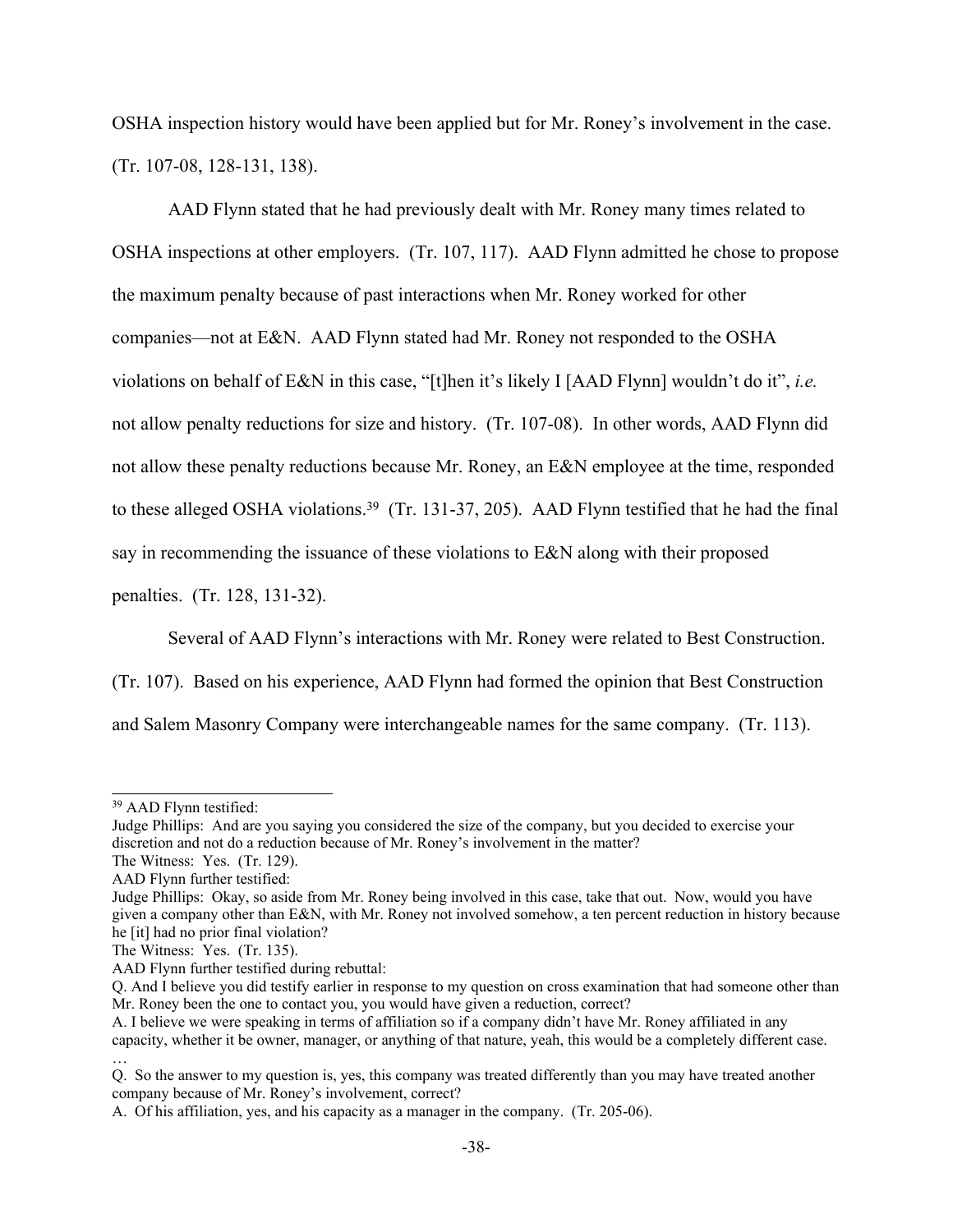Using a google search to find other companies connected to Best Construction, AAD Flynn compiled a list<sup>40</sup> of approximately 20 OSHA inspections for companies, including Salem Masonry, Best Construction, Salem Construction, and Dunbar Construction Services, that he believed Mr. Roney was an owner or management representative of, many with scaffold violations. <sup>41</sup> He testified that he "used these documents to determine why not to give this company a reduction." (Tr. 107-116). The Court finds that AAD Flynn's basis of setting the penalties based solely on a possible relationship of these companies to Mr. Roney appears to be an attempt to penalize E&N as an alter ego for Mr. Roney.<sup>42</sup> The Commission has found that "[p]iercing the corporate veil [] enables an individual's complete OSH Act violation history to be taken into account when determining an appropriate penalty." *Altor, Inc.*, 23 BNA OSHC 1458, (No. 99-0958, 2011). Regardless, the Secretary has not argued nor presented evidence that Mr. Roney is an alter ego of the companies AAD Flynn alleged he was affiliated with, or of E&N.

The Court finds it was not proper to consider the OSHA citation history of other unaffiliated employers where Mr. Roney previously worked when assessing penalties for E&N's violations.

AAD Flynn stated that the penalty would have been \$2,800 per violation after the application of a 60% size reduction for a company with 20 employees. (Tr. 137-38). Further, an

<sup>&</sup>lt;sup>40</sup> AAD Flynn referred to a summary document he had compiled when making his decision that Mr. Roney had been affiliated with other companies historically inspected by OSHA. (Tr. 107-115). This document was not admitted into evidence due to Respondent's objection that the citation history of other companies was not relevant to the citations issued to E&N. (Tr.141-45).

<sup>&</sup>lt;sup>41</sup> On cross examination, AAD Flynn admitted that he did not have any personal knowledge that Mr. Roney had an ownership interest in these companies, including Salem Masonry, Best Construction, Salem Construction, and Dunbar Construction Services. (Tr. 123-24).

<sup>42</sup> AAD Flynn testified that he did not know who the owners of E&N are. (Tr. 124). He further testified that it did not matter whether Mr. Roney was only an employee, and not an owner of E&N, "[t]he fact he was in a managerial role and the person that was sent to deal with me to speak for the company is very relevant to determining the appropriateness of the penalty and whether or not the reduction should have been afforded to him." (Tr. 139). AAD Flynn admitted that OSHA's Field Operations Manual provided no direct guidance on whether OSHA should consider the fact that an employee responding to pending alleged violations previously worked at other companies to whom other OSHA citations had been issued years ago. (Tr. 139).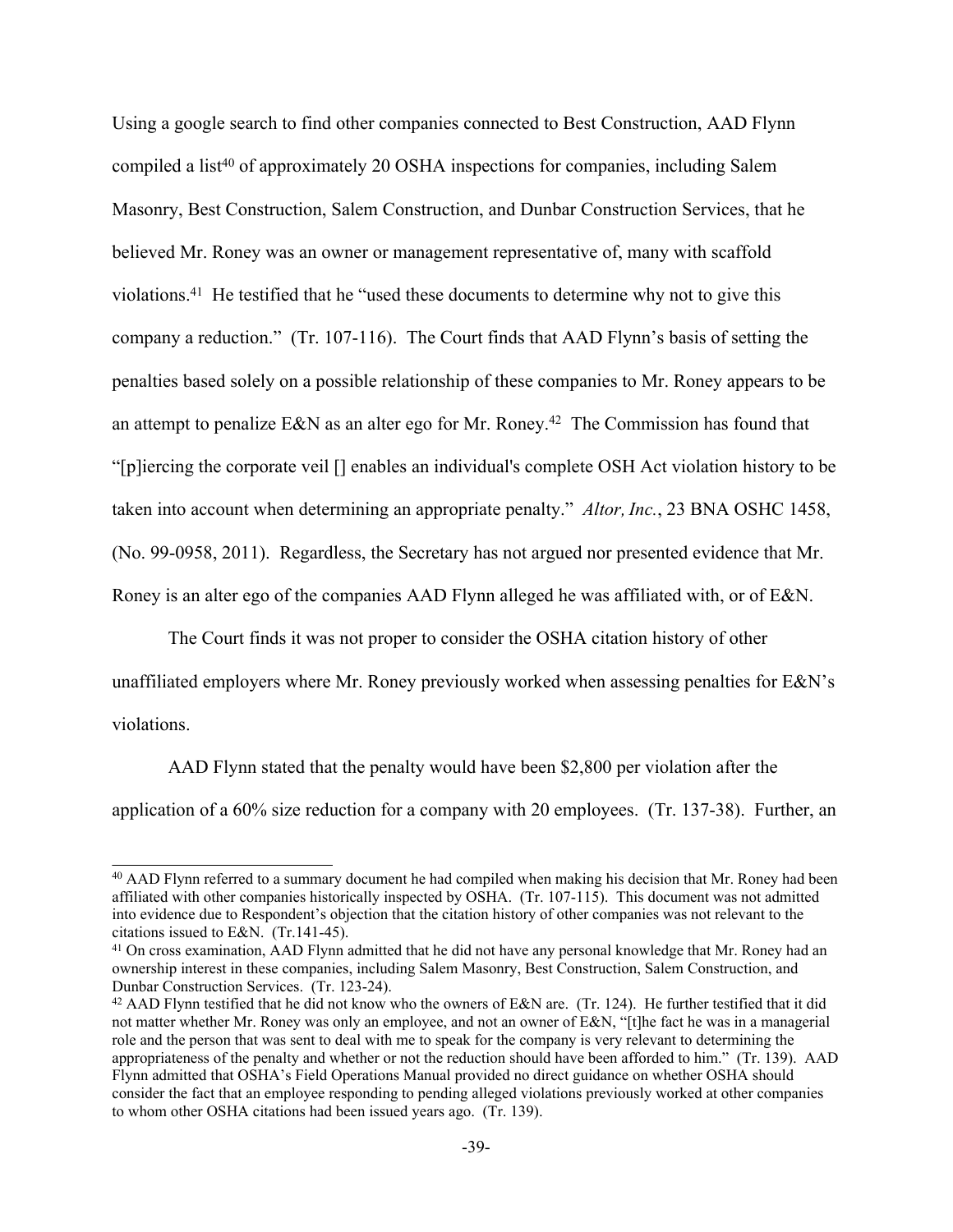additional 10% reduction would have been applied for positive OSHA inspection history, reducing the amount even further to \$2,520 per item. (Tr. 137-38; R. Br. 8).

The Court applies the usual reduction of 60% reduction for the company's small size and 10% for E&N's prior citation-free inspection. When applied to the statutory maximum of \$7,000 per item, this results in a per item penalty amount of \$2,520 for Citation 1, Items 1, 2, 4, and 5. Because of the inappropriateness of AAD Flynn not allowing these penalty reductions because Mr. Roney responded to these alleged OSHA violations on behalf of E&N, the Court is further reducing the per item penalties for Citation 1, Items 1, 2, 4, and 5, by an additional 25% resulting in Court assessed per item penalties in the amount of \$1,890 for Citation 1, Items 1, 2, 4, and 5.<sup>43</sup> The Court assesses a total amount of \$7,560 for these four violations.

# **Findings of Fact and Conclusions of Law**

All findings of fact and conclusions of law relevant and necessary to a determination of the contested issues have been made above. *See* Fed. R. Civ. P. 52(a). All proposed findings of fact and conclusions of law inconsistent with this decision are denied.

#### **ORDER**

Based upon the foregoing findings of fact and conclusions of law, it is **ORDERED** that:

1. Citation 1, item 1, alleging a serious violation of 29 C.F.R. § 1926.451(b)(1) is

AFFIRMED, and a penalty of \$1,890 is assessed.

2. Citation 1, item 2, alleging a serious violation of 29 C.F.R.  $\S$  1926.451(e)(1) is AFFIRMED, and a penalty of \$1,890 is assessed.

3. Citation 1, item 3, alleging a serious violation of 29 C.F.R. § 1926.451(f)(3) is VACATED.

4. Citation 1, item 4, alleging a serious violation of 29 C.F.R.  $\S$  1926.451(g)(1)(vii) is

<sup>&</sup>lt;sup>43</sup> There is no place for spitefulness when assessing penalties under the Act.